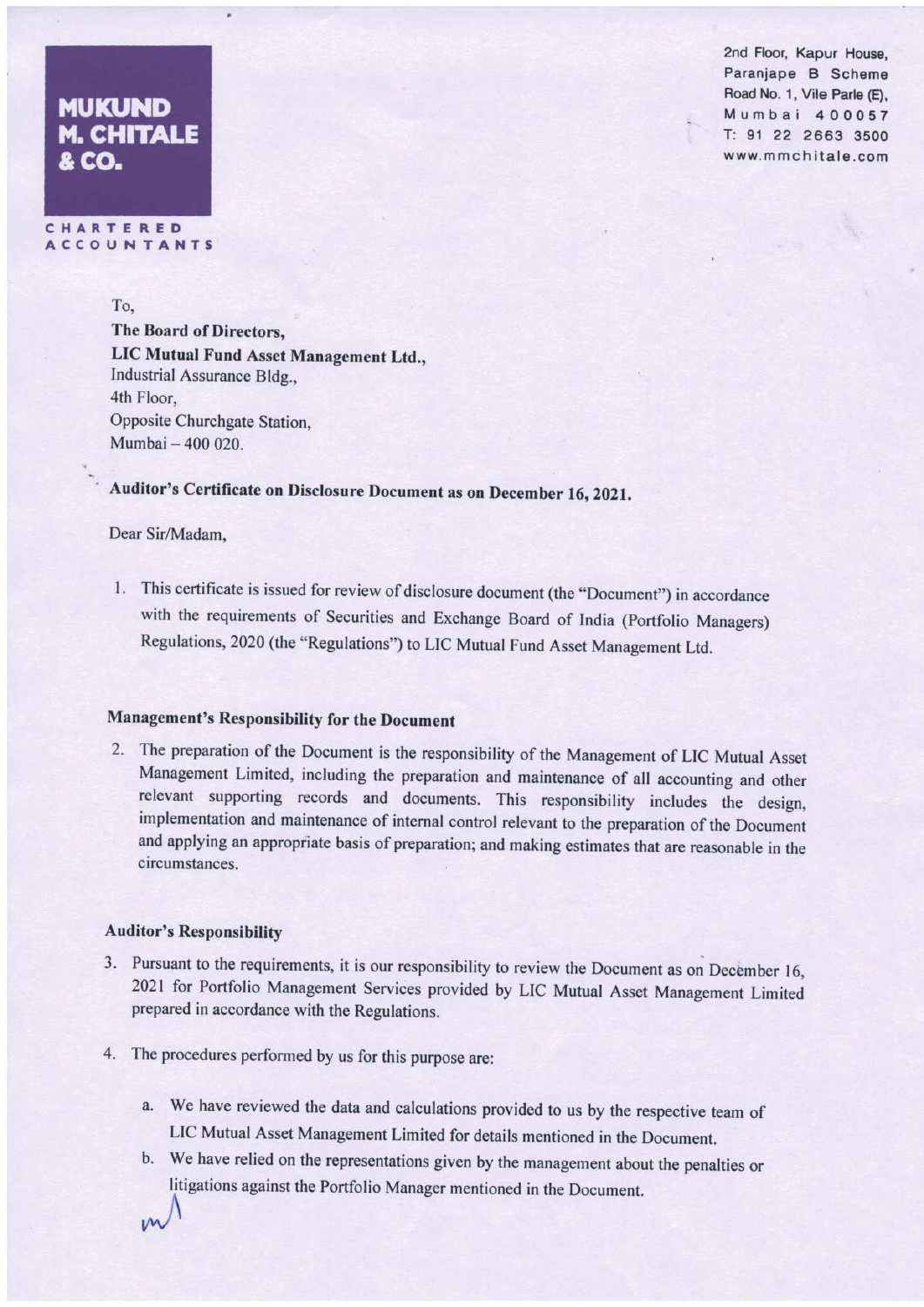# **MUKUND** M. CHITALE &co.

CHARTERED **ACCOUNTANTS** 

- 5. We conducted our examination of the compliance of the Regulations in accordance with the Guidance Note on Reports or Certificates for Special Purposes issued by the Institute of Chartered ... decountants of India (ICAI). The Guidance Note requires that we comply with the ethical requirements of the Code of Ethics issued by the ICAI.
- 6. We have complied with the relevant applicable requirements of the Standard on Quality Control (SQC) 1 Quality Control for Firms that perform Audits and Reviews of Historical Financial -\_ Information and other Assurance and Related Services Engagements.

# Opinion

7. Based on the procedures performed as mentioned in Para 4 above and according to information and explanation given to us, we are of the opinion that Disclosure Document as on December 16,2021 is to be correct Explanation given to us, we are of the opinion that Disclosure Document as on December 16,2021

# Restriction on Use

8. This certificate is addressed to and provided to the company with reference to the Regulations, as amended from time to time and should not be used by any other person or for any other purpose. Accordingly, we do not ac to any other person to whom this certificate is shown or into whose hands it may come without our prior consent in writing.

For MUKUND M. CHITALE & CO. Chartered Accountants  $Firm_1Reg.$  No.  $106655W$ 

 $\infty$ 

Nilesh RS Joshi Partner M. No. I 14749

UDIN: 2l I |4749AAAABF1200

Place: Mumbai Date: December 18, 2021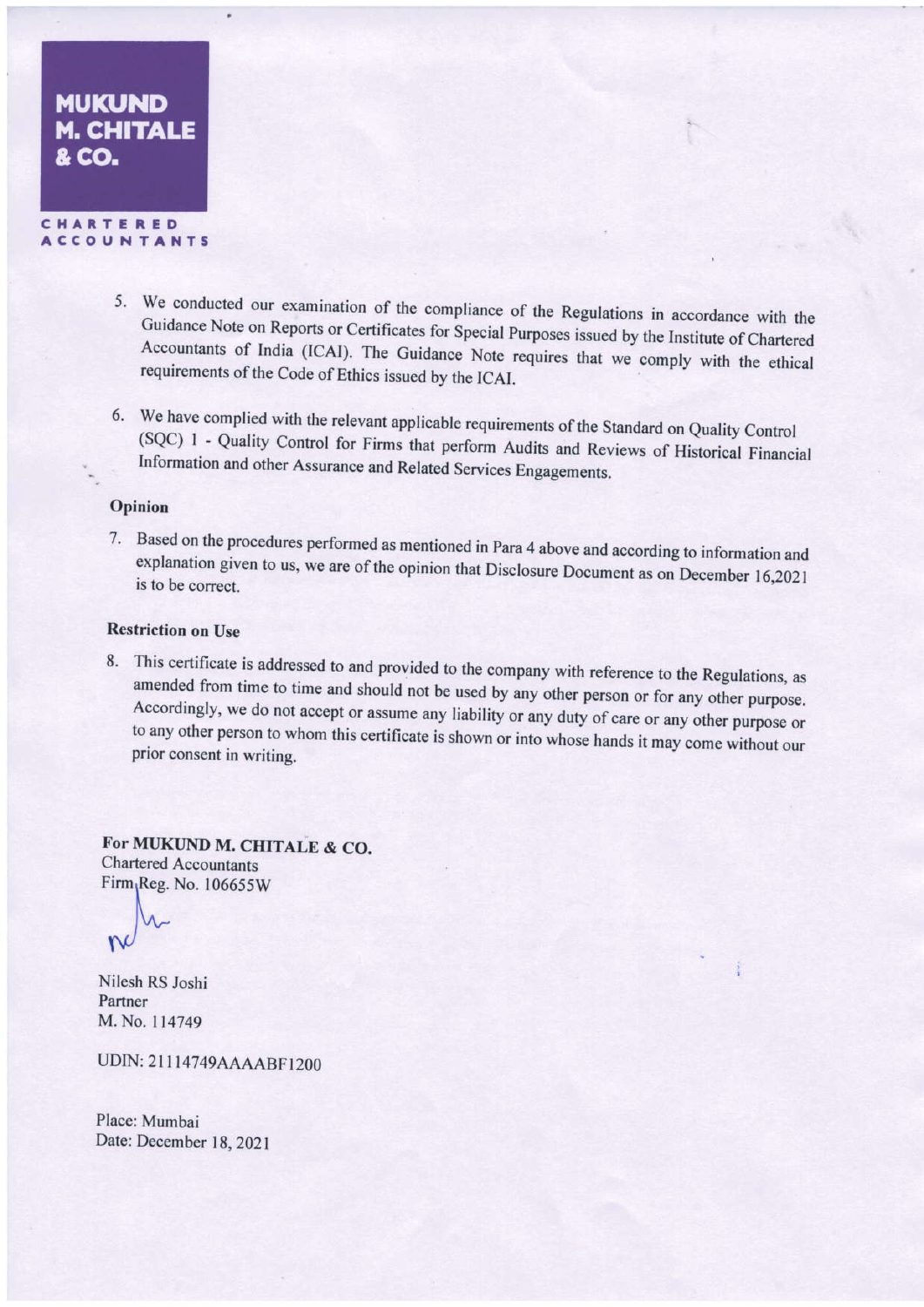# **DISCLOSURE DOCUMENT**

# **LIC MUTUAL FUND ASSET MANAGEMENT LTD.**

# **Under Regulation 22 of the Securities and Exchange Board of India (Portfolio Managers) Regulations, 2020**

- (i) The Disclosure Document has been filed with the Securities and Exchange Board of India (SEBI) along with the certificate in the prescribed format in terms of Regulation 22 of the SEBI (Portfolio Managers) Regulations, 2020.
- (ii) The purpose of the Document is to provide essential information about the portfolio services in a manner to assist and enable the investors in making informed decision for engaging a portfolio manager.
- (iii) The necessary information about the portfolio manager required by an investor before investing, and the investor may also be advised to retain the document for future reference.
- (iv) Details of Principal Officer:

| Name           |                | Mr. Azeem Ahmad                                |  |
|----------------|----------------|------------------------------------------------|--|
|                |                | Principal Officer                              |  |
| <b>Address</b> | $\ddot{\cdot}$ | LIC Mutual Fund Asset Management Ltd.          |  |
|                |                | Industrial Assurance Building                  |  |
|                |                | 4 <sup>th</sup> floor, Opp. Churchgate Station |  |
|                |                | Mumbai-400 020                                 |  |
| Contact No. :  |                | Tel No. 6601 6131                              |  |
|                |                | Fax No. 6601 6191                              |  |
| Email          |                | $a$ zeem. $a$ ( $a$ ) $l$ icmf.com             |  |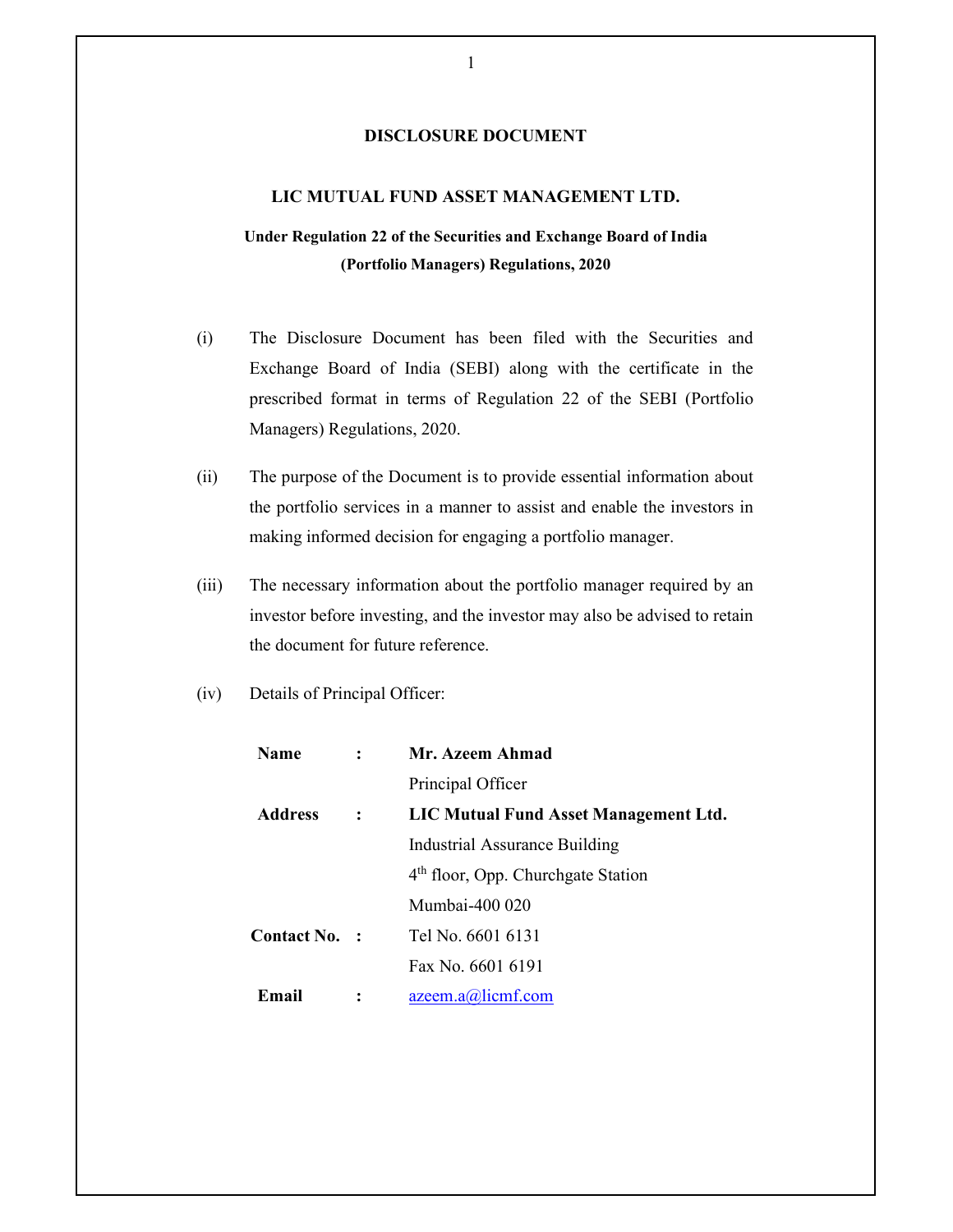Table of Contents:

| Sr.<br>No      | Particulars                                                                                                             | Page.<br>N <sub>o</sub> |
|----------------|-------------------------------------------------------------------------------------------------------------------------|-------------------------|
| 1              | Disclaimer Clause                                                                                                       | 3                       |
| $\overline{2}$ | Definitions                                                                                                             | 3                       |
| $\overline{3}$ | Description                                                                                                             | 5                       |
| 3(i)           | History, Present business & background of the Portfolio Manager                                                         | 5                       |
| 3(ii)          | Promoters of the Portfolio Manager, Directors and their background                                                      | 5                       |
| 3(iii)         | Top 10 group companies/firms of the Portfolio Manager on turnover<br>basis                                              | 11                      |
| 3(iv)          | Details of the Services offered                                                                                         | 11                      |
| 3(v)           | Minimum Investment Amount                                                                                               | 13                      |
| 4              | Penalties and Pending litigations                                                                                       | 13                      |
| 5              | Services offered by the Portfolio Manager                                                                               | 13                      |
| 5(i)           | Investment objectives and Policies                                                                                      | 13                      |
| 5(ii)          | Types of Service/products offered                                                                                       | 14                      |
| 5(iii)         | Policies including the types of securities in which Portfolio Manager<br>will generally invest                          | 18                      |
| 5(iv)          | The Policies for investments in associates/group companies of the<br>Portfolio Manager                                  | 20                      |
| 6              | <b>Risk factors</b>                                                                                                     | 20                      |
| 7(i)           | <b>Client Representation</b>                                                                                            | 26                      |
| 7(ii)          | Disclosure in respect of transaction with related parties as per the<br>standards specified by ICAI                     | 26                      |
| 8              | Financial Performance of Asset Management Company                                                                       | 27                      |
| 9              | Performance of the Portfolio Manager for the last 3 years                                                               | 28                      |
| 10             | <b>Audit Observations</b>                                                                                               | 28                      |
| 11             | Nature of Expenses                                                                                                      | 28                      |
| 12             | Taxation                                                                                                                | 32                      |
| 13             | <b>Accounting Policies</b>                                                                                              | 40                      |
| 14             | <b>Investor Services</b><br>(i) Investor Relation Officer<br>(ii) Grievance, redressal and dispute settlement mechanism | 42                      |

2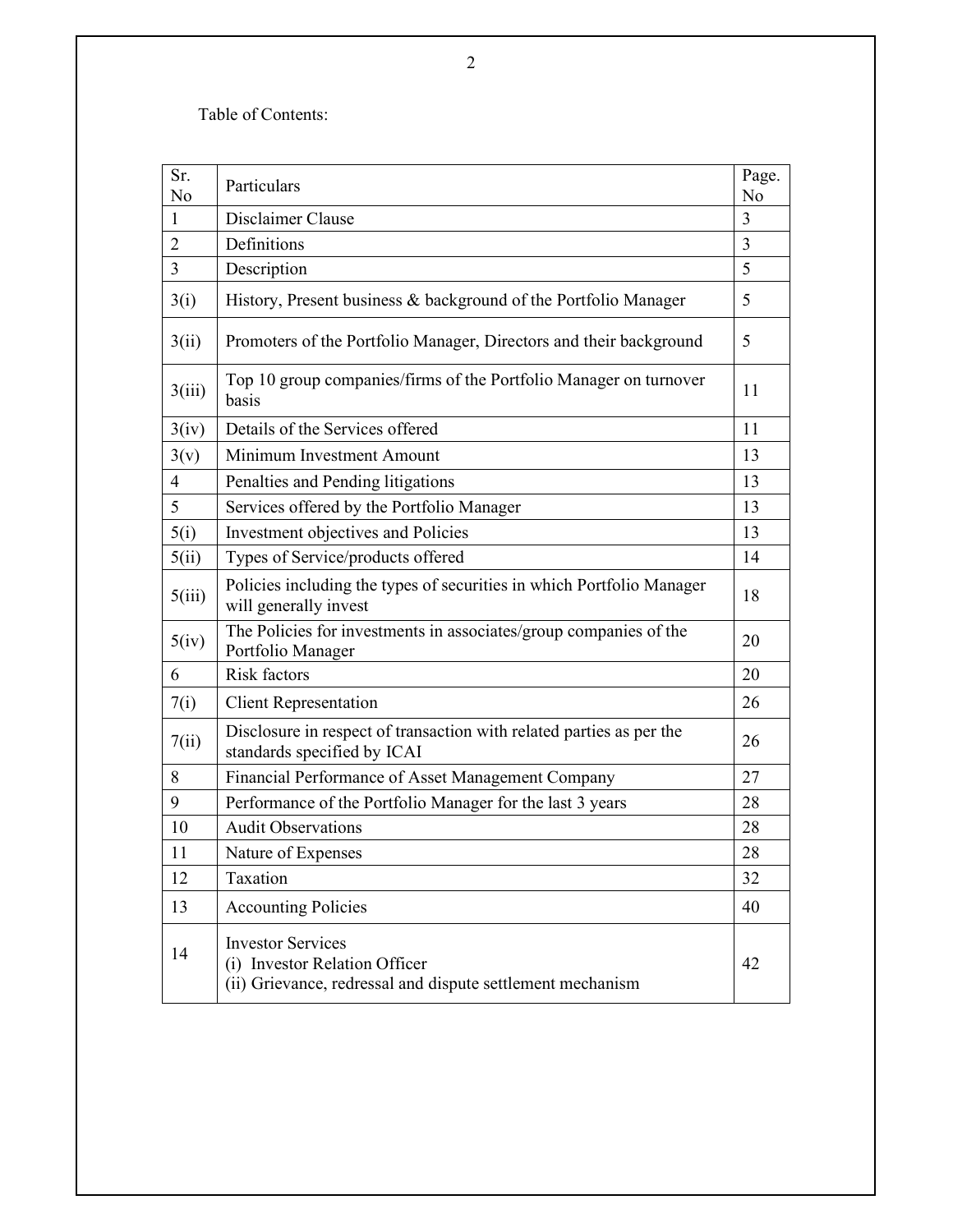### **1. Disclaimer clause**

This Disclosure Document has been prepared in accordance with the SEBI (Portfolio Managers) Regulations, 2020 and amendments thereto as applicable and filed with SEBI. This Disclosure Document has neither been approved nor disapproved by SEBI nor has SEBI certified the accuracy or adequacy of the contents of the Document.

### **Highlights**:

- LIC Mutual Fund Asset Management Ltd. (LIC MF AM Ltd.), the AMC, holds the license from SEBI for offering Portfolio Management Services. The Portfolio Management Services are being offered by LIC MF AM Ltd.
- $\triangleright$  Investors under the Portfolio Management are not being offered any guaranteed returns.

#### **2. Definitions:**

 $\mathbf{I}$ 

In this Disclosure Document, the following words and expressions shall have the meaning specified herein, unless the context otherwise requires:

| Management<br>Asset<br><b>AMC</b><br>Company<br><sub>or</sub><br><sub>or</sub><br>Portfolio<br>Manager<br><sub>or</sub><br>Company | LIC Mutual Fund Asset Management Limited. (LIC MF AM Ltd.)<br>Incorporated under the Companies Act, 1956 and registered with<br>SEBI to act as a Portfolio Manager in terms of SEBI (Portfolio<br>Regulations,<br>2020<br>vide<br>Registration<br>Managers)<br>No.<br>INP000001694 dated April 18, 2006. Portfolio Manager means<br>LIC MF AM Ltd. who pursuant to a contract or arrangement with<br>a client, advises or directs or undertakes on behalf of the client<br>(whether as a discretionary portfolio Manager or otherwise) the<br>management or administration of a portfolio of security or the<br>funds of the client as the case may be. |
|------------------------------------------------------------------------------------------------------------------------------------|---------------------------------------------------------------------------------------------------------------------------------------------------------------------------------------------------------------------------------------------------------------------------------------------------------------------------------------------------------------------------------------------------------------------------------------------------------------------------------------------------------------------------------------------------------------------------------------------------------------------------------------------------------|
| <b>AUM</b>                                                                                                                         | <b>Asset Under Management</b>                                                                                                                                                                                                                                                                                                                                                                                                                                                                                                                                                                                                                           |
| Portfolio                                                                                                                          | Portfolio means the total holdings of securities belonging to any<br>person/investor.                                                                                                                                                                                                                                                                                                                                                                                                                                                                                                                                                                   |
| Discretionary Portfolio<br><b>Management Services</b>                                                                              | Discretionary Portfolio Management Services means a Portfolio<br>Management Services provided by the Portfolio Manager<br>exercising its sole and absolute discretion to invest in respect of<br>the Client's account in any type of security as per an Agreement<br>relating to portfolio management and to ensure that all benefits<br>accrue to the Client's Portfolio, for an agreed fee structure and for<br>a definite period as described, entirely at the Client's risk.                                                                                                                                                                        |
| Portfolio<br>Advisory<br>Management Services                                                                                       | It shall be in the nature of investment advisory and shall include<br>the responsibility of advising on the portfolio strategy (asset<br>allocation) and investment and disinvestment of individual<br>securities on the clients portfolio                                                                                                                                                                                                                                                                                                                                                                                                              |
| Non-discretionary Portfolio<br><b>Management Services</b>                                                                          | Non-discretionary Portfolio Management Services mean a<br>Portfolio Management Services, under which the portfolio<br>Manager, subject to express prior instructions issued by the Client<br>from time to time in writing, for an agreed fee structure and for a<br>definite described period, invests in respect of the Client's account<br>in any type of security entirely at the Client's risk and to ensure<br>that all benefits accrue to the Client's Portfolio.                                                                                                                                                                                 |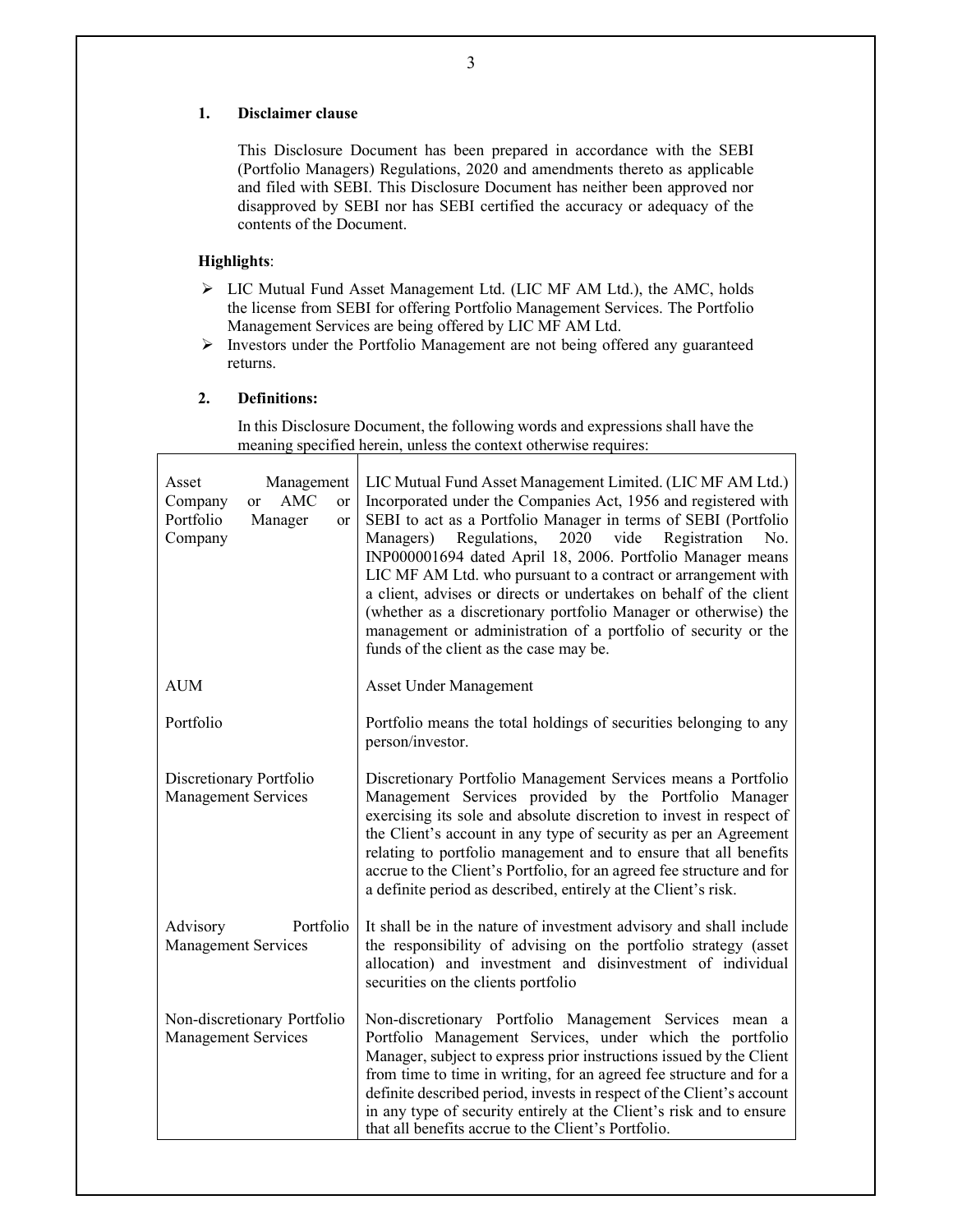| <b>Investment Amount</b> | The money or securities accepted by the Portfolio Manager from<br>the Client in respect of which the portfolio management services<br>are to be rendered by the Portfolio Manager.                                                                                                                                                                                                                                                                                                                                                                                                                                                                                                                                                                                                                                                                                                                                                                                                                                                                                                                                                                                                                                                                                                                                                                                                                                                                                                                                                                                                                                                                                                                                                                                                                                                                          |
|--------------------------|-------------------------------------------------------------------------------------------------------------------------------------------------------------------------------------------------------------------------------------------------------------------------------------------------------------------------------------------------------------------------------------------------------------------------------------------------------------------------------------------------------------------------------------------------------------------------------------------------------------------------------------------------------------------------------------------------------------------------------------------------------------------------------------------------------------------------------------------------------------------------------------------------------------------------------------------------------------------------------------------------------------------------------------------------------------------------------------------------------------------------------------------------------------------------------------------------------------------------------------------------------------------------------------------------------------------------------------------------------------------------------------------------------------------------------------------------------------------------------------------------------------------------------------------------------------------------------------------------------------------------------------------------------------------------------------------------------------------------------------------------------------------------------------------------------------------------------------------------------------|
| <b>NRI</b>               | Non-Resident Indian                                                                                                                                                                                                                                                                                                                                                                                                                                                                                                                                                                                                                                                                                                                                                                                                                                                                                                                                                                                                                                                                                                                                                                                                                                                                                                                                                                                                                                                                                                                                                                                                                                                                                                                                                                                                                                         |
| Disclosure Document      | This document issued by LIC MF AM Ltd. for offering portfolio<br>management services, prepared in terms of Schedule V of SEBI<br>(Portfolio Managers) Regulations, 2020.                                                                                                                                                                                                                                                                                                                                                                                                                                                                                                                                                                                                                                                                                                                                                                                                                                                                                                                                                                                                                                                                                                                                                                                                                                                                                                                                                                                                                                                                                                                                                                                                                                                                                    |
| <b>RBI</b>               | Reserve Bank of India established under Reserve Bank of India<br>Act, 1934, as amended from time to time.                                                                                                                                                                                                                                                                                                                                                                                                                                                                                                                                                                                                                                                                                                                                                                                                                                                                                                                                                                                                                                                                                                                                                                                                                                                                                                                                                                                                                                                                                                                                                                                                                                                                                                                                                   |
| <b>SEBI</b>              | Securities and Exchange Board of India established under the<br>Securities and Exchange Board of India Act, 1992, as amended<br>from time to time.                                                                                                                                                                                                                                                                                                                                                                                                                                                                                                                                                                                                                                                                                                                                                                                                                                                                                                                                                                                                                                                                                                                                                                                                                                                                                                                                                                                                                                                                                                                                                                                                                                                                                                          |
| Securities               | Securities and Exchange Board of India established under<br>"Securities" includes such securities as defined under the<br>Securities Contracts (Regulation) Act, 1956 but the same shall not<br>be limited to shares, stocks, bonds government (central, state,<br>municipal or provincial) securities, warrants, options, futures,<br>foreign currency, commitments, hedges, swaps or netting off,<br>derivatives of all kinds, convertible and/or non-convertible<br>debentures, fixed and/or variable return investments, equity linked<br>instruments, negotiable instruments including usance bills of<br>exchange, deposits or other money market instruments,<br>commercial paper, certificates of deposit, units of Unit Trust of<br>India and Units or other instrument issued by any Mutual Funds,<br>mortgage backed or other asset backed Securities issued by any<br>institution and/or body corporate and/or corporation and/or trust,<br>cumulative convertible preference shares issued by any<br>incorporated company or body and Securities by whatever name<br>called issued by any Government, Central or State for the purpose<br>of raising pub loan as defined under the Pub Debt Act, 1944.,<br>Relief Bonds, Savings Bonds or any other capital or money market<br>instruments that may be issued by any company/ corporation/<br>firm/ institution/ trust/ Government/ Municipality or the Reserve<br>Bank of India, all money, rights or property that may at any time<br>be offered or accrue (whether by rights, bonus, redemption,<br>preference, option or otherwise) and whether in physical or<br>dematerialized form in respect of any of the foregoing or evidence<br>or representing rights or interest therein and any other instruments<br>or investments as may be permitted by applicable law from time<br>to time. |
| The Regulations          | Securities and Exchange Board of India (Portfolio Managers)<br>Regulations, 2020 as amended from time to time.                                                                                                                                                                                                                                                                                                                                                                                                                                                                                                                                                                                                                                                                                                                                                                                                                                                                                                                                                                                                                                                                                                                                                                                                                                                                                                                                                                                                                                                                                                                                                                                                                                                                                                                                              |
| The Agreement            | The agreement executed between the Portfolio Manager and its<br>clients in terms of Regulation 22 of SEBI (Portfolio Managers)<br>Regulations, 2020 issued by the Securities and Exchange Board<br>of India.                                                                                                                                                                                                                                                                                                                                                                                                                                                                                                                                                                                                                                                                                                                                                                                                                                                                                                                                                                                                                                                                                                                                                                                                                                                                                                                                                                                                                                                                                                                                                                                                                                                |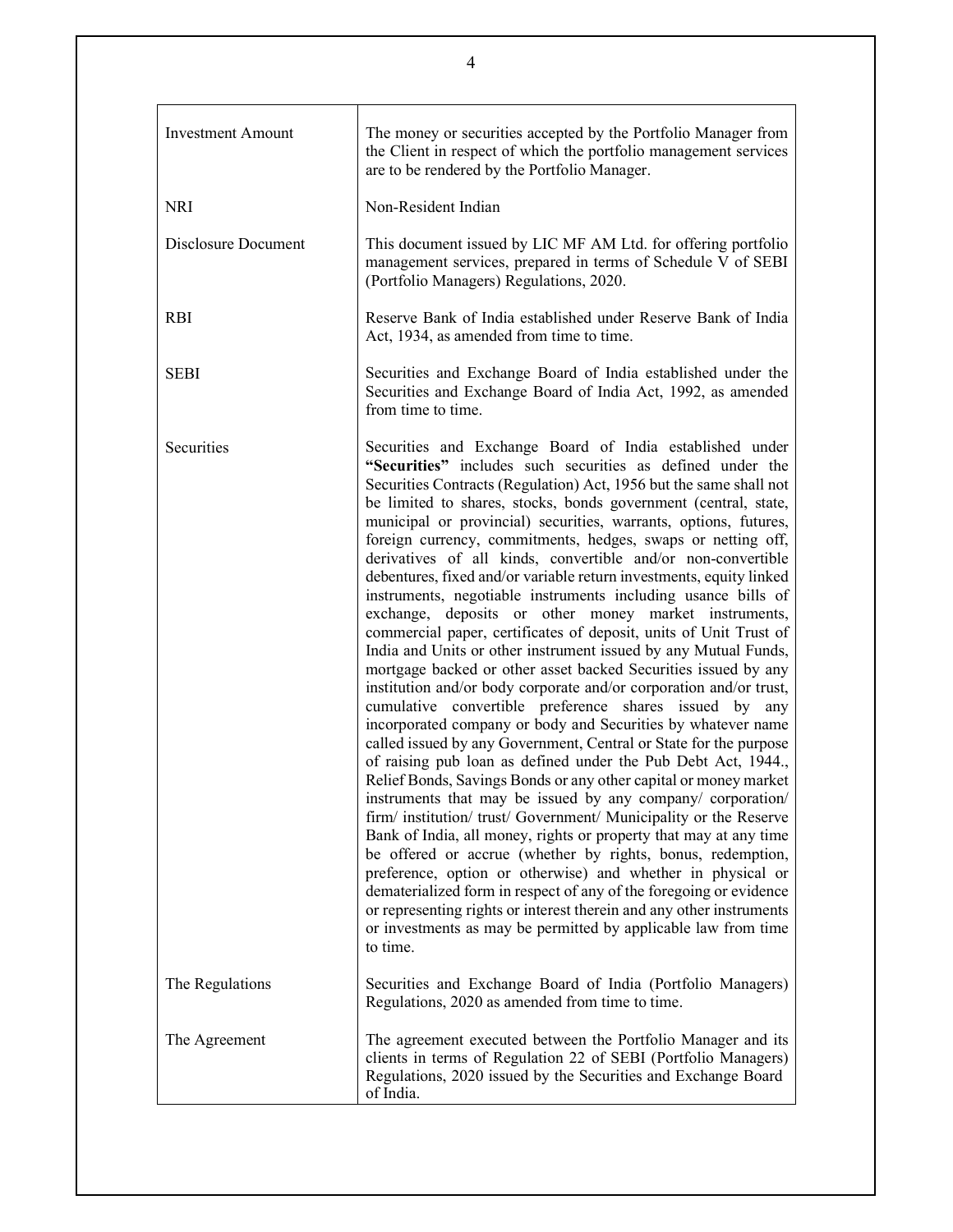### **3. DESCRIPTION**

#### **i. History, Present Business and Background of the Portfolio Manager**

LIC Mutual Fund Asset Management Ltd. is a public limited company incorporated under the Companies Act, 1956 on 20<sup>th</sup> April 1994, having its Registered Office at 4<sup>th</sup> Floor, Industrial Assurance Building, Opp. Churchgate Station, Mumbai – 400 020. LIC Mutual Fund Asset Management Ltd. is registered with SEBI as Portfolio Manager and the SEBI registration number for Portfolio Management Services is INP000001694.

LIC MF AM Ltd., the Investment Managers to LIC Mutual Fund is managing Rs. 21,148.26 crores as on 30/09/2021.

#### **ii. Promoters of the Portfolio Manager, Directors and their background:**

#### **(a) Promoters:**

**Life Insurance Corporation of India** set up LIC Mutual Fund in 1989. LIC Mutual Fund was constituted as a Trust in accordance with the provisions of Indian Trust Act 1882. LIC Mutual Fund Trustee Pvt. Ltd. is the Trustee and LIC Mutual Fund Asset Management Ltd. is the Investment Manager to LIC Mutual Fund.

The **Life Insurance Corporation of India**, founded in 1956, is the largest life insurance company in India and also the country's largest investor. It is fully owned by the Government of India. LIC of India has total assets of **Rs. 38.05 Lakh Crores as on 31.03.2021.** 

Headquartered in Mumbai, which is considered the financial capital of India, the Life Insurance Corporation of India currently has 1 Central Office, 8 Zonal Offices, 113 Divisional Offices, 2,048 Branches Offices, 1546 satellite offices, 1173 Mini Office and has a network of around 13,53,808 agents as at 31.03.2021for soliciting life insurance business from the public.

LIC of India happens to be the largest player in the Indian life insurance market. Over its existence of around 65 years, Life Insurance Corporation of India, created huge surpluses, and contributes to India's GDP. It also operates in other countries including Mauritius, Fiji, UK, Nepal, Sri Lanka, Singapore and many Gulf countries.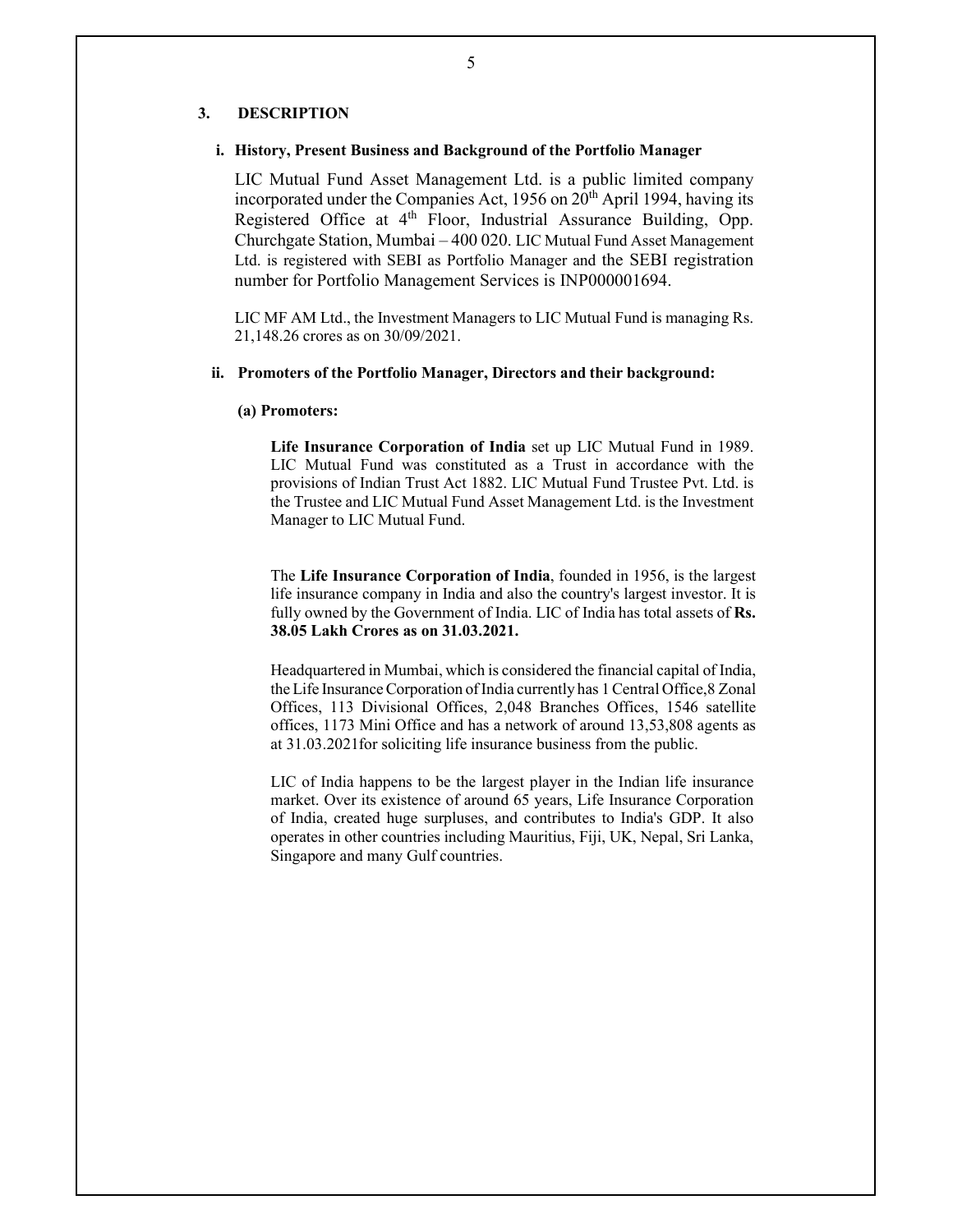**LIC Housing Finance Ltd** is one of the largest Housing Finance Company in India. Incorporated on 19<sup>th</sup> June 1989 under the Companies Act, 1956, the company was promoted by LIC of India and went public in the year 1994. The Company launched its maiden GDR issue in 2004. The Authorized Capital of the Company is Rs.150 crores and its paid up Capital is Rs. 110.01 crores. The Company is recognized by National Housing Bank and listed on the National Stock Exchange (NSE) & Bombay Stock Exchange Limited (BSE) and its shares are traded only in Demat format. The GDR's are listed on the Luxembourg Stock Exchange.

The main objective of the Company is providing long term finance to individuals for purchase / construction / repair and renovation of new / existing flats / houses. The Company also provides finance on existing property for business / personal needs and gives loans to professionals for purchase / construction of Clinics / Nursing Homes / Diagnostic Centres / Office Space and for purchase of equipments.

### **(b) Shareholders of Portfolio Manager (AMC):**

Union Bank of India was established on 11<sup>th</sup> November 1919 with its headquarters in the city of Mumbai.

The Bank now operates through 9200+ domestic branches, 11600+ ATMs, 8216 BC Points serving over 120 million customers with 76000+ employees.

Union Bank has been playing a very proactive role in the economic growth of India and it extends credit for the requirements of different sectors of economy. Industries, exports, trading, agriculture, infrastructure and the individual segments are sectors in which the bank has deployed credit to spur economic growth and to earn from a well diversified portfolio of assets.

Resources are mobilized through Current, Savings and Term Deposits and through refinance and borrowings from abroad.

On the technology front, the Bank has taken early initiatives and 100% of its branches are computerized. The Bank has also introduced Core Banking Solution with connectivity between branches. 100% of the business of the Bank is under Core Banking Solution making it a leader among its peers in infusion of technology. Many innovative products are developed using the technology platform to offer an array of choices to customers, adding speed and convenience to transactions. Technology will also enable the Bank to derive substantial cost reduction while creating the requisite capacity to handle the ever increasing volume of business in a competitive environment that offers immense opportunities.

**GIC Housing Finance Limited ("GICHF")** was initially incorporated as 'GIC Grih Vitta Limited' on December 12, 1989. The name was changed to its present name vide a fresh Certificate of Incorporation issued on November 16, 1993. GICHF was formed with the objective of entering in the field of direct lending to individuals and other corporates to accelerate the housing activities in India. The primary business of GICHF is granting housing loans to individuals and to persons / entities engaged in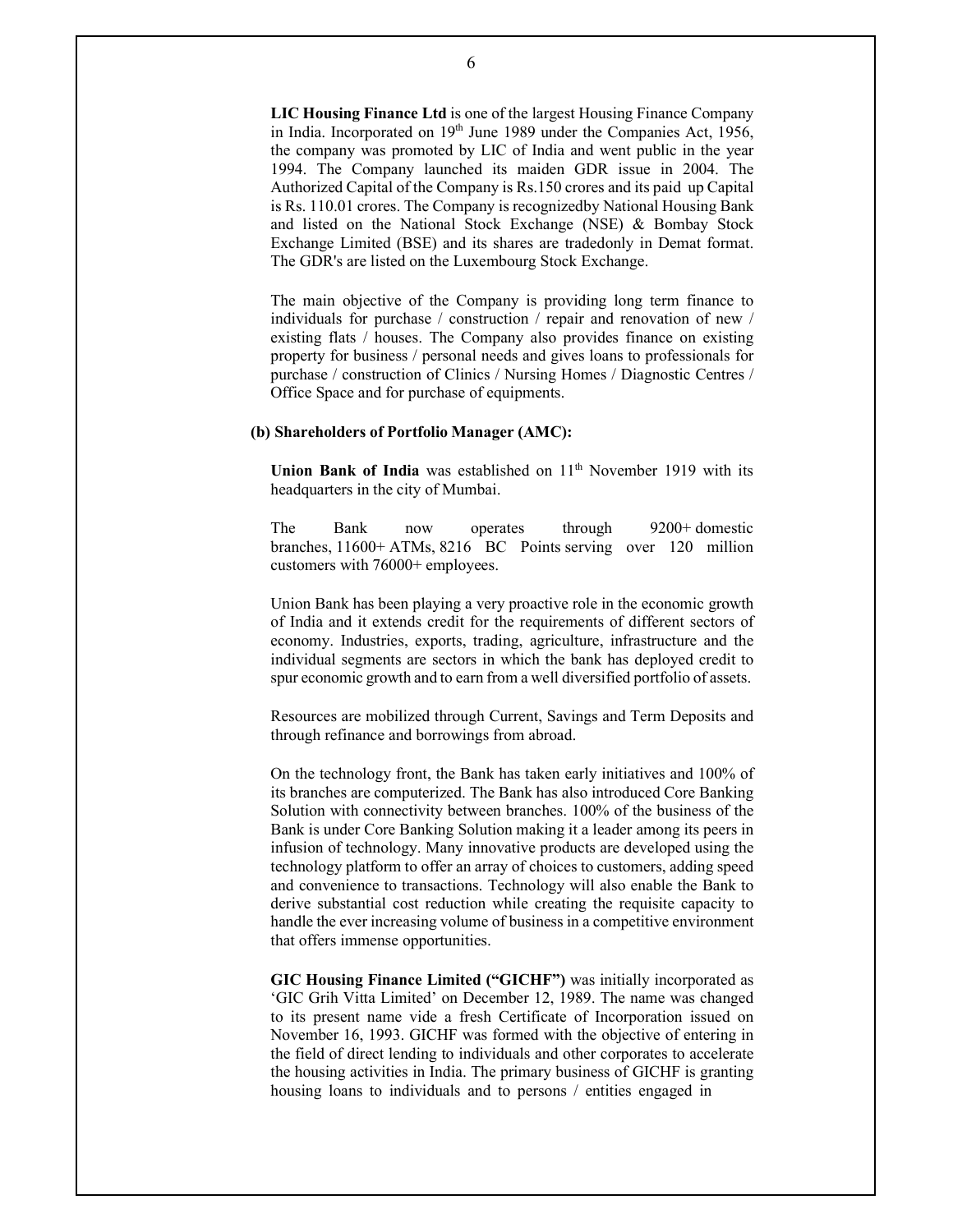construction of houses / flats for residential purposes. GICHF carried a vision for the future of Housing in India. And it is always believed at GICHF that its success and growth depend on its principles which are:

• To be a prominent Corporate Citizen in promoting housing activities through customer friendly finance Schemes within a service oriented atmosphere.

• To consolidate and grow in a competitive environment reflecting the ethical standard of a good corporate citizen.

• To create Wealth and Reward Shareholders.

GICHF was promoted by General Insurance Corporation of India and its erstwhile subsidiaries namely, National Insurance Company Limited, The New India Assurance Company Limited, The Oriental Insurance Company Limited and United India Insurance Company Limited together with UTI, ICICI, IFCI, HDFC and SBI, all of them contributing to the initial share capital.

GICHF has presence in 75 branches across the country for business. It has got a strong marketing team, which is further assisted by Sales Associates (SAs). It has tie-ups with builders to provide finance to individual borrowers. It also has tie-ups with corporates for various housing finance needs.

#### **(c) Directors of Portfolio Manager & their Background:**

Following is the list of Board of Directors and their Background:

# **PROFILE OF DIRECTORS OF LIC MUTUAL FUND ASSET MANAGEMENT LTD.**

| <b>NAME</b>       | Age | Qualification   | <b>Brief Experience</b>                         |
|-------------------|-----|-----------------|-------------------------------------------------|
| M.R.<br>Shri      | 60  | Bsc. Licentiate | Shri M.R. Kumar, took charge as Chairman,<br>٠  |
| Kumar (Associate) |     |                 | LIC of India on 14th March 2019. He joined      |
|                   |     |                 | LIC of India in 1983 as a Direct Recruit        |
|                   |     |                 | Officer. In a career spanning more than three   |
|                   |     |                 | and a half decades, he has had the unique       |
|                   |     |                 | privilege of heading three Zones of LIC of      |
|                   |     |                 | India, viz, Southern Zone, North Central        |
|                   |     |                 | Zone and Northern Zone, head quartered at       |
|                   |     |                 | Chennai, Kanpur and Delhi, respectively. He     |
|                   |     |                 | headed two prestigious divisions<br><i>i.e.</i> |
|                   |     |                 | Ahmedabad in Western Zone and Ernakulum         |
|                   |     |                 | in Southern Zone as Sr. Divisional Manger.      |
|                   |     |                 | He was also Regional Manager (Marketing)        |
|                   |     |                 | and Regional Manager (P&IR) at Kolkata          |
|                   |     |                 | and Chennai.                                    |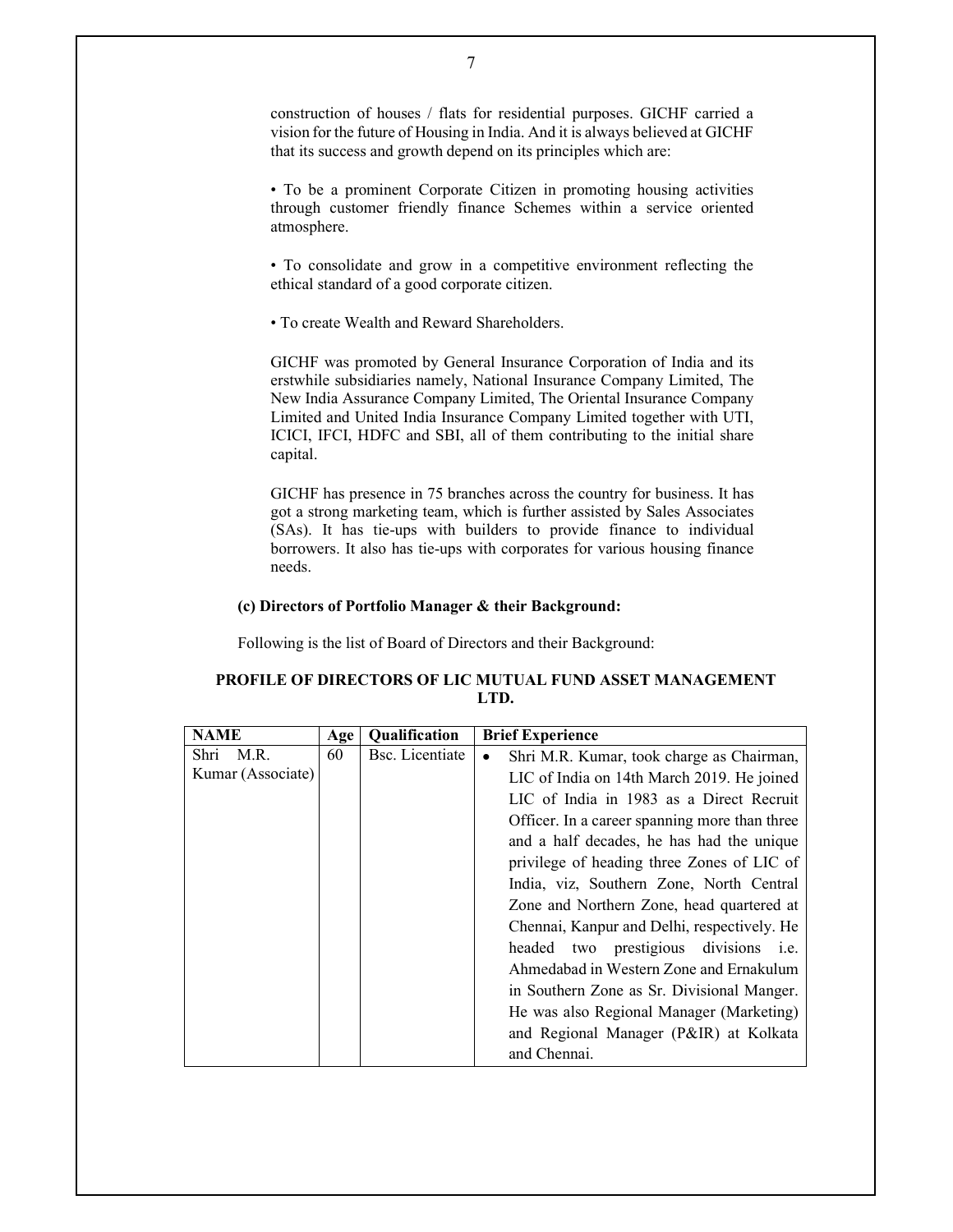| Shri Satish K<br>Kamat<br>(Independent)          | 64 | B.com,<br>Chartered<br>Accountant                                             | Shri Satish Kamat is a Chartered Accountant<br>with over thirty-eight years of corporate<br>in<br>experience<br>finance<br>and<br>general<br>management functions.                                                                                                                                                                                                                                                                                                                                                                                                                                                                                                                                                                                                                                                                                                                                                                                                       |
|--------------------------------------------------|----|-------------------------------------------------------------------------------|--------------------------------------------------------------------------------------------------------------------------------------------------------------------------------------------------------------------------------------------------------------------------------------------------------------------------------------------------------------------------------------------------------------------------------------------------------------------------------------------------------------------------------------------------------------------------------------------------------------------------------------------------------------------------------------------------------------------------------------------------------------------------------------------------------------------------------------------------------------------------------------------------------------------------------------------------------------------------|
|                                                  |    |                                                                               | His significant employments have been with<br>٠<br>Glaxo India as its Corporate Treasurer, with<br>Cargill Inc. as a member of its founding and<br>leadership team in India as a Director of<br>Cargill India.                                                                                                                                                                                                                                                                                                                                                                                                                                                                                                                                                                                                                                                                                                                                                           |
|                                                  |    |                                                                               | He held senior positions in various businesses<br>$\bullet$<br>of Mahindra Group during 1999-2017.                                                                                                                                                                                                                                                                                                                                                                                                                                                                                                                                                                                                                                                                                                                                                                                                                                                                       |
|                                                  |    |                                                                               | He is an independent Director on the board of<br>٠<br>LIC Mutual Fund Asset Management<br>Limited. He has been associated with Indian<br>Council on Global Relations - Gateway<br>House, a foreign policy think tank from its<br>inception and is a member of its Board.                                                                                                                                                                                                                                                                                                                                                                                                                                                                                                                                                                                                                                                                                                 |
|                                                  |    |                                                                               | He is currently associated with various not-<br>٠<br>for-profits institutions.                                                                                                                                                                                                                                                                                                                                                                                                                                                                                                                                                                                                                                                                                                                                                                                                                                                                                           |
| Shri Kailash<br>Kumar Bang<br>(Independent)      | 56 | B.Com.,<br>F<br>CA, DISA<br>(ICAI)                                            | Partner in Trivedi & Bang, Chartered<br>$\bullet$<br>Accountants, Hyderabad for the last 31 years,<br>in the field of Audit & Taxation.                                                                                                                                                                                                                                                                                                                                                                                                                                                                                                                                                                                                                                                                                                                                                                                                                                  |
| Shri Sanjay<br>Achyutrao Muthal<br>(Independent) | 63 | Bsc., Masters<br>in Business<br>Management                                    | An HR Professional with a distinguished<br>$\bullet$<br>profile in different capacities.                                                                                                                                                                                                                                                                                                                                                                                                                                                                                                                                                                                                                                                                                                                                                                                                                                                                                 |
| Smt. Shobha<br>Reddy<br>(Associate)              | 58 | M.Sc Foods &<br>Nutrition and<br>Fellow of<br>Insurance<br>Institute of India | Smt. G. Shobha Reddy joined as a Direct<br>Recruit Officer of The New India Assurance<br>Company Limited after completing Post<br>Graduation with ICAR Fellowship for Foods<br>from<br>Andhra<br>Nutrition<br>Pradesh<br>and<br>Agriculture University and having been<br>awarded the H.E.H Nizams Prize for the<br>highest aggregate overall G.P.A. She has<br>worked pan India in various capacities in the<br>insurance industry from 1985 in The New<br>India Assurance Company Limited before<br>moving to National Insurance Company<br>Limited in the year 2018. She has been<br>involved with some challenging and path<br>initiatives<br>breaking<br>successful<br>her<br>in<br>assignments which brought about paradigm<br>shift in working in the area of her assigned<br>functions. The Centralised claims hubs and<br>the Alternate Business Channel Departments<br>e-initiatives and e- commerce activities stand<br>testimony to her efforts in New India |

8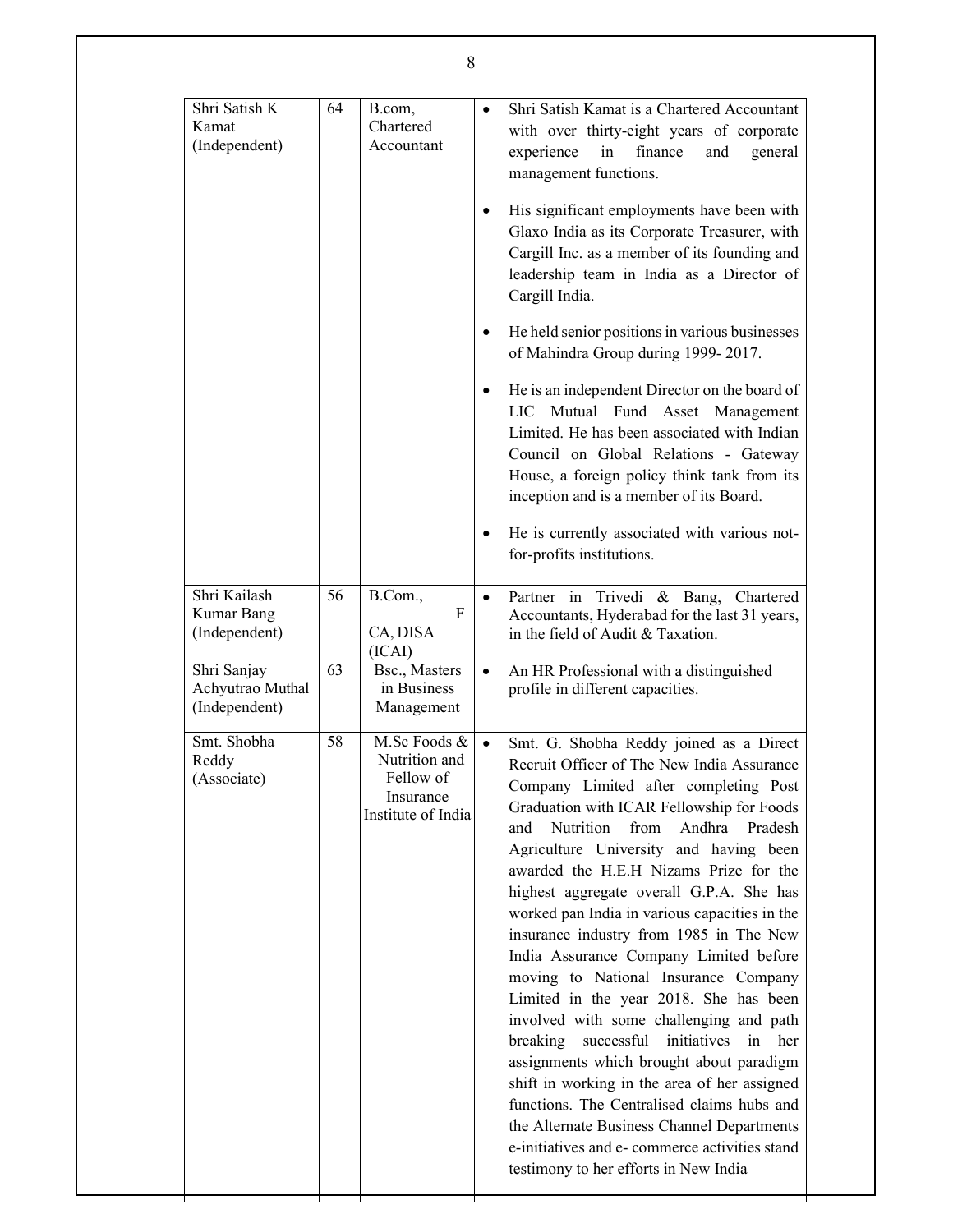|                                       |    |                            | Assurance. In National Insurance, her<br>efforts<br>sustained<br>contributed<br>towards<br>significant improvement in the margins in the<br>portfolios assigned to her. She has exposure<br>in handling retail, large and corporate<br>customers requirements emanating from<br>various channels of distribution.<br>MD & CEO - GIC Housing Finance Ltd.,<br>٠<br>Mumbai (12th April 2021 -till date). |
|---------------------------------------|----|----------------------------|--------------------------------------------------------------------------------------------------------------------------------------------------------------------------------------------------------------------------------------------------------------------------------------------------------------------------------------------------------------------------------------------------------|
| Shri Vijay<br>Sharma<br>(Independent) | 69 | Masters in<br>History, LLB | Member and Vice Chairman- Income Tax<br>$\bullet$<br>Settlement Commission (ITSC) New Delhi.<br>(May, 2012 - November, 2014)                                                                                                                                                                                                                                                                           |
|                                       |    |                            | Chief Commissioner<br>of<br>Income<br>Tax<br>$\bullet$<br>(Administration) Bihar and Jharkhand -<br>Income Tax Department, Patna (September<br>2011 - May, 2012)                                                                                                                                                                                                                                       |
|                                       |    |                            | General<br>Director<br>Income<br>Tax<br>οf<br>$\bullet$<br>(Investigation) -Income Tax Department<br>Bhopal. (April 2011 - August 2011)                                                                                                                                                                                                                                                                |
|                                       |    |                            | Commissioner of Income Tax, Delhi-1 -<br>٠<br>Income Tax Department New Delhi (January<br>2008 - March 2011)                                                                                                                                                                                                                                                                                           |
|                                       |    |                            | Deputy Director General (DDG) – Central<br>٠<br>Economic Intelligence Bureau (CEIB) New<br>Delhi. (December 2005 - December 2007)                                                                                                                                                                                                                                                                      |
|                                       |    |                            | Member of Bihar State Bar Council (Enrl.<br>٠<br>No.: $BR/141/2015$ ).                                                                                                                                                                                                                                                                                                                                 |
|                                       |    |                            | He is also on the panel of arbitrators for NSE<br>٠<br>and BSE                                                                                                                                                                                                                                                                                                                                         |
| Shri Y.<br>Viswanatha<br>Gowd         | 57 | B. Com                     | Managing Director & CEO – LIC Housing<br>$\bullet$<br>Finance Ltd $(01.02.2021 - \text{till date})$                                                                                                                                                                                                                                                                                                    |
| (Associate)                           |    |                            | Chief Operating Officer - LIC Housing<br>$\bullet$<br>Finance Ltd (10.12.2020-31.01.2021)                                                                                                                                                                                                                                                                                                              |
|                                       |    |                            | Regional Manager, - LIC Housing Finance<br>$\bullet$<br>Ltd $(29.04.2017 - 09.12.2020)$                                                                                                                                                                                                                                                                                                                |
|                                       |    |                            | Senior Divisional Manager (Dharwad), LIC<br>$\bullet$<br>of India (25.04.2016 - 29.04.2017)                                                                                                                                                                                                                                                                                                            |
|                                       |    |                            | Senior Divisional Manager (Udupi), LIC of<br>٠<br>India $(04.05.2013 - 25.04.2016)$                                                                                                                                                                                                                                                                                                                    |
|                                       |    |                            | Regional Manager (PGS), Zonal Office,<br>$\bullet$<br>Hyderabad-LIC of India (20.04.2009<br>04.05.2013)                                                                                                                                                                                                                                                                                                |

9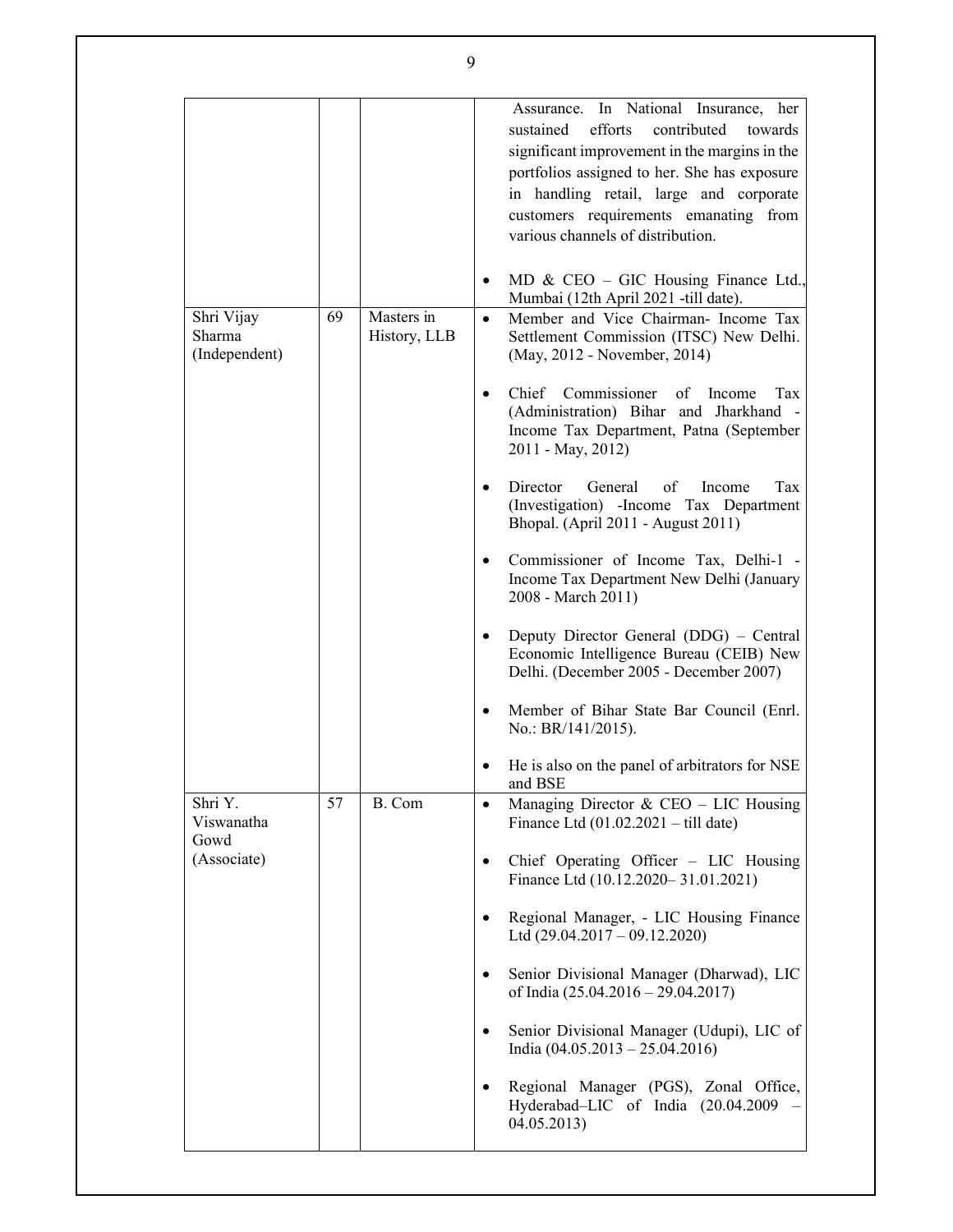| Shri              | 71 | <b>MBA</b>    | He is currently Honorary Secretary $\&$<br>$\bullet$                                                                                                                                                                                                                                                                                                                                                                                                                                                                                                                                                                    |
|-------------------|----|---------------|-------------------------------------------------------------------------------------------------------------------------------------------------------------------------------------------------------------------------------------------------------------------------------------------------------------------------------------------------------------------------------------------------------------------------------------------------------------------------------------------------------------------------------------------------------------------------------------------------------------------------|
| Raghunandan       |    | (Manchester), | Treasurer, Mumbai First and Angel investor.                                                                                                                                                                                                                                                                                                                                                                                                                                                                                                                                                                             |
| Maluste           |    | FCA (England  | He has been a Director of listed companies                                                                                                                                                                                                                                                                                                                                                                                                                                                                                                                                                                              |
| (Independent)     |    | & Wales) and  | and in top management of profits and not for                                                                                                                                                                                                                                                                                                                                                                                                                                                                                                                                                                            |
|                   |    | FCA (India)   | profits since the early 1980s. He helped                                                                                                                                                                                                                                                                                                                                                                                                                                                                                                                                                                                |
|                   |    |               | launch Kotak Mahindra Mutual Fund, Kotak                                                                                                                                                                                                                                                                                                                                                                                                                                                                                                                                                                                |
|                   |    |               | Private Equity and Kotak Life Insurance.                                                                                                                                                                                                                                                                                                                                                                                                                                                                                                                                                                                |
|                   |    |               | Over 46 years in India, the United Kingdom<br>and the Gulf, he has been public accountant,<br>consultant,<br>management<br>journalist,<br>advertising executive, entrepreneur, angel<br>investor, board member of companies, trusts<br>and societies, researcher and consultant in<br>government, investment and private banker.<br>Some of the organisations he has helped lead<br>& Lybrand (now<br>Coopers<br>Price<br>are<br>Waterhouse<br>Coopers),<br>Lintas,<br><b>HSBC</b><br>Securities, Kotak Mahindra Bank, CRY-<br>Child Rights & You, Confederation of Indian<br>Industry, Bombay Natural History Society, |
|                   |    |               | Rotary Club of Bombay and Bombay<br>Gymkhana.<br>from<br>speaking<br>regularly<br>Apart<br>at<br>professional, industry and academic, events,<br>he has presented to Parliament's Standing<br>Committee on Finance. He has been<br>published in R&D Management (Oxford),                                                                                                                                                                                                                                                                                                                                                |
| Shri              | 59 | B.Sc.         | World Affairs (New Delhi), Business India<br>(Mumbai), etc.; been interviewed for the<br>press, TV and radio, and addressed live<br>audiences on three continents.<br>Chief Executive Officer - LICHFL AMC Ltd.<br>$\bullet$                                                                                                                                                                                                                                                                                                                                                                                            |
| Dinesh<br>Pangtey |    |               | $(22.04.2016 - 30.04.2019)$                                                                                                                                                                                                                                                                                                                                                                                                                                                                                                                                                                                             |
| (Associate)       |    |               | Regional Manager (Pension & Group<br>Schemes) Marketing - LIC of India, Mumbai<br>$(2015 - 2016)$                                                                                                                                                                                                                                                                                                                                                                                                                                                                                                                       |
|                   |    |               | Regional Manager (Marketing) - LIC of<br>$\bullet$<br>India, West Zone, Mumbai (2012-2015)                                                                                                                                                                                                                                                                                                                                                                                                                                                                                                                              |
|                   |    |               | Regional Manager (Estate) Administration -<br>٠<br>LIC of India, West Zone, Mumbai (2010-<br>2012)                                                                                                                                                                                                                                                                                                                                                                                                                                                                                                                      |
|                   |    |               | Senior Divisional Manager (Marketing) - LIC<br>٠<br>of India, Delhi Divisional Office III (2008-<br>2010)                                                                                                                                                                                                                                                                                                                                                                                                                                                                                                               |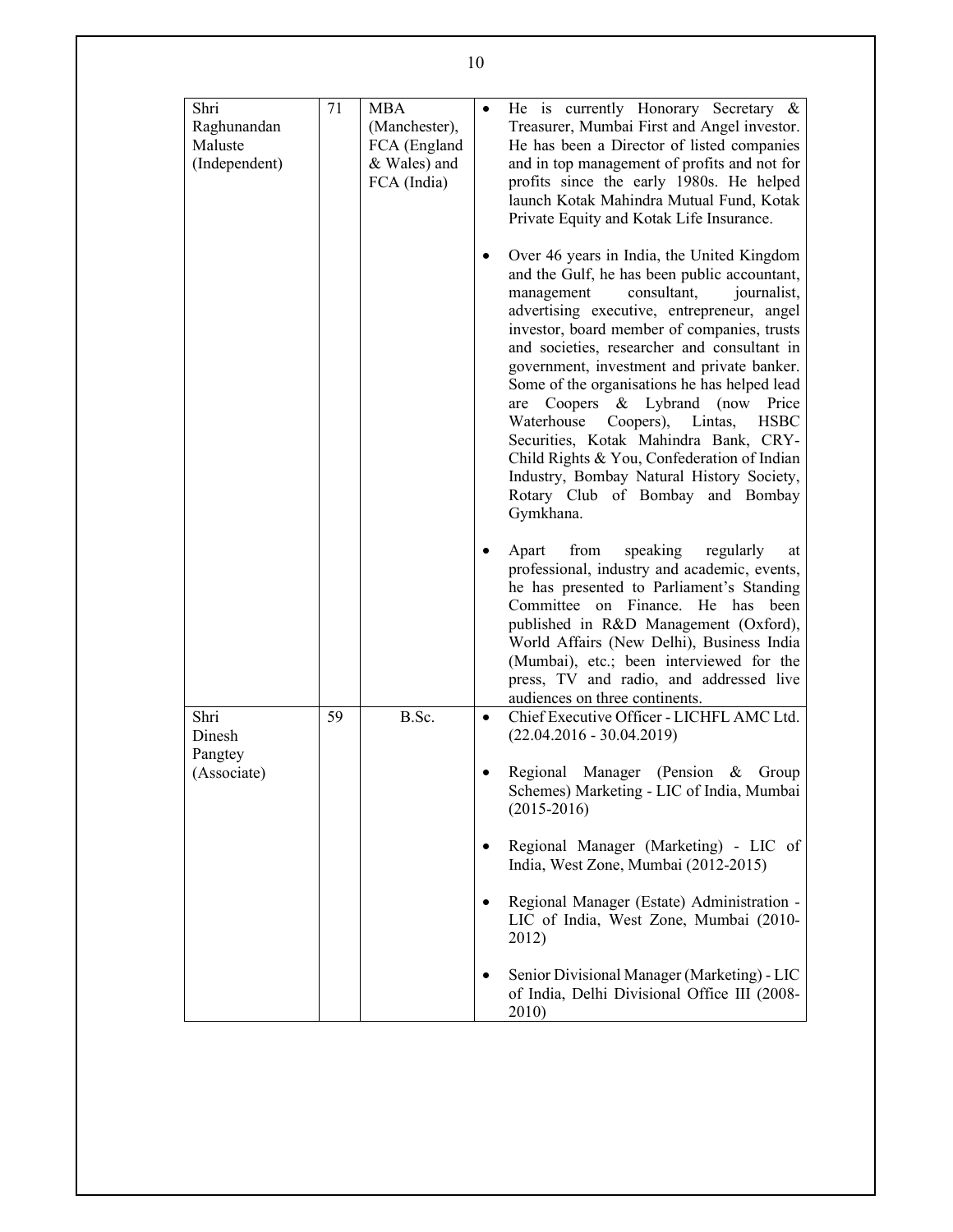- **Group Company**  LIC of India IDBI Bank Ltd. LIC Housing Finance Ltd. LIC Cards Services Limited LICHFL Financial Services Limited LIC Pension Fund Limited LICHFL Asset Management Company Limited LICHFL Care Homes Limited LICHFL Trustee Company Private Limited
- **iii. Top 10 Group companies/firms of the Portfolio Manager on Turn over basis:**

# **iv. Details of the portfolio management services being offered: Discretionary**

#### **/Non-discretionary / Advisory**

The Portfolio Manager shall be acting in a fiduciary capacity with regard to the Client's account consisting of investments, accruals, benefits, allotments, calls refunds, returns privileges, entitlements, substitutions and/or replacements or any other beneficial interest including dividend, interest, rights, bonus as well as residual cash balances, if any (represented both by quantity and in monetary value). The Portfolio Manager shall be acting both as an agent as well as a trustee of all types of the Client's account.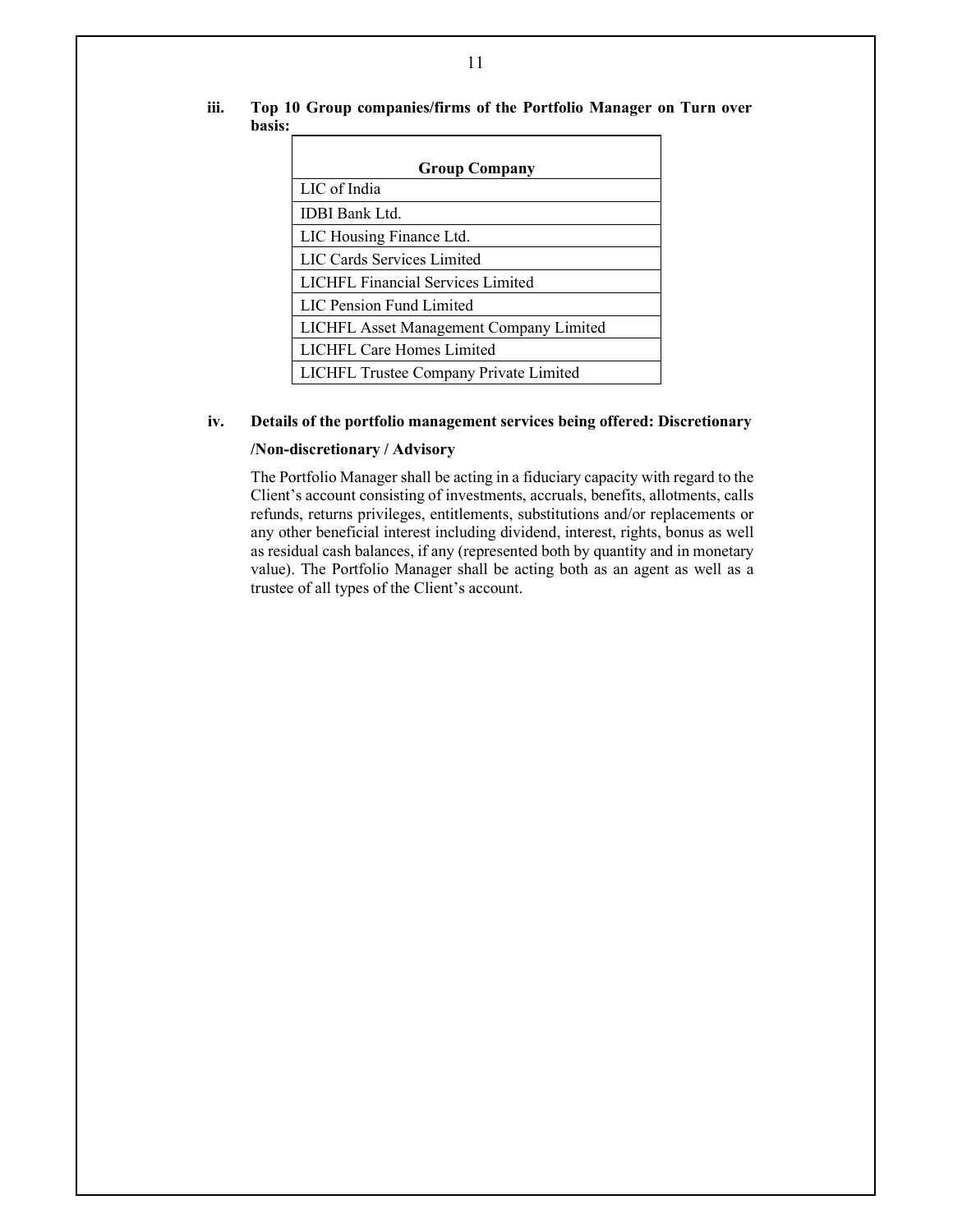#### **I DISCRETIONARY SERVICES:**

The Portfolio Manager will provide Discretionary Portfolio Management Services which shall be in the nature of investment management and may include the responsibility of managing, renewing and reshuffling the portfolio, buying and selling the securities, keeping safe custody of the securities and monitoring book closures, dividend, bonus, rights etc. so that all benefits accrue to the Client's Portfolio, for an agreed fee structure and for a definite period as described, entirely at the Client's risk.

The Portfolio Manager shall have the sole and absolute discretion to invest in respect of the Client's account in any type of security as per executed Agreement and make such changes in the investments and invest some or all the Client's account in such manner and in such markets as it deems fit would benefit the Client. The portfolio managers' decision (**taken in good faith**) in deployment of the Clients' account is absolute and final and cannot be called in question or be open to review at any time during the currency of the agreement or any time thereafter except on the ground of malafide, fraud, conflict of interest or gross negligence. This right of the Portfolio Manager shall be exercised strictly in accordance with the relevant acts, rules and regulations, guidelines and notifications in force from time to time.

#### **II ADVISORY PORTFOLIO MANAGEMENT SERVICES:**

The Portfolio Manager will provide Advisory Portfolio Management Services, in terms of the SEBI (Portfolio Manager) Regulations, 2020, which shall be in the nature of investment advisory and shall include the responsibility of advising on the portfolio strategy (asset allocation) and investment and disinvestment of individual securities on the clients portfolio, for an agreed fee structure and for a period hereinafter described, entirely at the Client's risk.

The Portfolio Manager shall be solely acting as an advisor to the portfolio of the client and shall not be responsible for the investment/ disinvestment of securities and / or administrative activities on the client's portfolio. The Portfolio Manager shall provide advisory services in accordance with such guidelines and/ or directives issued by the regulatory authorities and/ or the Client, from time to time in this regard.

#### **III NON-DISCRETIONARY PORTFOLIO MANAGEMENT SERVICES:**

The Portfolio Manager will provide Non-discretionary Portfolio Management Services, as per express prior instructions issued by the Client from time to time, in the nature of investment advisory/consultancy/management, and may include the responsibility, as per client's instruction, of managing, renewing and reshuffling the Investment amount and portfolio, buying and selling the securities, keeping safe custody of the securities and monitoring book closures, dividend, bonus, rights etc. so as to ensure that all benefits accrue to the Client's Portfolio for an agreed fee structure and for a definite described period, entirely at the Client's risk.

However the client will finally decide on its investments and the client's investment decision can never be called in question or shall not be open to review at any time during the currency of the agreement or any time thereafter. The rights and obligations of the Portfolio Manager shall be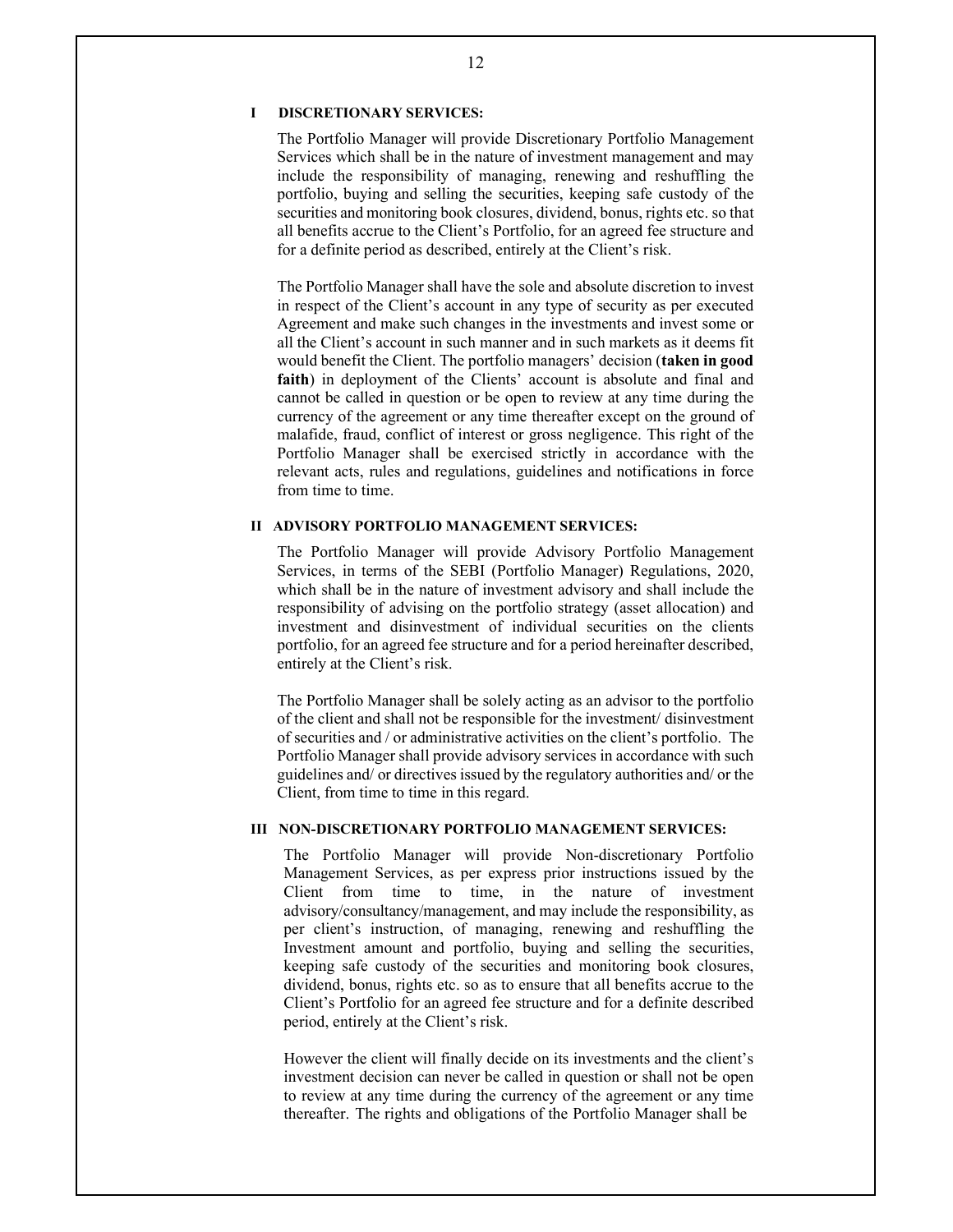exercised strictly in accordance with the relevant Acts, rules and regulations, guidelines and notifications in force from time to time.

#### **v. Minimum Investment Amount**

The minimum amount to be invested under each service to be provided is Rs.50,00,000/- (Rupees Fifty Lakhs only) for Equity and Rs.1,00,00,000/- (Rupees One Crore only) for Debt.

- **4. Penalties, pending litigation or proceedings, findings of inspection or investigations for which action may have been taken or initiated by any regulatory authority.** 
	- **i.** All cases of penalties imposed by the Board or the Directions issued by the Board under the Act or Rules or Regulations made there under: A penalty of Rs. 1 Lakh had been imposed on LIC MF AM Ltd. for violation of investment norms as per SEBI (Mutual Fund) Regulations, 1996 vide adjudication order dated 31/12/2002. The same had been paid by LIC MF AM Ltd. in February 2003.
	- **ii.** The nature of the penalty/direction: **NA**
	- **iii.** Penalties imposed for any economic offence and/or for violation of any Securities laws: **NIL**
	- **iv.** Any pending material litigation/legal proceedings against the Portfolio Manager/Key personnel with separate disclosure regarding pending criminal cases if any: **NIL Note: All material cases having liability in excess of Rs.5 Lakhs have been considered.**
	- **v.** Any deficiency in the systems and operations of the Portfolio Manager observed by the Board or any regulatory agency: **NIL**
	- **vi.** Any enquiry/adjudication proceedings initiated by the Board against the Portfolio Manager or its Directors, Principal officer or employees or any person directly or indirectly connected with the Portfolio Manager or its Directors, Principal officer or employee, under the Act or Rules or Regulations made thereunder: **NIL**

#### **5. SERVICES OFFERED:**

#### **i. Investment Objectives:**

The Portfolio Manager provides discretionary investment services based on the mandate given by the Client and subject to the scope of investments as agreed upon by the Portfolio Manager and Client in the Agreement. The investment objectives of the portfolio of the Client will depend on the Clients' needs and risk appetite and will seek to get returns from capital appreciation and / or regular returns by investing in various types of securities.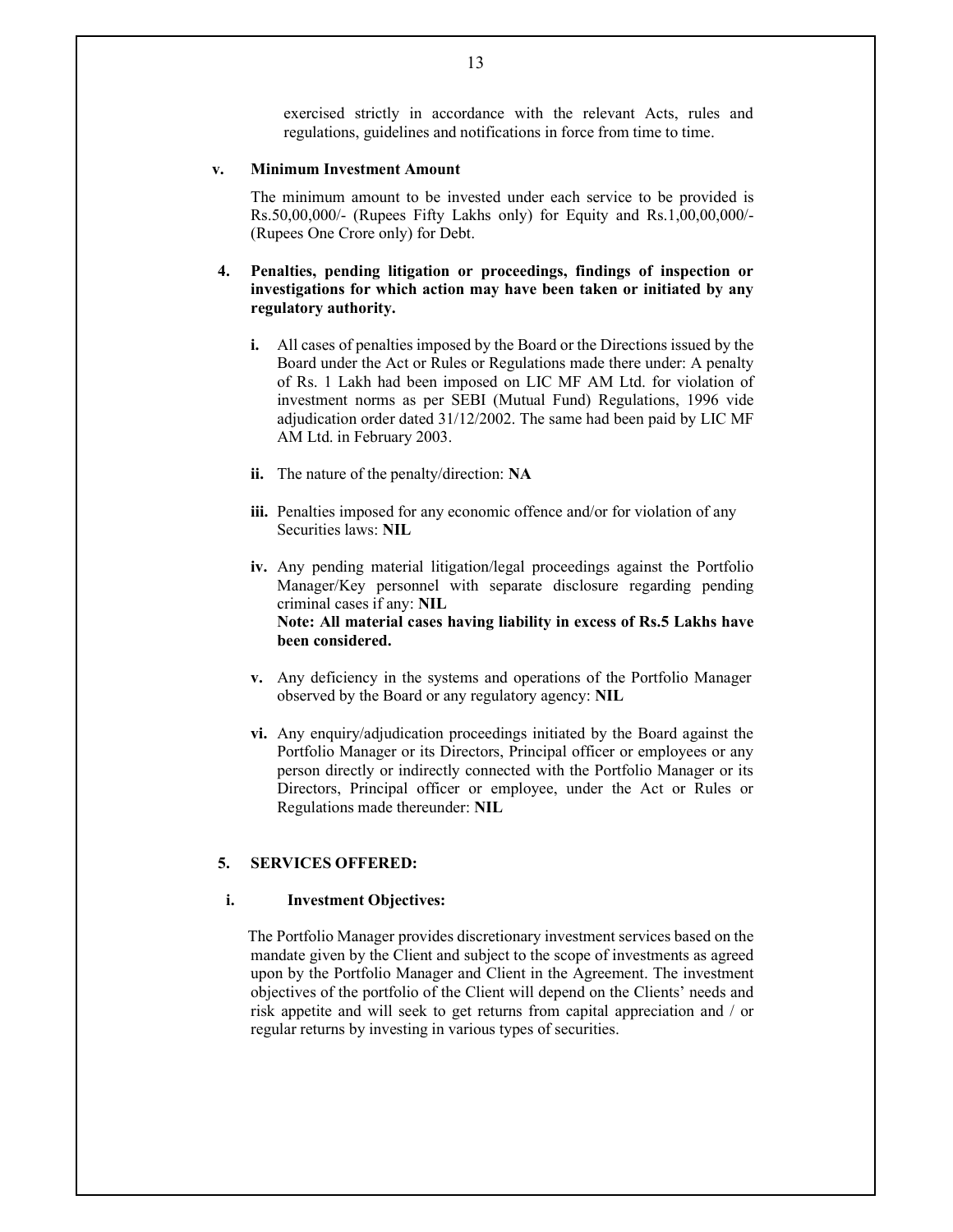# **ii. Type of services / products offered**

Investment objectives may vary from client to client. The investment requirement of the client is understood and captured by the use of an investment profile. The investment profile captures the client's expectation of returns and risk tolerance. Further depending on the individual Client requirements and the client's specification captured in the profile, the portfolio manager will advise the client accordingly. The same is used to arrive at the appropriate portfolio for the client. Also, Portfolio Manager would continuously monitor the client's investments on an ongoing basis and keep in touch regularly with the client about their performance, which allows for finetuning of the financial strategy of the client in the complex investment environment. However with the express prior instructions issued by the Client from time to time, the portfolio manager will assist the client in managing, renewing and reshuffling the Investment amount and portfolio, buying and selling the securities, keeping safe custody of the securities and monitoring book closures, dividend, bonus, rights etc. so as to ensure that all benefits accrue to the Client's Portfolio for an agreed fee structure and for a definite described period, entirely at the Client's risk.

### **1. LIC MF Value Equity+ PMS**

| Investment<br>Objective                                                | To deliver long term capital appreciation by Investing in Equity assets<br>with diversification in investment portfolio and try to ensure superior<br>returns to clients over the long term at the reduced administration time<br>and costs                                                                                                                                                                                                                                                                                                                                                                                                                         |
|------------------------------------------------------------------------|---------------------------------------------------------------------------------------------------------------------------------------------------------------------------------------------------------------------------------------------------------------------------------------------------------------------------------------------------------------------------------------------------------------------------------------------------------------------------------------------------------------------------------------------------------------------------------------------------------------------------------------------------------------------|
| Description<br>of<br>Securities                                        | Listed Equity and Listed Mutual Funds.                                                                                                                                                                                                                                                                                                                                                                                                                                                                                                                                                                                                                              |
| Basis of Selection of<br>type of security                              | Selection of stocks & allocation of on basis of Bottom-up strategy of<br>stock selection, based on stringent evaluation parameters drawn from<br>Value Investing Principles with extensive research and analysis for<br>stock/sector selection                                                                                                                                                                                                                                                                                                                                                                                                                      |
| Allocation<br>$\alpha$ f<br>portfolio<br>across<br>types of securities | 80-100% Listed Equity and 0-20% in Mutual Fund, Cash and Cash<br>Equivalents                                                                                                                                                                                                                                                                                                                                                                                                                                                                                                                                                                                        |
| Appropriate<br><b>Benchmark</b><br>to<br>compare<br>Performance        | <b>BSE Sensex</b>                                                                                                                                                                                                                                                                                                                                                                                                                                                                                                                                                                                                                                                   |
| Basis for choice of<br>benchmark                                       | Majority of the portfolio will consist of large cap stocks. BSE Sensex is<br>constructed from selection of stocks from predominantly represent the<br>movement of large cap stocks.                                                                                                                                                                                                                                                                                                                                                                                                                                                                                 |
| Minimum<br>investment                                                  | The minimum value of Funds/investments which will be accepted<br>towards initial corpus under Equity Value+ Investment Approach would<br>be decided by the Portfolio Manager from time to time and the minimum<br>sum will not be less than any amount as may be stipulated by the<br>Regulations from time to time (Currently Rs.50 Lakhs). The uninvested<br>amounts forming part of the Client's Assets may be at the discretion of<br>the Portfolio Manager held in cash or deployed in liquid fund schemes,<br>exchange traded index funds, debt oriented schemes of mutual funds,<br>gilt schemes, bank deposits and other short term avenues for investment. |
| Indicative tenure or<br>investment horizon                             | Investment horizon of 3 years to 5 years                                                                                                                                                                                                                                                                                                                                                                                                                                                                                                                                                                                                                            |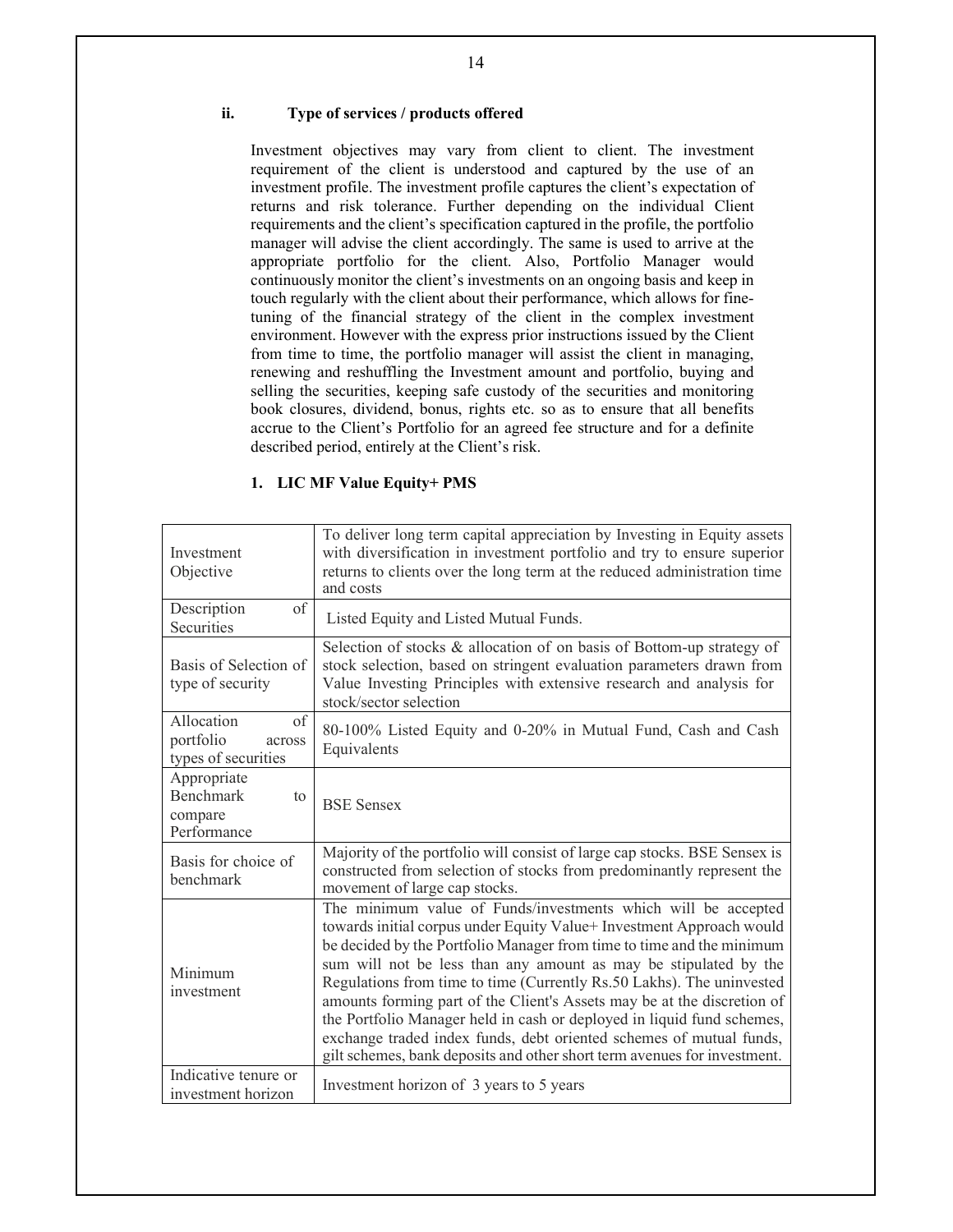| Minimum<br>tenure/Lock-in<br>period/Exit loads | Minimum tenure not applicable under this investment approach however<br>there will be levy of exit load on withdrawal of monies being managed<br>under this approach. For withdrawal in first year it will be 2% and 1%<br>in Second and Third year.        |
|------------------------------------------------|-------------------------------------------------------------------------------------------------------------------------------------------------------------------------------------------------------------------------------------------------------------|
| Redemptions<br>Partial withdrawals             | Partial withdrawal shall be allowed only to such extent that portfolio<br>value after recovery of fees, charges, and payment of withdrawal amount<br>is not less than the minimum investment specified in the Minimum<br>investment clause in this schedule |
| Use of derivatives                             | No use of derivatives                                                                                                                                                                                                                                       |

# **2. LIC MF Factor Advantage PMS**

| Investment<br>Objective                                         | To deliver long term capital appreciation by Investing in Equity assets<br>by selection based on multiple factors and fundamentals to deliver risk<br>adjusted return                                                                                                                                                                                                                                                                                                                                                                                                                                                                       |
|-----------------------------------------------------------------|---------------------------------------------------------------------------------------------------------------------------------------------------------------------------------------------------------------------------------------------------------------------------------------------------------------------------------------------------------------------------------------------------------------------------------------------------------------------------------------------------------------------------------------------------------------------------------------------------------------------------------------------|
| of<br>Description<br>Securities                                 | Listed Equity and Listed Mutual Funds.                                                                                                                                                                                                                                                                                                                                                                                                                                                                                                                                                                                                      |
| Basis of Selection of<br>type of security                       | Selection of stocks & allocation of weights is based upon risk weighted<br>methodology and other fundamental aspects                                                                                                                                                                                                                                                                                                                                                                                                                                                                                                                        |
| Allocation<br>of<br>portfolio<br>across<br>types of securities  | 80-100% Listed Equity and 0-20% in Mutual Fund, Cash and Cash<br>Equivalents                                                                                                                                                                                                                                                                                                                                                                                                                                                                                                                                                                |
| Appropriate<br><b>Benchmark</b><br>to<br>compare<br>Performance | MSCI India Domestic IMI Risk Weighted Top 25 Capped Index.                                                                                                                                                                                                                                                                                                                                                                                                                                                                                                                                                                                  |
| Basis for choice of<br>benchmark                                | Market-cap agnostic in stock selection approach. MSCI India Domestic<br>IMI RW Top 25 Index is constructed from selection of stocks from<br>large/mid/small cap stocks based on risk weighted methodology.                                                                                                                                                                                                                                                                                                                                                                                                                                  |
| Minimum<br>investment                                           | The minimum value of Funds/investments which will be accepted<br>towards initial corpus under Risk Weighted Investment Approach would<br>be decided by the Portfolio Manager from time to time and the minimum<br>sum will not be less than any amount as may be stipulated by the<br>Regulations from time to time. The uninvested amounts forming part of<br>the Client's Assets may be at the discretion of the Portfolio Manager held<br>in cash or deployed in liquid fund schemes, exchange traded index funds,<br>debt-oriented schemes of mutual funds, gilt schemes, bank<br>deposits and other short-term avenues for investment. |
| Indicative tenure or<br>investment horizon                      | Investment horizon of 3 years and above                                                                                                                                                                                                                                                                                                                                                                                                                                                                                                                                                                                                     |
| Risk Associated with<br>the<br>investment<br>approach           | The investment is based on risk weighted methodology and hence<br>concentration and selection of a sector or stock is dependent on the<br>strategy.                                                                                                                                                                                                                                                                                                                                                                                                                                                                                         |
| Minimum<br>tenure/Lock-in<br>period/Exit loads                  | 1 Year (1%)                                                                                                                                                                                                                                                                                                                                                                                                                                                                                                                                                                                                                                 |
| Redemptions<br>Partial withdrawals                              | Partial withdrawal shall be allowed only to such extent that portfolio<br>value after recovery of fees, charges, and payment of withdrawal amount<br>is not less than the minimum investment specified in the Minimum<br>investment clause in this schedule                                                                                                                                                                                                                                                                                                                                                                                 |
| Use of derivatives                                              | The Portfolio Manager might transact in derivatives in case it deems it<br>necessary to protect the value of client's portfolios in periods of market<br>instability. If the client does not want the Portfolio Manager to use<br>derivatives at all in his/her portfolio, then, he/she can mention<br>Derivatives as a negative security on account opening form and the<br>Portfolio Manager would be barred from using derivatives in the client's<br>portfolio                                                                                                                                                                          |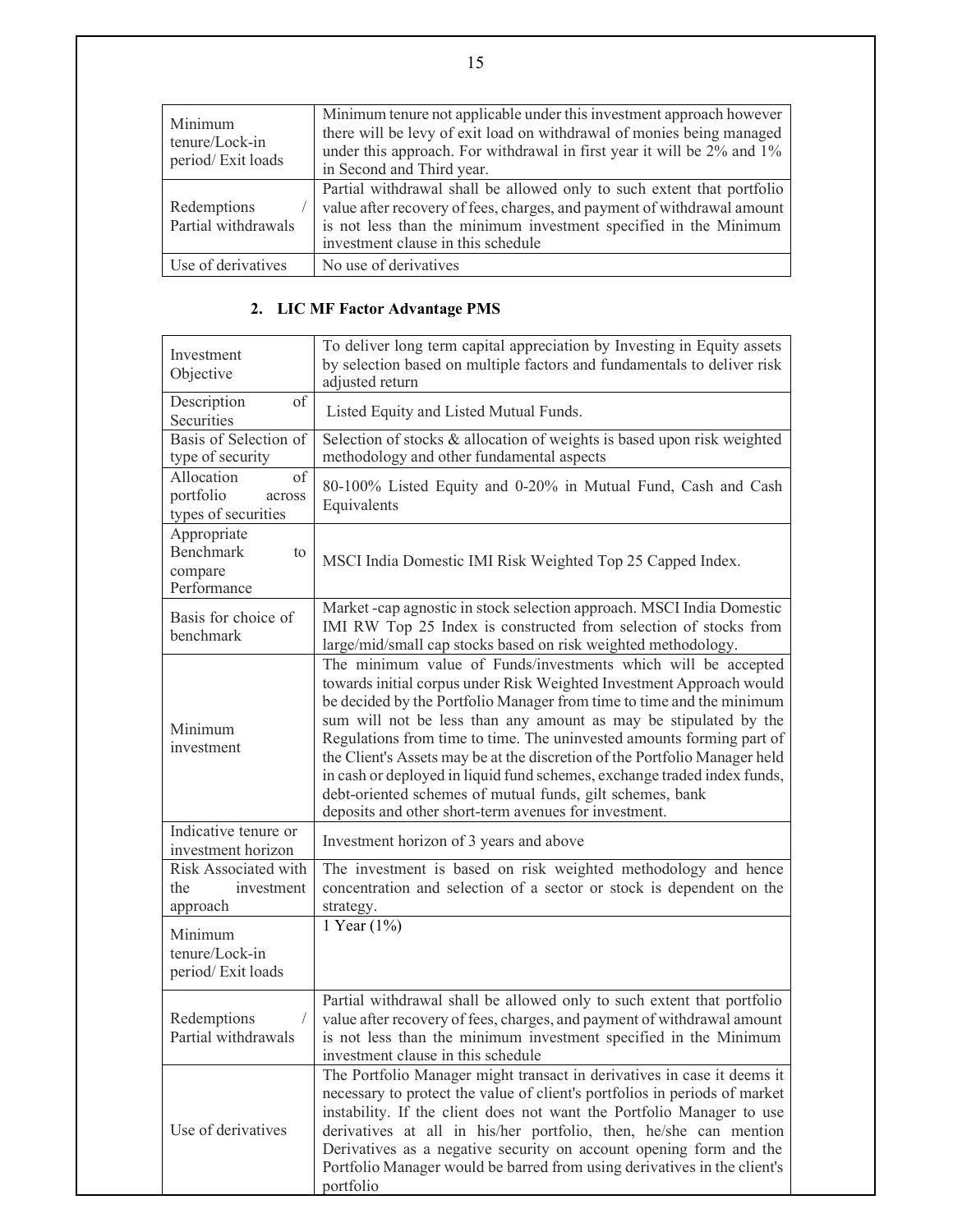| Type of Portfolio        | Open Ended Discretionary Portfolio                                                           |
|--------------------------|----------------------------------------------------------------------------------------------|
| <b>Scheme Name</b>       | <b>LIC MF All Weather Asset Allocator PMS</b>                                                |
|                          | To generate long term capital appreciation from a portfolio of different                     |
| Investment objective     | asset classes                                                                                |
| Description of types     | Listed Equity, Gold ETF, REITs, InvITs, Debt, MF, Bonds and Other                            |
| of securities            | Alternative Investments.                                                                     |
| Basis of selection of    |                                                                                              |
| of<br>such<br>types      |                                                                                              |
| securities as part of    | Allocation is done by combining active $\&$ passive investing in different                   |
| the                      | asset class from defined securities universe powered by Bloomberg tools.                     |
| investme                 |                                                                                              |
| nt                       |                                                                                              |
| Approach                 |                                                                                              |
| Allocation               |                                                                                              |
|                          |                                                                                              |
| ofportfolio across       | Based on model portfolio Selected*                                                           |
| types                    |                                                                                              |
| of securities            |                                                                                              |
| Indicative tenure or     |                                                                                              |
| investment horizon       | Long Term Capital Appreciation (3 Years +)                                                   |
| Risks associated with    | Based on the securities selected from defined universe and continues to                      |
| the                      |                                                                                              |
| investme                 | have concentration and systematic risks                                                      |
| ntapproach               |                                                                                              |
| Minimum                  |                                                                                              |
| <b>Investment Amount</b> |                                                                                              |
| <b>New</b><br>for        | 50 Lacs (as per regulations) or as decided by the portfolio manager atits<br>sole discretion |
| Account                  |                                                                                              |
| Opening                  |                                                                                              |
| Redemption               | Daily                                                                                        |
| Minimum                  | 2 Years $(1\%)$                                                                              |
| tenure/Lock-in           |                                                                                              |
| period/Exit              |                                                                                              |
| loads                    |                                                                                              |
| Appropriate              |                                                                                              |
| benchmark                |                                                                                              |
| to                       |                                                                                              |
| compare                  |                                                                                              |
| performance              |                                                                                              |
| an                       | Based on model portfolio selected                                                            |
| d                        |                                                                                              |
| basis for choice of      |                                                                                              |
| benchmark                |                                                                                              |
|                          | Market Risk: Equity Investments are volatile and subject to market                           |
|                          | conditions. Capital Loss Risk: There is no capital protection guaranteedin                   |
|                          | this strategy and due to adverse market movements, client may incur                          |
| Key Risk                 | capital loss. Execution Risk: There can be deviation from the benchmark                      |
|                          | index given cash allocation $\&$ time lag/price differentials in order                       |
|                          | executions. Please note that Investment made on the basis of Investment                      |
|                          | objective of the strategy may or may not match with Investment/risk                          |
|                          | profile of the client.                                                                       |

# **3. LIC MF All Weather Asset Allocator PMS**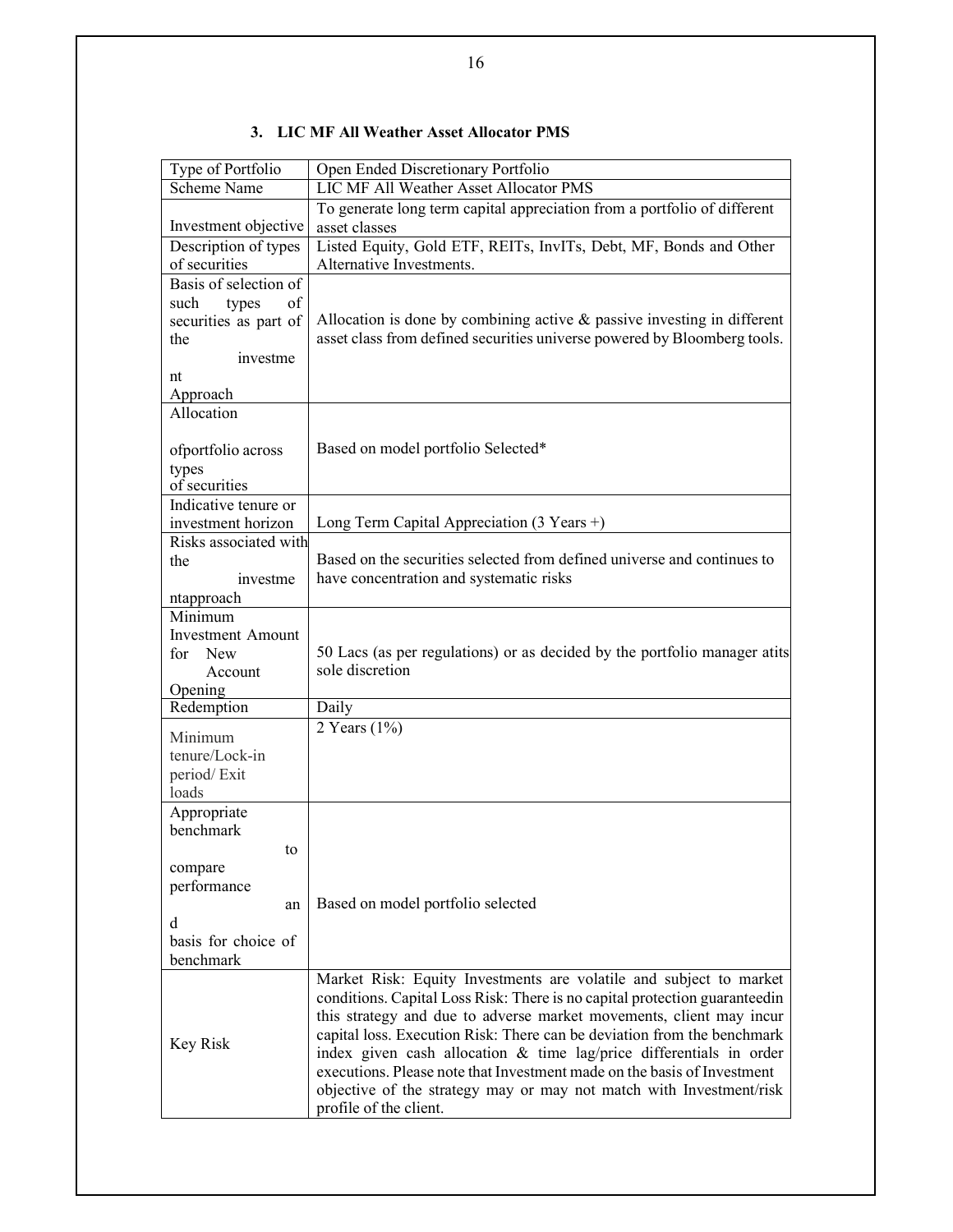| <b>LIC MF All Weather Asset Allocator PMS</b>      | <b>Aggressive Portfolio</b>                |
|----------------------------------------------------|--------------------------------------------|
| Allocation of portfolio across types of            | Debt: 0-40%; Equity: 20-100%;              |
| securities                                         | Gold - 0-50%; Cash & Cash                  |
|                                                    | equivalents (including                     |
|                                                    | arbitrage) 0-50%                           |
|                                                    | Crisil Aggressive 65% S&P BSE 200          |
| Appropriate Benchmark to compare                   | TR Index $+15\%$ S&P BSE Arbitrage         |
| performance and basis of choice of                 | Rate Index +15% CRISIL Short Term          |
| <b>benchmark</b>                                   | PSU Debt Index & Gold. The                 |
|                                                    | benchmark has higher allocation            |
|                                                    | towards equity than Debt.                  |
| <b>LIC MF All Weather Asset Allocator PMS</b>      | <b>Moderate Portfolio</b>                  |
|                                                    | Debt: 0-40%; Equity: 10-80%; Gold-         |
| Allocation of portfolio across types of securities | $0-50\%$ ; Cash & Cash equivalents         |
|                                                    | (including arbitrage) 0-50%                |
|                                                    | Crisil Moderate: 40% S&P BSE 200           |
|                                                    | TR Index $+ 15\%$ S&P BSE Arbitrage        |
| Appropriate Benchmark to compare performance       | Rate Index $+30\%$ CRISIL Short Term       |
| and basis of choice of benchmark                   | PSU Debt Index & gold The benchmark        |
|                                                    | has a balanced allocation in equity and    |
|                                                    | Debt.                                      |
| <b>LIC MF All Weather Asset Allocator PMS</b>      | <b>Conservative Portfolio</b>              |
|                                                    | Debt: $0-70\%$ ; Equity: $5-50\%$ ; Gold - |
| Allocation of portfolio across types of securities | $0-50\%$ ; Cash & Cash equivalents         |
|                                                    | (including arbitrage) 0-50%                |
|                                                    | Crisil Conservative: 20% S&P BSE 200       |
|                                                    | TR Index $+20\%$ S&P BSE Arbitrage         |
| Appropriate Benchmark to compare performance       | Rate Index $+40\%$ CRISIL Short Term       |
| and basis of choice of benchmark                   | PSU Debt Index & gold. The                 |
|                                                    | benchmark more allocation in Debt than     |
|                                                    | Equity.                                    |

# **4. LIC MF STP Portfolio PMS**

| Investment Objective                                  | To invest the client's capital in liquid or overnight funds.                                                                                                                                                                     |             |  |
|-------------------------------------------------------|----------------------------------------------------------------------------------------------------------------------------------------------------------------------------------------------------------------------------------|-------------|--|
| Description of<br><b>Securities</b>                   | Under Liquid STP, client monies would primarily be invested in units of<br>overnight funds or liquid funds and some part might be retained as bank<br>balance in bank account.                                                   |             |  |
| Basis of<br>Selection of type<br>of security          | The Liquid STP investment approach is based on investing money in<br>units of liquid funds / overnight funds or simply as bank balance till the<br>funds are invested in one of the other investment approaches of LICMF<br>PMS. |             |  |
| Allocation of portfolio                               | Type of security                                                                                                                                                                                                                 | Allocation  |  |
| acrosstypes of                                        |                                                                                                                                                                                                                                  | 1n          |  |
| securities                                            |                                                                                                                                                                                                                                  | portfolio   |  |
|                                                       | Overnight funds/ Liquid<br>funds/ Cash and Cash<br>Equivalents                                                                                                                                                                   | $0 - 100\%$ |  |
| Appropriate<br>Benchmark to<br>compare<br>performance | CRISIL Overnight Index                                                                                                                                                                                                           |             |  |
| Basis for choice of<br>benchmark                      | The portfolio will consist of units of overnight funds or liquid funds. Hence,<br>CRISIL Overnight Index has been selected as the benchmark for comparing<br>performance.                                                        |             |  |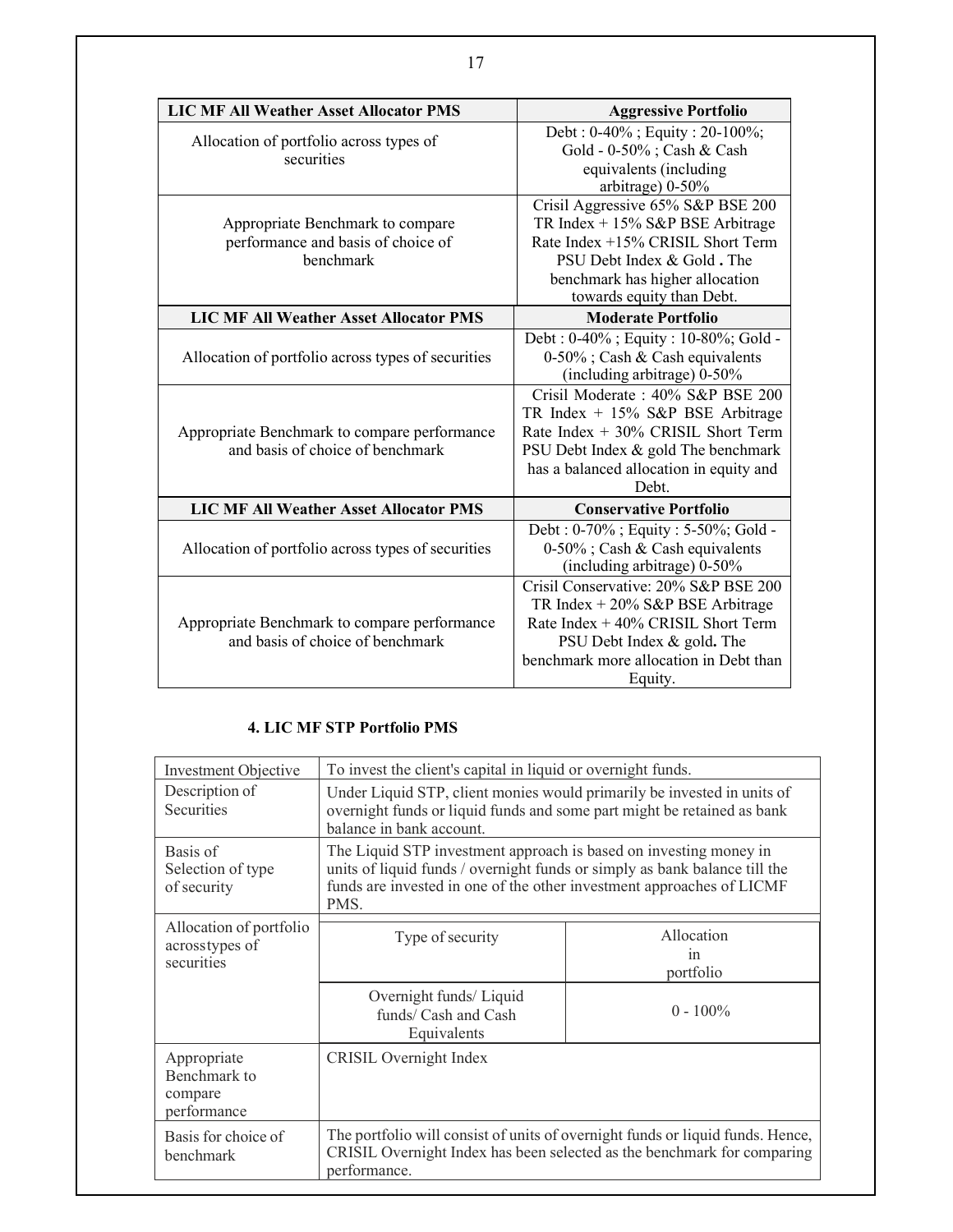| Minimum investment                                | The minimum value of Funds/investments which will be accepted towards<br>initial corpus under Liquid STP Investment Approach would be decided by<br>the Portfolio Manager from time to time and the minimum sum will not be<br>less than the amount stipulated by the Regulations from time to time. The<br>uninvested amounts forming part of the Client's Assets may be at the<br>discretion of the Portfolio Manager held in cash. The minimum value of<br>funds/investments which will be accepted towards any additional<br>investment in Liquid STP Investment Approach will be decided by the<br>Portfolio Manager from time to time |
|---------------------------------------------------|---------------------------------------------------------------------------------------------------------------------------------------------------------------------------------------------------------------------------------------------------------------------------------------------------------------------------------------------------------------------------------------------------------------------------------------------------------------------------------------------------------------------------------------------------------------------------------------------------------------------------------------------|
| Indicative<br>tenure or<br>investment<br>horizon  | Standard of five months or as instructed by client in customized plan                                                                                                                                                                                                                                                                                                                                                                                                                                                                                                                                                                       |
| Minimum<br>tenure/Lock-in<br>period/Exit<br>loads | Minimum tenure not applicable under this investment approach / DPMS<br>Investments managed under Liquid STP Investment Approach shall not be<br>subject to any lock-in period / There shall be no levy of exit load on<br>withdrawal of monies being managed under this approach.                                                                                                                                                                                                                                                                                                                                                           |
| Redemptions /<br>Partial<br>withdrawals           | The minimum amount of partial withdrawals shall be at the discretion of the<br>portfolio manager and shall be allowed only to such extent that portfolio<br>value after recovery of fees, charges, and payment of withdrawal amount is<br>not less than the minimum investment specified in the Minimum investment<br>clause.                                                                                                                                                                                                                                                                                                               |
| Use of derivatives                                | The Portfolio Manager might transact in derivatives in case it deems it<br>necessary to protect the value of client's portfolios in periods of market<br>instability. If the client does not want the Portfolio Manager to use derivatives<br>at all in his/her portfolio, then, he/she can mention Derivatives as negative<br>security in the account opening form and the Portfolio Manager would be<br>barred from using derivatives in the client's portfolio.                                                                                                                                                                          |

**\* Change in allocation of portfolio:** Subject to PMS regulations, the asset allocation pattern indicated above may change from time to time, keeping in view the market conditions, market opportunities, applicable regulations, political and economic factors. It must be clearly understood that the percentages stated above are only indicative and not absolute and that it may vary substantially, depending on the perception of investment manager. The intention being always to seek to protect the interest of investors. Such changes in the investment pattern will be for short term and defensive considerations.

# **Direct on-boarding of clients:**

All clients have an option to invest in our products / investment approaches directly, without involvement of any person engaged in distribution services. In this mode, client will be charged management fees and portfolio operating expenses. No other charges will be levied.

# **iii. Policies including the types of securities in which Portfolio Manager will generally invest:**

The same shall be always subject to the scope of investment objective as agreed upon between the Portfolio Manager and the Client in the Agreement.

#### **Investment approach for Equity**

The investment approach would vary depending upon the specific requirements of the client. The broad investment style portfolio is outlined below:

# **a) Diversified Portfolio**

The Portfolio Manager shall endeavor that the portfolios are invested in baskets of stocks with no undue concentration in any stock.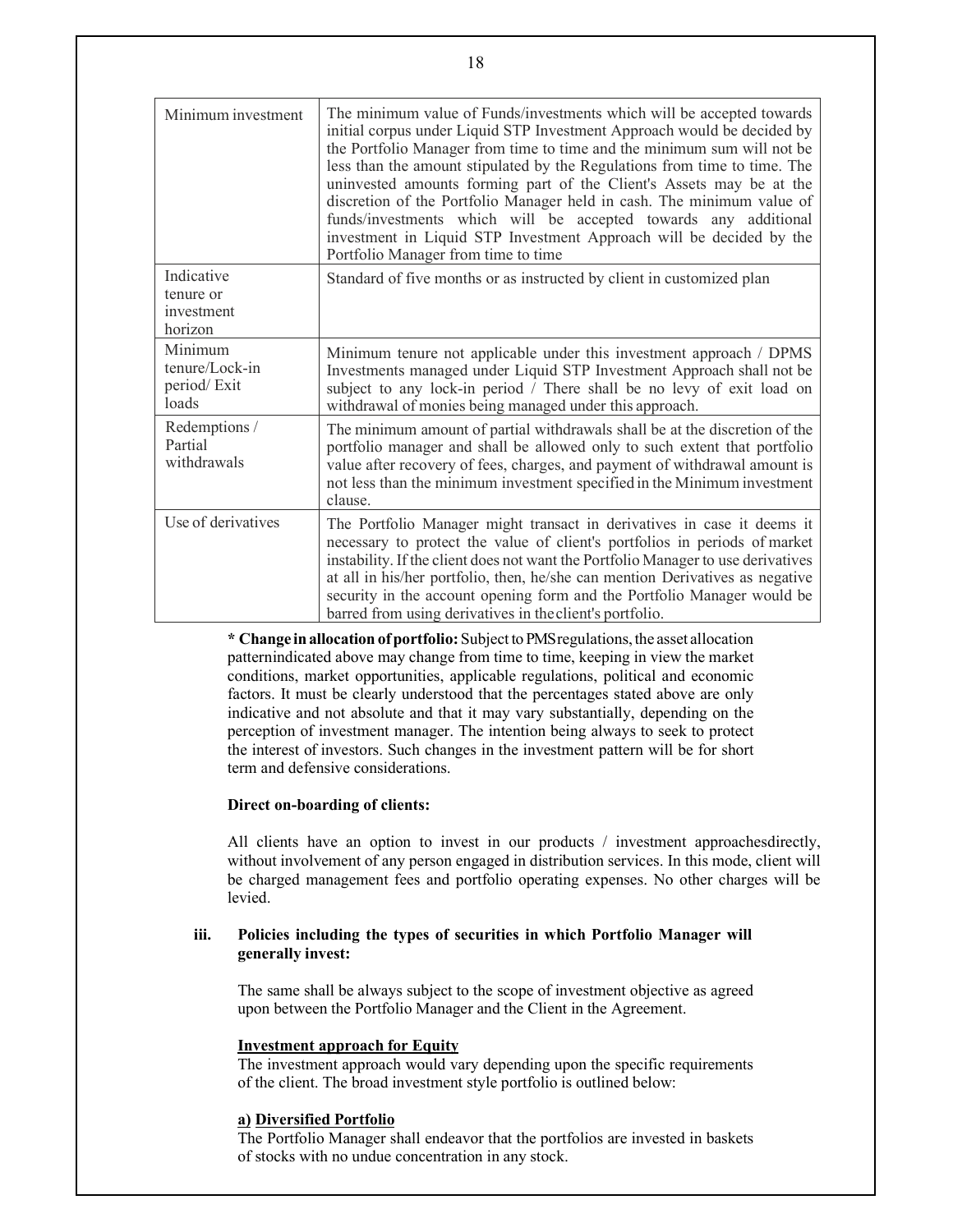#### **b) Investment Style**

The Portfolio Manager typically looks to invest in stocks which offer growth or an upside on account of a potential re-rating and which are available at reasonable valuations. The valuation measures typically used are P/E, Price/Book Value, RoCE & profitability ratio etc.

# **c) Filtering stock based on factors to control volatility**

To ensure a stable portfolio, it is essential in today's volatile and dynamic times to construct portfolio after duly considering factors like, Quality, Value, Volatility, Momentum & growth etc. The Portfolio Manager will continue to look at factors to determine a sound portfolio for client.

#### **d) Using tactical asset allocation**

The Portfolio Manager may move between asset classes i.e. equity and fixed income and cash depending upon market conditions. This is done mainly with an objective of protecting capital when markets are uncertain or have a downward bias.

# **e) Use of derivatives**

The portfolio manager may use derivatives with an objective of either hedging and / or balancing the portfolio. By the use of derivatives for the purpose of hedging, the Portfolio Manager attempts to protect the portfolio especially when markets are uncertain or have a downward bias.

#### **Investment approach for Debt:**

The approach to debt investments is primarily guided by the interest rate movements in the market. While following a bottom up approach to investments in debt papers due care is taken to reduce credit risk, liquidity risk and risk spreads. Further, as the debt instruments are not standardized, adequate analysis is done to understand the structure of the instruments and the risk-return potential before taking an investment decision.

#### **Investment approach for Mutual Fund Schemes:**

The approach to Mutual Fund investment is primarily guided by the consistent performance of the scheme with low volatility and also keeping in view structure of the scheme and the risk appetite of the client.

### **Type of securities:**

Subject to the investment objectives chosen by the Client, the Portfolio Manager shall manage the Client's Account by investing in such capital and money market instruments or in fixed income securities or other securities of any description including: -

- Equity and Equity related securities, Convertible Stock and Preference Shares of Indian Companies
- Debentures, Bonds and Secured Premium Notes, Swaps, Options, Futures, Tax-exempt Bonds of Indian Companies and Corporations
- Government and Trustee Securities;
- Units, Magnums and other instruments of Mutual Funds
- Bank Deposits
- Treasury Bills
- Commercial Papers, Certificates of Deposit and other similar Money Market instruments; and
- Derivatives, both equity & fixed income as permitted under the Regulations
- Other eligible modes of investment and/or forms of deployment within the meaning of the Regulation issued by SEBI as amended from time to time (hereafter collectively referred to as "Securities")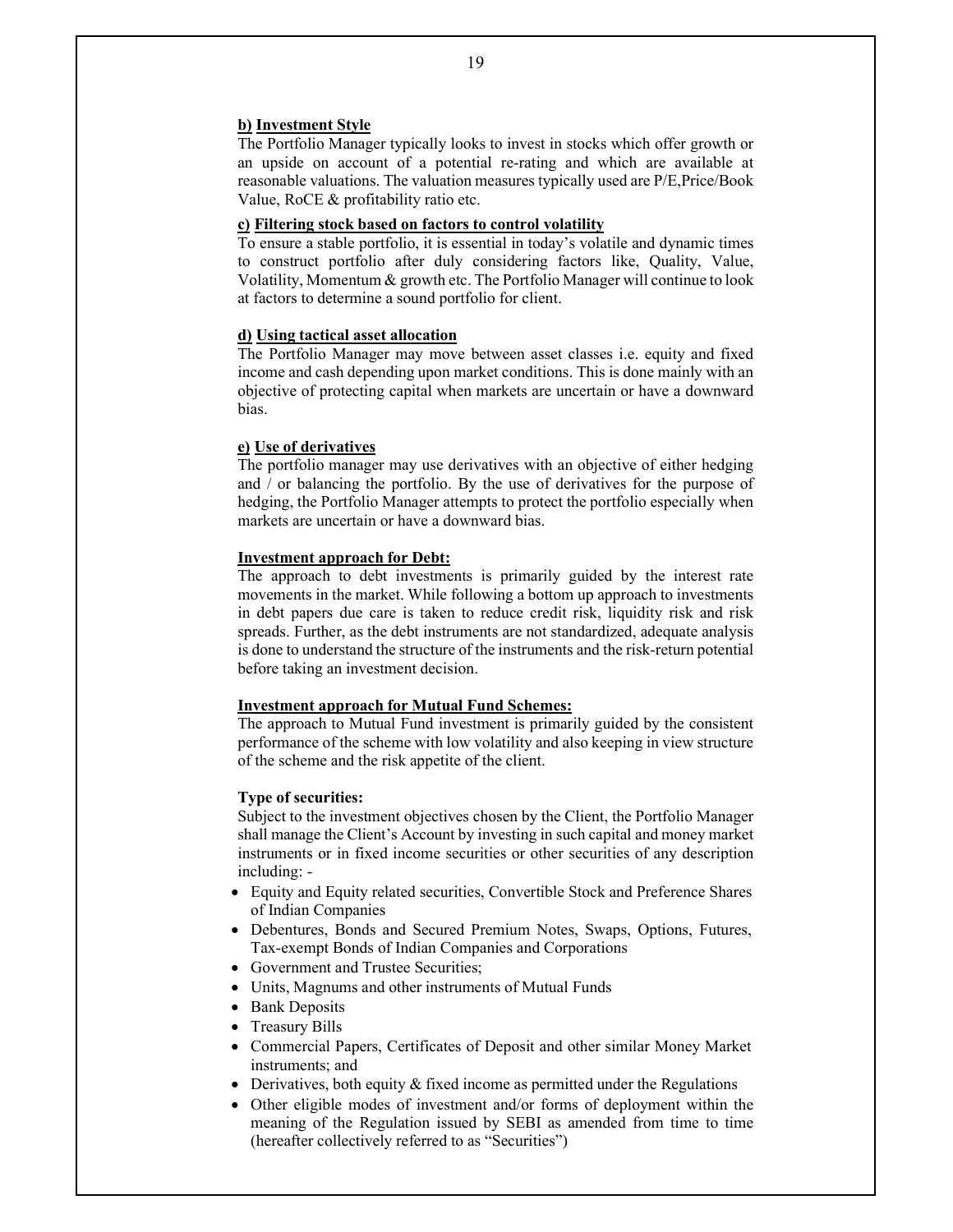Asset Classes for deployment shall be always subject to the scope of investments as agreed upon between the Portfolio Manager and the Client in the Agreement.

**iv. The policies for investments in associates/ group companies of the Portfolio Manager and the maximum percentage of such investments therein subject to the applicable laws / regulations / guidelines** 

The Portfolio Manager may invest in Securities of the associate/ group companies including entire portfolio value / Net Asset Value in schemes of LIC Mutual Fund. These investments will be carried out to achieve the investment objectives and strategies and in the normal course of investment activity subject to the applicable laws/ regulations.

# **6. RISK FACTORS:**

- Securities investments are subject to market risks and there is no assurance or guarantee that the objectives of the Investments will be achieved.
- Past performance of the Portfolio Manager in a portfolio may or may not be sustained in the future and does not indicate the future performance of the same service in future or any other future service of the portfolio manager.
- Investors are not being offered any guaranteed or assured return/s i.e. either of Principal or appreciation on the portfolio as the Investments are subject to market risks.
- Investors may note that Portfolio Manager's investment in specific securities investments, investment strategy and asset allocation for achieving investment objectives may not be always profitable, as actual market movements may be at variance with anticipated trends.
- The valuation of the Portfolio's investments may be affected generally by factors affecting securities markets, such as price and volume volatility in the capital markets, interest rates, currency exchange rates, changes in policies of the Government, taxation laws or any other relevant policies and other political and economic developments which may have an adverse bearing on individual securities, a specific sector or all sectors including equity and debt markets.
- Trading volumes, settlement periods and transfer procedures may restrict the liquidity of the investments made by the Portfolio. Different segments of the Indian financial markets have different settlement periods and such periods may be extended significantly by unforeseen circumstances. The inability of the Portfolio to make intended securities purchases due to settlement problems couldcause the Portfolio to miss certain investment opportunities. By the same rationale, the inability to sell securities held in the portfolio due to the absence of a welldeveloped and liquid secondary market for securities would result, at times, in potential losses to the Portfolio, in case of a subsequent decline in the value of securities held in the Portfolio.
- The Portfolio Manager may, consider the overall level of risk of the portfolio, advice to invest in lower rated/ unrated securities offering higher yields. This may increase the risk of the portfolio. Such investments shall be subject to the scope of investments as laid down in the Agreement.
- Securities, which are not quoted on the stock exchanges, are inherently illiquid in nature and carry a larger amount of liquidity risk, in comparison to securities that are listed on the exchanges or offer other exit options to the investor, including a put option. The Portfolio Manager may invest in unlisted securities that offer attractive yields. This may however increase the risk of the portfolio. Such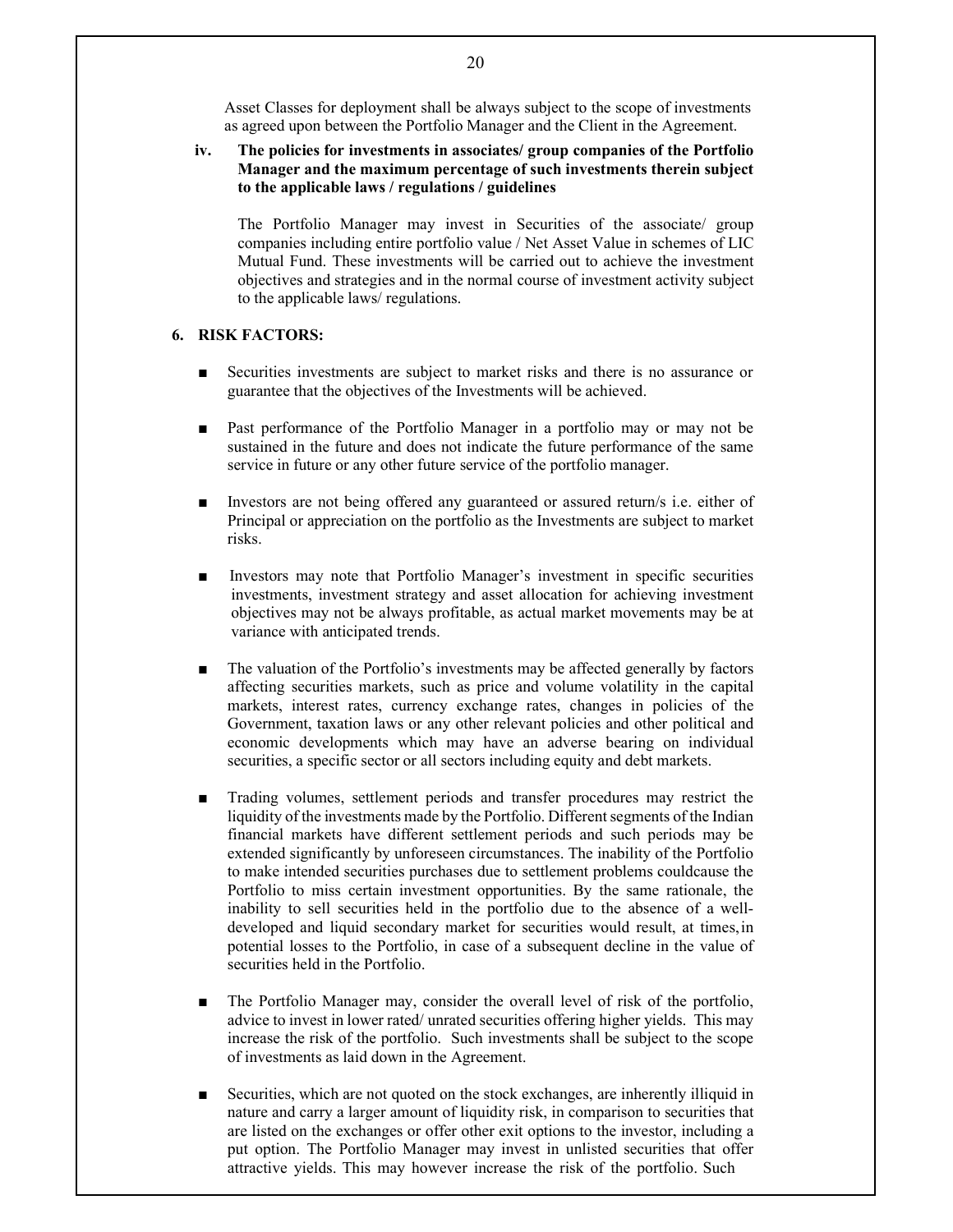investments shall be subject to the scope of investments as laid down in the Agreement.

- While securities that are listed on the stock exchange carry lower liquidity risk, the ability to sell these investments is limited by the overall trading volume on the stock exchanges. Money market securities, while fairly liquid, lack a welldeveloped secondary market, which may restrict the selling ability of the Portfolio(s) and may lead to the investment(s) incurring losses till the security is finally sold.
- Interest Rate Risk: As with all debt securities, changes in interest rates may affect valuation of the Portfolios, as the prices of securities generally increase as interest rates decline and generally decrease as interest rates rise. Prices of long-term securities generally fluctuate more in response to interest rate changes than do short-term securities. Indian debt markets can be volatile leading to the possibility of price movements up or down in fixed income securities and thereby to possible movements in the valuations of Portfolios.
- Liquidity or Marketability Risk: This refers to the ease with which a security can be sold at or near to its valuation yield-to-maturity (YTM). The primary measure of liquidity risk is the spread between the bid price and the offer price quoted by a dealer. Liquidity risk is today characteristic of the Indian fixed income market.
- Credit Risk: Credit risk or default risk refers to the risk that an issuer of a fixed income security may default (i.e., will be unable to make timely principal and interest payments on the security). Because of this risk corporate debentures are sold at a higher yield above those offered on Government Securities, which are sovereign obligations and free of credit risk. Normally, the value of a fixed income security will fluctuate depending upon the changes in the perceived level of credit risk as well as any actual event of default. The greater the credit risk, the greater the yield required for someone to be compensated for the increased risk.
- Settlement Risk: It refers to risk of default by counterparty during settlement of trade. This risk arises as soon as an institution makes the required payment until the balance part of the transaction is settled.
- Reinvestment Risk: This risk refers to the interest rate levels, at which cash flows received from the securities under a particular Portfolio are reinvested. The additional income from reinvestment is the "interest on interest" component. The risk is that the rate at which interim cash flows can be reinvested may be lower than that originally assumed.
- The Investment activity is exposed to various types of risks as referred above in "Risk Factors". The client unconditionally understands and agrees that the nondiscretionary investment being made under this agreement to carry out investment objective of the respective scheme, have an inherent risk and the client shall under no circumstances whatsoever considered / hold the Portfolio Manager liable in a manner whatsoever as a result of services / transaction / investments made including for non-diversification.
- The Portfolio Manager may invest in various derivative products as permitted by the Regulations. Use of derivatives requires an understanding of not only the underlying instrument but also of the derivative itself. Other risks include, the risk of miswriting or improper valuation and the inability of derivatives to correlate perfectly with underlying assets, rates and indices.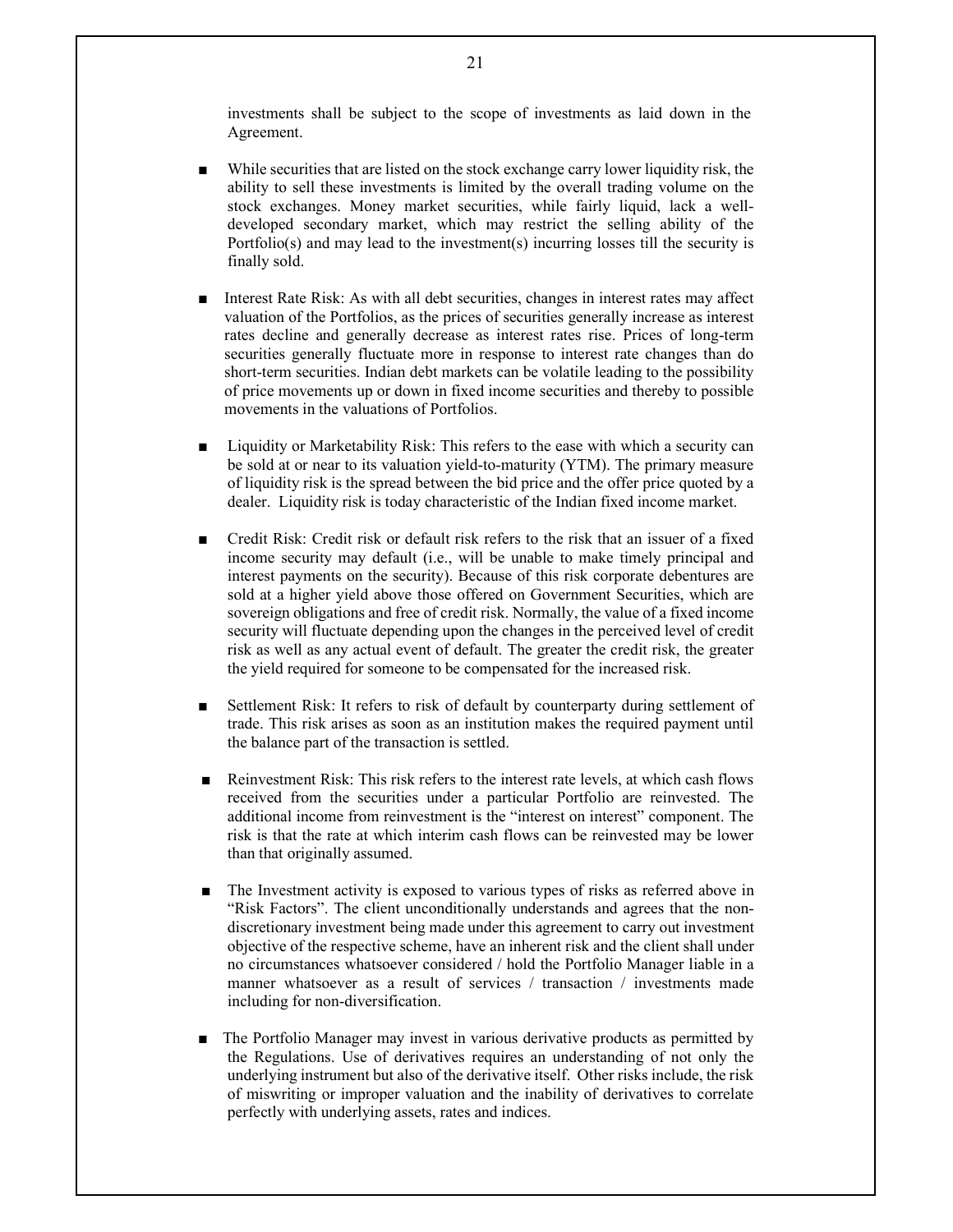The Portfolio Manager may invest in derivatives instruments like Stock Index Futures, Interest Rate Swaps, Forward Rate Agreements or other derivative instruments, as permitted under the Regulations and guidelines. Usage of derivatives will expose the Portfolio to certain risks inherent to such derivatives.

### **Risks attached with the use of derivatives:**

As and when there is a trade in the derivatives market there are risk factors and issues concerning the use of derivatives that investors should understand. Derivative products are specialized instruments that require investment techniques and risk analysis different from those associated with stocks and bonds. The use of a derivative requires an understanding not only of the underlying instrument but of the derivative itself. Derivatives require the maintenance of adequate controls to monitor the transactions entered into, the ability to assess the risk that a derivative adds to the portfolio and the ability to forecast price or interest rate movements correctly. There is the possibility that a loss may be sustained by the portfolio as a result of the failure of another party (usually referred to as the "counter party") to comply with the terms of the derivatives contract. However, there is adequate redressal mechanism to resolve the matter. Other risks in using derivatives include the risk of mispricing or improper valuation of derivatives and the inability of derivatives to correlate perfectly with underlying assets, rates and indices.

Thus, derivatives are highly leveraged instruments. Even a small price movement in the underlying security could have a large impact on their value. Also, the market for derivative instruments is nascent in India.

#### **Trading in derivatives**

SEBI in terms of Securities and Exchange Board of India (Portfolio Managers) Amendment Regulations, 2002, has permitted all the Portfolio Managers to participate in the derivatives trading subject to observance of guidelines issued by SEBI in this behalf. Pursuant to this, the Portfolio Managers may use various derivative and hedging products from time to time, as would be available and permitted by SEBI, in an attempt to protect the value of the portfolio and enhance the Clients' interest.

Accordingly, the Portfolio Manager may invest in derivatives instruments like Stock Index Futures, Options on Stocks and Stock Indices, Interest Rate Swaps, Forward Rate Agreements or other such derivative instruments as may be introduced from time to time, as permitted by SEBI.

The following information provides a basic idea as to the nature of the derivative instrument's investment and the benefits and risks attached there with.

i) Index Futures:

#### **Benefits**

- a) Investment in Stock Index Futures can give exposure to the index without directly buying the individual stocks. Appreciation in Index stocks can be effectively captured through investment in Stock Index Futures.
- b) One can sell futures to hedge against market movements effectively without actually selling the stocks it holds. The Stock Index futures are instruments designed to give exposure to the equity market indices. The National Stock Exchange has started trading in index futures of 1, 2 and 3 month maturities. The pricing of an index future is the function of the underlying index and interest rates.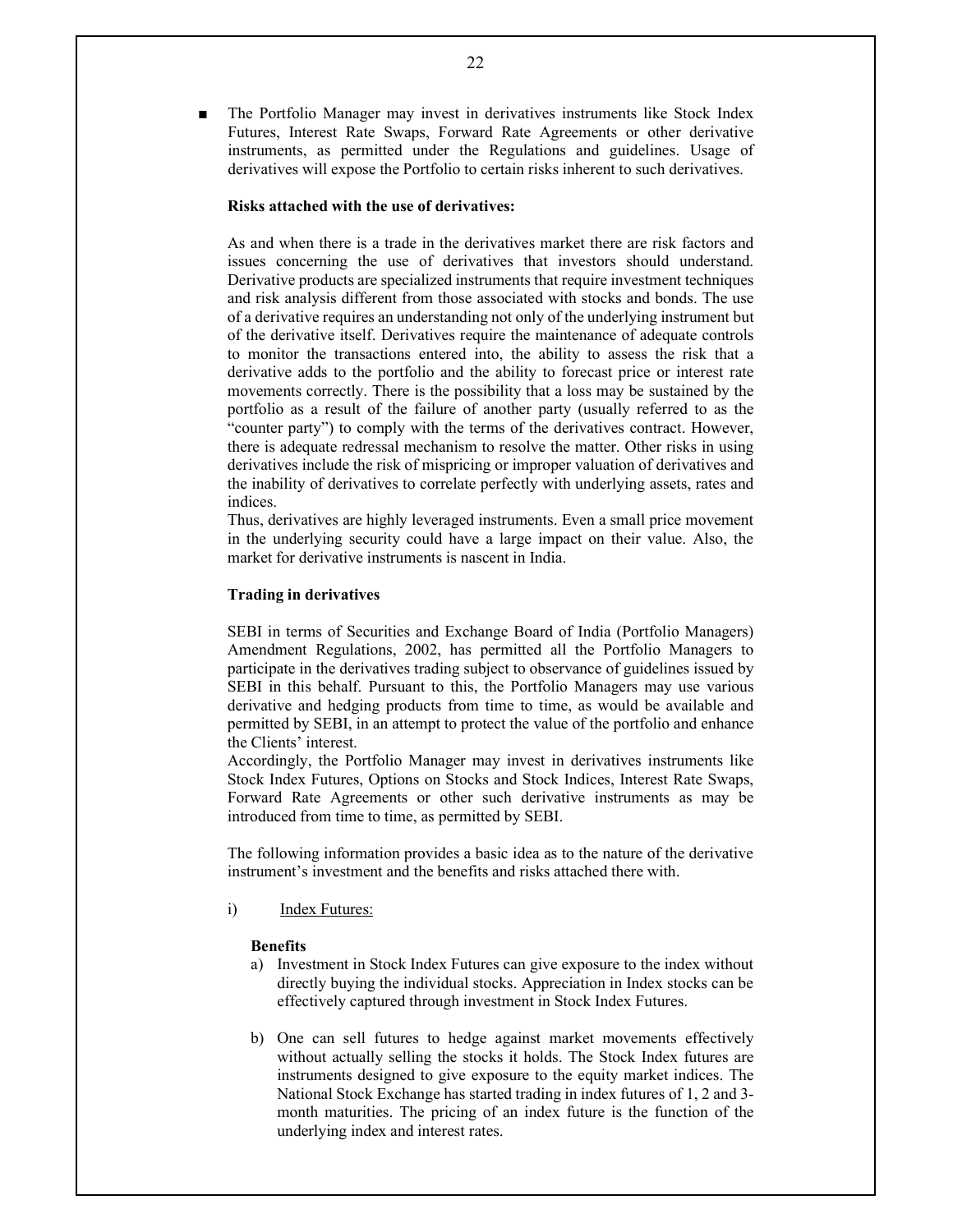**Illustration:**  Spot Index: 1070 1 month Nifty Future Price on day 1: 1075 Investor buys 100 lots Each lot has a nominal value equivalent to 200 units of the underlying index Let us say that on the date of settlement, the future price = Closing spot price  $=$  ` 1085 Profits for the Portfolio =  $(1085-1075) * 100$  lots  $* 200 = '200,000$ Please note that the above example is given for illustration purposes only.

The net impact for the Portfolio will be in terms of the difference between the closing price of the index and cost price (ignoring margins for the sake of simplicity). Thus, it is clear from the example that the profit or loss for the Portfolio will be the difference of the closing price (which can be higher or lower than the purchase price) and the purchase price. The risks associated with index futures are similar to the one with equity investments. Additional risks could be on account of illiquidity and hence mispricing of the future at the time of purchase.

#### ii) Buying options:

Benefits of buying a call option:

Buying a call option on a stock or index gives the owner the right, but not the obligation, to buy the underlying stock / index at the designated strike price. Here the downside risks are limited to the premium paid to purchase the option.

#### **Illustration:**

For example, if the investor buys a one month call option on Company 'A' at a strike of Rs.150, the current market price being say Rs.151. The Investor will have to pay a premium of say Rs.15 to buy this call. If the stock price goes below Rs.150 during the tenure of the call, the investor avoids the loss it would have incurred had it straightaway bought the stock instead of the call option. The investor gives up the premium of Rs.15 that has to be paid in order to protect the Portfolio from this probable downside. If the stock goes above Rs.150, it can exercise its right and own Company 'A' at a cost price ofRs.150, thereby participating in the upside of the stock.

#### **Benefits of buying a put option:**

Buying a put option on a stock originally held by the buyer gives him/her the right, but not the obligation, to sell the underlying stock at the designated strike price. Here the downside risks are limited to the premium paid to purchase the option.

#### **Illustration:**

For example, if the portfolio owns Company 'B' and also buys a three month put option on Company 'B' at a strike of Rs.150, the current market price being say Rs. 151. The Investor will have to pay a premium of say Rs. 12 to buy this put. If the stock price goes below Rs.150 during the tenure of the put, the investor can still exercise the put and sell the stock at Rs. 150, avoiding therefore any downside on the stock below Rs.150. The investor gives up the fixed premium of Rs.12 that has to be paid in order to protect the Portfolio from this probable downside. If the stock goes above Rs.150, say to Rs. 170, it will not exercise its option. The investor will participate in the upside of the stock, since it can now sell the stock at the prevailing market price of Rs. 170.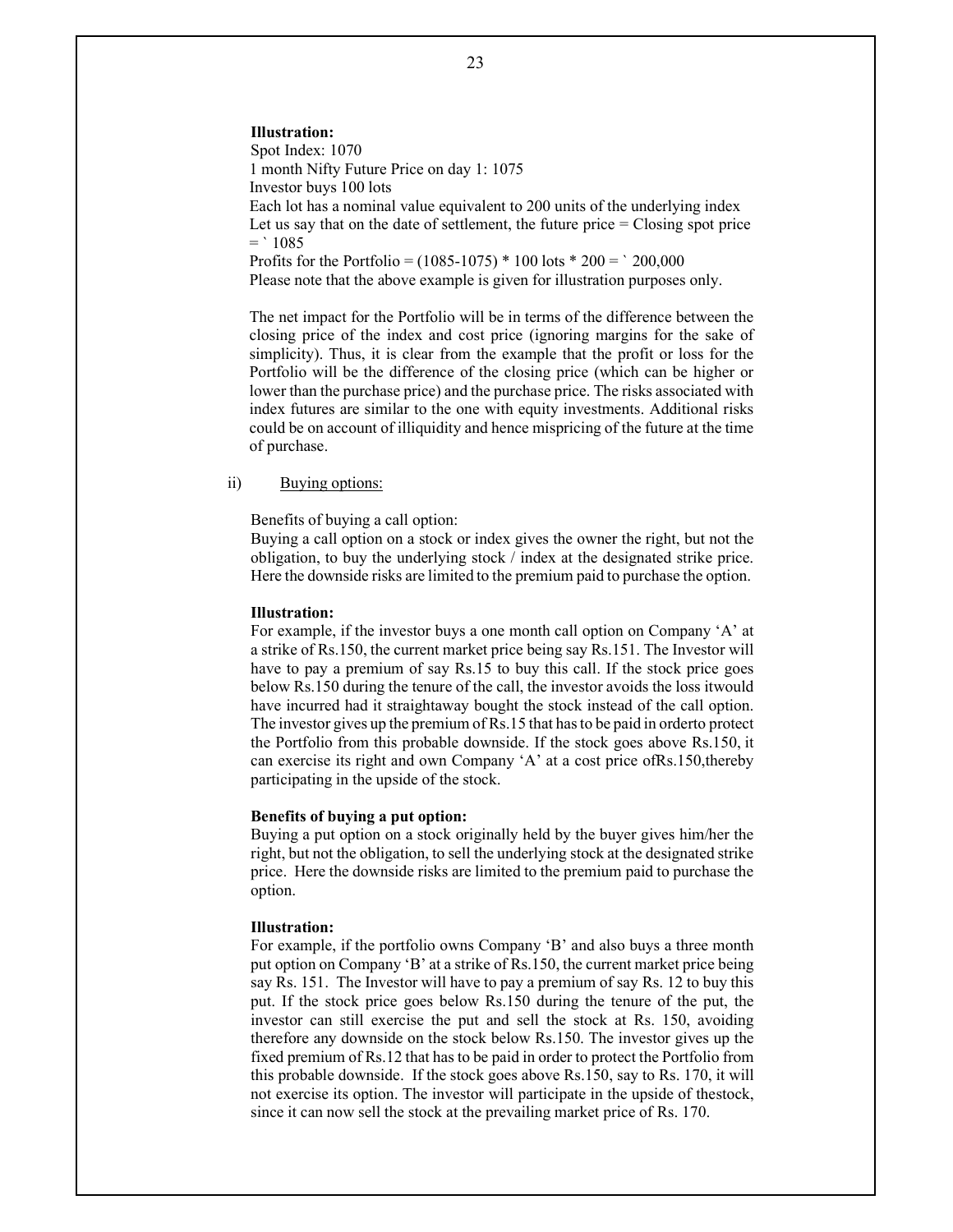- iii) Writing options:
- (a) **Benefits of writing an option with underlying stock holding** (Covered call writing)Covered call writing is a strategy where a writer (say the investor) will hold a particular stock and sell in the market a call option on the stock. Here the buyer of the call option now has the right to buy this stock from the writer (the investor) at a particular price, which is fixed by the contract (the strike price). The writer receives a premium for selling a call, but if the call option is exercised, he has to sell the underlying stock at the strike price. This is advantageous if the strike price is the level at which the writer wants to exit his holding / book profits. The writer effectively gains a fixed premium in exchange for the probable opportunity loss that comes from giving up any upside if the stock goes up beyond the strike price.

#### **Illustration:**

Let us take for example Company 'C', where the Portfolio holds stock, the current market price being Rs. 3600. The investor holds the view that the stock should be sold when it reaches Rs. 3700. Currently the one month 3700 calls can be sold at sayRs.150. Selling this call gives the call owner the right to buy from the portfolio, Company C at Rs. 3700.

Now the investor by buying / holding the stock and selling the call is effectively agreeing to sell Company 'C' at Rs. 3700 when it crosses this price. So the investor is giving up any possible upside beyond Rs. 3700. However, the returns on the Portfolio are higher than what it would have got if it just held the stock and decided to sell it at Rs. 3700. This is because the investor by writing the covered call gets an additional Rs. 150 per share of Company C. In case the price is below Rs. 3700 during the tenure of the call, then it will not be exercised and the investor will continue to hold the shares. Even in this case the returns are higher than if the Portfolio had just held the stock waiting to sell it at Rs. 3700.

#### (b) **Benefits of writing put options with adequate cash holding:**

Writing put options with adequate cash holdings is a strategy where the writer (say, the investor) will have an amount of cash and will sell put options on a stock. This will give the buyer of this put option the right to sell stock to the writer (the investor) at a pre-designated price (the strike price). This strategy gives the put writer a premium, but if the put is exercised, he has to buy the underlying stock at the designated strike price. In this case the writer will have to accept any downside if the stock goes below the exercise price. The writer effectively gains a fixed premium in exchange for giving up the opportunity to buy the stock at levels below the strike price. This is advantageous if the strike price is the level at which the writer wants to buy the stock.

#### **Illustration:**

Let us take, for example, that the investor wants to buy Company D at Rs.3500, the current price being Rs. 3600. Currently the three-month 3500 puts can be sold at say Rs.100. Writing this put gives the put owner the right to sell to the portfolio, Company D at Rs. 3500. Now the Writer by holding cash and selling the put is agreeing to buy Company D at Rs.3500 when it goes below this price. The investor will take on itself any downside if the price goes below Rs. 3500. But the returns on the Portfolio are higher than what it would have got if it just waited till the price reached this level and bought the stock at Rs.3500, as per its original view. This is because the investor by writing the put gets an additional Rs. 100 per share of Company D. In case the price stays above Rs.3500 during the tenure of the put, then it will not be exercised and the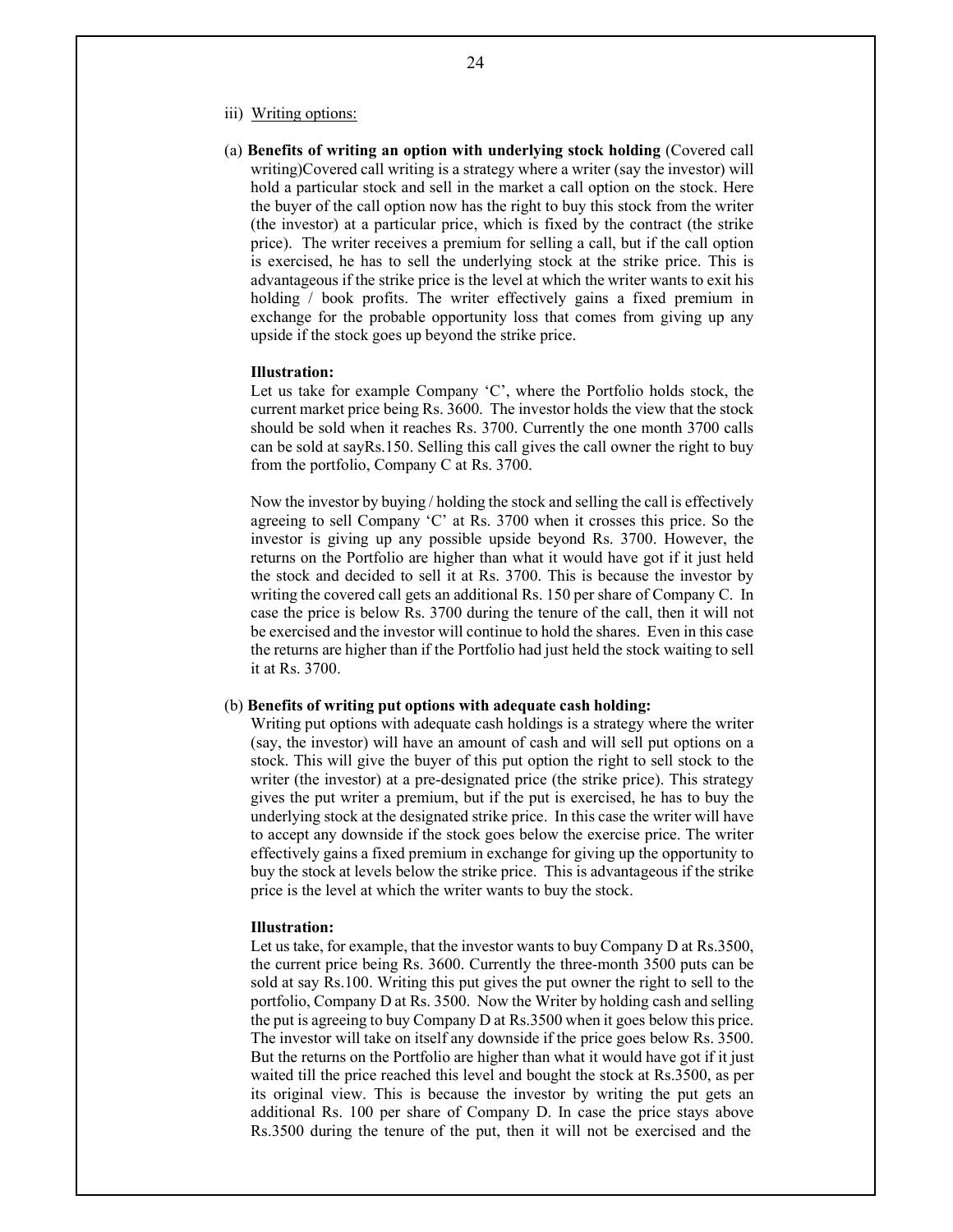investor will continue to hold cash. Even in this case the returns are higher than if the Portfolio had just held cash waiting to buy Company D at Rs. 3500.

#### (iv) **Interest Rate Swaps and Forward Rate Agreements Benefits**

Bond markets in India are not very liquid. Investors run the risk of illiquidity in such markets. Investing for short-term periods for liquidity purposes has its own risks. Investors can benefit if the Portfolio remains in call market for the liquidity and at the same time take advantage of fixed rate by entering into a swap. It adds certainty to the returns without sacrificing liquidity. **Illustration:** 

The following are illustrations how derivatives work: Basic Structure of an Interest Rate Swap

|                                                                                   | <b>Floating Interest Rate</b> |                          |                   |
|-----------------------------------------------------------------------------------|-------------------------------|--------------------------|-------------------|
| Counter Party 1                                                                   |                               |                          |                   |
| Counter Party 2                                                                   |                               |                          |                   |
|                                                                                   | <b>Fixed Interest Rate</b>    |                          |                   |
| In the above illustration                                                         |                               |                          |                   |
| <b>Basic Details</b>                                                              |                               | Fixed to floating swap   |                   |
| Notional Amount                                                                   |                               | Rs. 5 Crores             |                   |
| Benchmark                                                                         |                               | <b>NSE MIBOR</b>         |                   |
| Deal Tenure                                                                       |                               | 3 months (say 91 days)   |                   |
| Documentation                                                                     |                               | International            | <b>Securities</b> |
|                                                                                   | Dealers                       |                          |                   |
|                                                                                   |                               | Association (ISDA)       |                   |
| Let us assume the fixed rate decided was $10\%$                                   |                               |                          |                   |
| At the end of three months, the following exchange will take place:               |                               |                          |                   |
| Counter party 1 pays                                                              |                               | compounded call rate for |                   |
| three months, say 9.90%                                                           |                               |                          |                   |
| Counter party 2 pays fixed rate :                                                 | $10\%$                        |                          |                   |
| In practice, however, the difference of the two amounts is settled. Counter party |                               |                          |                   |
| 2 will pay:                                                                       |                               |                          |                   |
| Rs.5 Crores *0.10%* $91/365$ = Rs. 12,465.75                                      |                               |                          |                   |
| Thus, the tradeoff for the investor will be the difference in call rate and the   |                               |                          |                   |
| fixed rate payment and this can vary with the call rates in the market. Please    |                               |                          |                   |
| note that the above example is given for illustration purposes only and the       |                               |                          |                   |
| actual returns may vary depending on the terms of swap and market conditions.     |                               |                          |                   |
|                                                                                   |                               |                          |                   |
| Disclosure regarding transactions of purchase and sale of securities by           |                               |                          |                   |
| portfolio manager and its employees who are directly involved in                  |                               |                          |                   |
| investment operations, if found having conflict of interest with the              |                               |                          |                   |
| transactions in any of the client's portfolio                                     |                               |                          |                   |
|                                                                                   |                               |                          |                   |
| The personal securities transaction of employees of the Portfolio Manager are     |                               |                          |                   |

governed by **the Code of Conduct** framed by AMC which incorporates requirements specified under SEBI (Prohibition of Insider Trading) Regulations, 2015 as amended from time to time. Employees who are directly involved in investment operations of portfolio management services provided by Portfolio Manager are required to obtain approval from Compliance officer for trade in securities. The approval for trades are given for trades in securities which satisfies conditions specified in the Policy to address instances of conflict of interest.

There are no transactions in purchase and sale of securities by specified employees and Portfolio Manager which requires disclosures.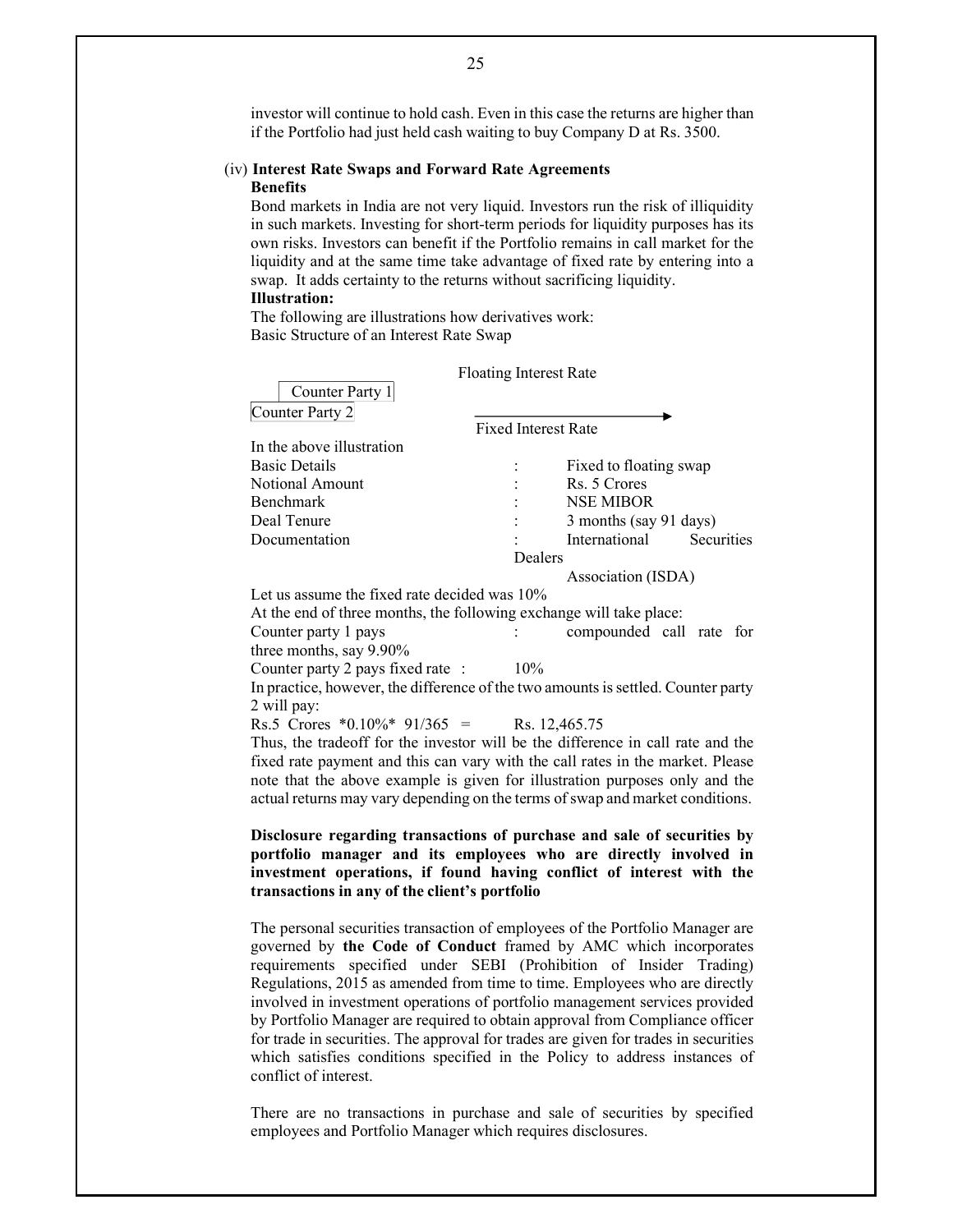# **Disclosure of conflicts of interest related to services offered by group companies or associates of the Portfolio Manager:**

The Portfolio Manager may avail the services of group companies as may be deemed necessary, from time to time.

The Client's Funds may be invested in schemes of mutual funds managed by the AMC, which may earn fees on such investment as stated in the respective scheme information document.

In such scenarios, the Portfolio Manager shall act in a fiduciary capacity in relation to the Client's Funds and shall endeavor to mitigate any potential conflict of interest that could arise while dealing with such group companies/associates, in a manner which is not detrimental to the Client.

| Category of Clients | No. of Clients | <b>Funds Managed</b> | Discretionary/Non- |
|---------------------|----------------|----------------------|--------------------|
|                     |                | (Rs. in crores)      | Discretionary      |
| Associate/Group     |                |                      |                    |
| Companies           |                |                      |                    |
| As on $30/09/2021$  |                | 1299.18              | Discretionary      |
| As on $31/03/2021$  |                | 1254.91              | Discretionary      |
| As on $31/03/2020$  |                | 1190.38              | Discretionary      |
| As on $31/03/2019$  |                | 1114.08              | Discretionary      |
|                     |                |                      |                    |
|                     |                |                      |                    |
| Others              |                |                      |                    |
| As on $30/09/2021$  | 11             | 445.24               | Discretionary      |
| As on $31/03/2021$  | 11             | 433.28               | Discretionary      |
| As on $31/03/2020$  | 14             | 368.59               | Discretionary      |
| As on $31/03/2019$  | 24             | 347.83               | Discretionary      |
|                     |                |                      |                    |
|                     |                |                      |                    |

#### **7. CLIENT REPRESENTATION: i.**

# **ii. Complete disclosure in respect of transactions with related parties as per the standards specified by the Institute of Chartered Accountants of India.**

i) Related parties for the financial year 2020-21:

### **Associate Companies:**

Life Insurance Corporation of India (LIC) LIC Housing Finance Limited\*

### **Key Management Personnel (KMP):**

Dinesh Pangtey, Chief Executive Officer Pawan Baheti, Chief Financial Officer (up to October 26, 2020) M. Govindaraju, Chief Financial Officer Mayank Arora, Company Secretary

Kailash Bang, Independent Director Raghunandan Maluste, Independent Director Sanjay Muthal, Independent Director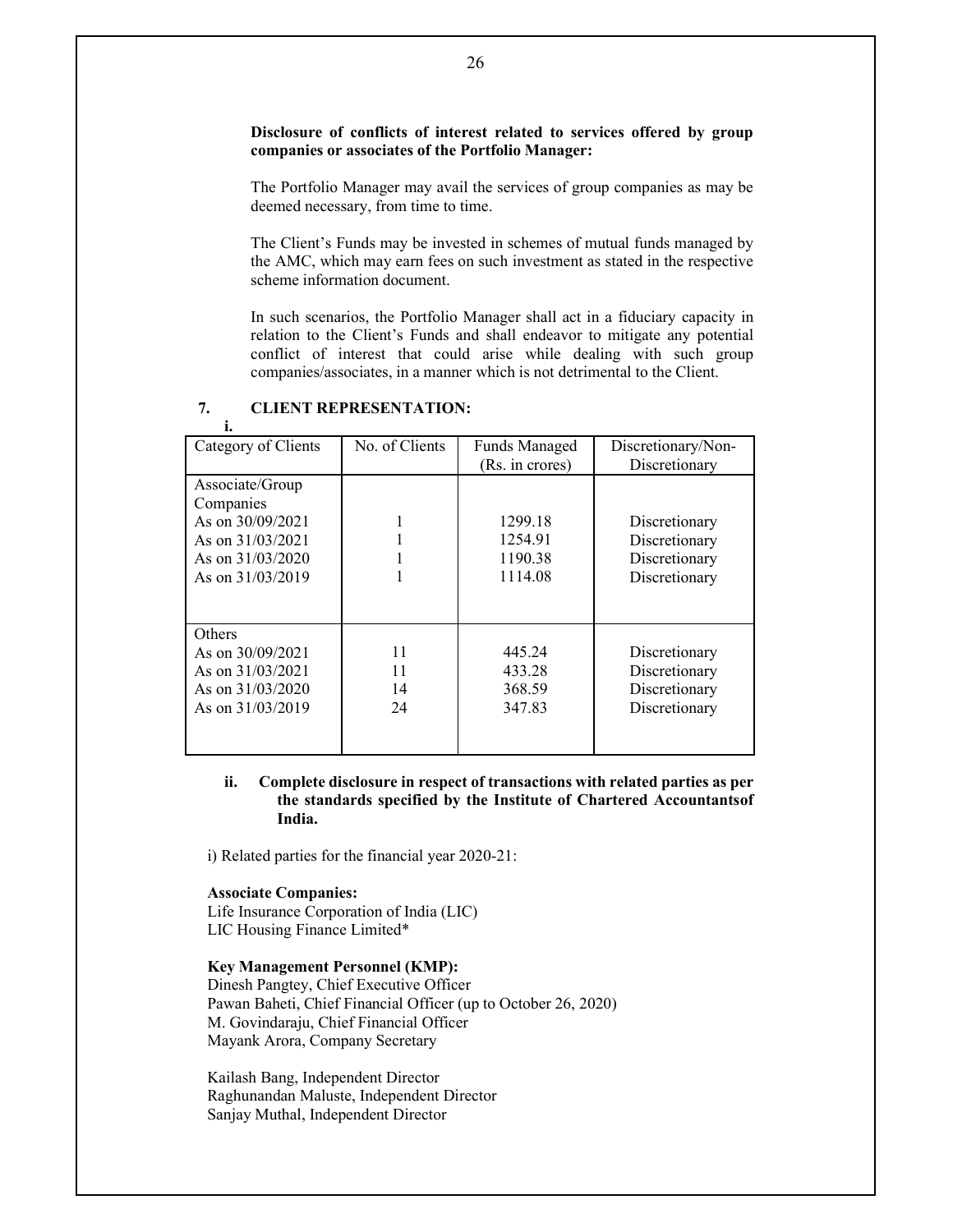# Satish K Kamat, Independent Director Vijay Sharma, Independent Director

\* No transactions during the year

ii) The related party transactions are as under:

| Amount in Rs. ('000)                                                                                                                                                                                                                          |                 |           |  |
|-----------------------------------------------------------------------------------------------------------------------------------------------------------------------------------------------------------------------------------------------|-----------------|-----------|--|
| <b>Particulars</b>                                                                                                                                                                                                                            | As at March 31, |           |  |
|                                                                                                                                                                                                                                               | 2021            | 2020      |  |
| Life Insurance Corporation of India (LIC)                                                                                                                                                                                                     |                 |           |  |
| <b>Transactions:</b>                                                                                                                                                                                                                          |                 |           |  |
| Rent, rates and taxes & electricity charges                                                                                                                                                                                                   | 20,881.97       | 22,907.16 |  |
| Other operating expenses                                                                                                                                                                                                                      | 60.93           | 94.87     |  |
| Contribution to provident and other funds                                                                                                                                                                                                     | 787.52          | 679.34    |  |
| Gratuity                                                                                                                                                                                                                                      | 496.84          | 548.66    |  |
| Insurance expenses                                                                                                                                                                                                                            | 1,151.65        | 264.71    |  |
| Contribution to Gratuity Fund                                                                                                                                                                                                                 | 15,000.00       |           |  |
| Receivables and deposits:                                                                                                                                                                                                                     |                 |           |  |
| Advance recoverable in cash or kind                                                                                                                                                                                                           | 728.27          | 993.82    |  |
| <b>Key Management Personnel (KMP)</b>                                                                                                                                                                                                         |                 |           |  |
| <b>Transactions:</b>                                                                                                                                                                                                                          |                 |           |  |
| Remuneration paid <sup>#</sup>                                                                                                                                                                                                                | 11,623.44       | 10,060.78 |  |
|                                                                                                                                                                                                                                               |                 |           |  |
| <b>Independent Directors of AMC</b>                                                                                                                                                                                                           |                 |           |  |
| Sitting fees to Independent Directors                                                                                                                                                                                                         | 600.00          | 800.00    |  |
|                                                                                                                                                                                                                                               |                 |           |  |
| #The above figures do not include liability towards gratuity and leave encashment as<br>separate figure for KMP are not available. Perquisites have been valued in accordance<br>with the provisions contained in the Income Tax Rules, 1962. |                 |           |  |

#### **8. THE FINANCIAL PERFORMANCE OF AMC (Based on audited financial statements)**   $(D<sub>s</sub> - in L<sub>0</sub>1/h)$

|                                                             |                            |                                   | (Rs. 1n Lakh)                     |                            |
|-------------------------------------------------------------|----------------------------|-----------------------------------|-----------------------------------|----------------------------|
| <b>Particulars</b>                                          | Period ended<br>31/03/2021 | <b>Period ended</b><br>31/03/2020 | <b>Period ended</b><br>31/03/2019 | Period ended<br>31/03/2018 |
| Total Income                                                | 5,260.05                   | 4,306.09                          | 5,467.85                          | 6001.43                    |
| Profit/(Loss) Before Tax                                    | 596.30                     | (223.19)                          | 340.08                            | 452.16                     |
| Less: Provision for Tax                                     |                            |                                   |                                   |                            |
| Add: Tax provision written<br>back pertaining to prior year |                            |                                   |                                   | 180.02                     |
| Less: Provision for Wealth                                  |                            |                                   |                                   |                            |
| Tax                                                         |                            |                                   |                                   |                            |
| Deferred Tax Liability/(Asset)                              |                            |                                   |                                   |                            |
| Net Profit/(Loss)                                           | 596.30                     | (223.19)                          | 340.08                            | 632.18                     |

Full Financial Statement of LIC Mutual Fund AM Ltd (AMC) is available on https://www.licmf.com/statutory-disclosure under AMC Financials.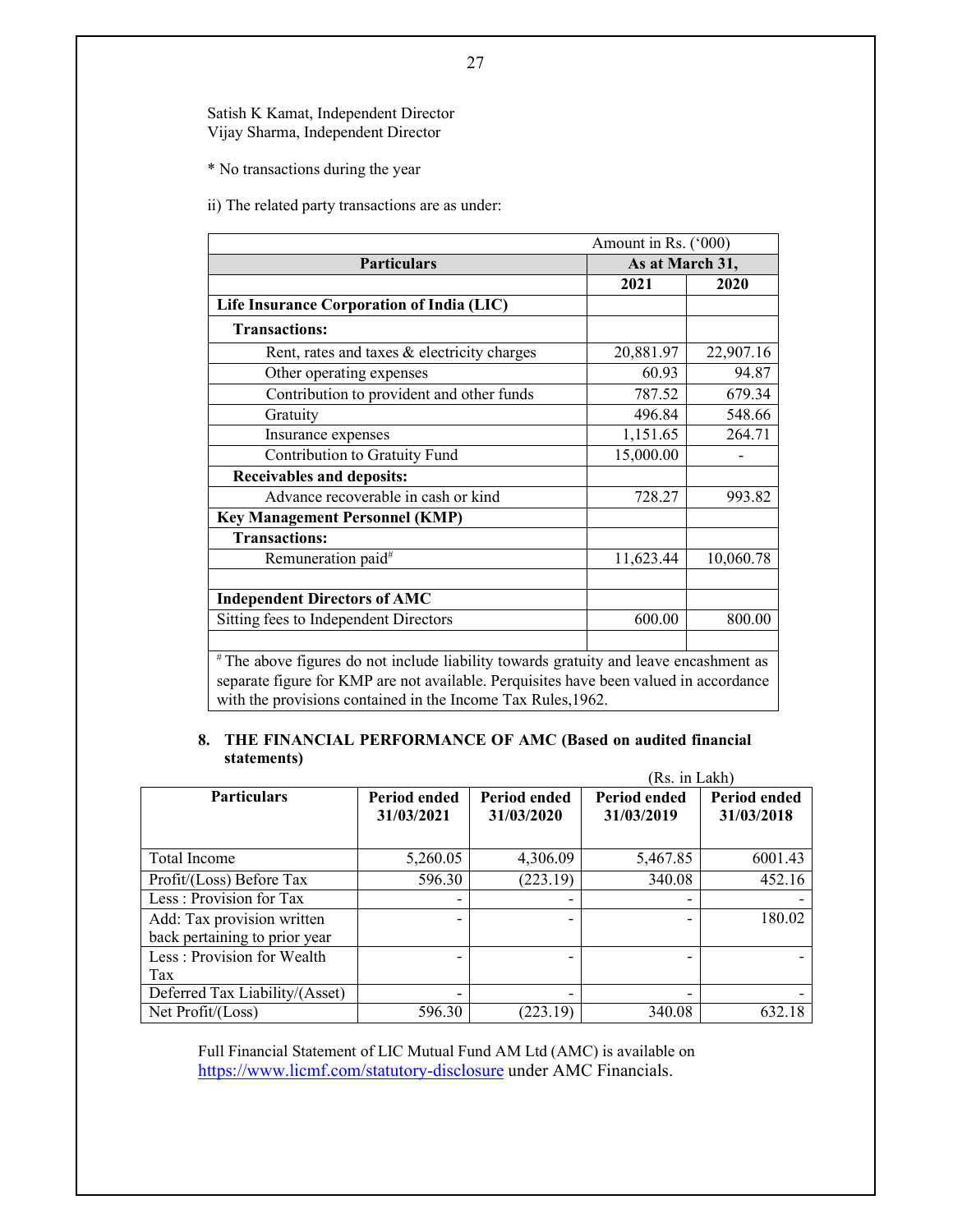# **9. PERFORMANCE OF PORTFOLIO MANAGER:**

#### **DISCRETIONARY PORTFOLIO MANAGEMENT**

Portfolio Management performance of the portfolio manager for the last three years, and in case of discretionary portfolio manager disclosure of performance indicators calculating using 'Time Weighted Rate of Return' method in terms of Regulation 22 of the SEBI (Portfolio Managers) Regulations, 2020

|                                              | Returns $(\% )$ |           |            |               |           |               |  |
|----------------------------------------------|-----------------|-----------|------------|---------------|-----------|---------------|--|
|                                              | $2018 - 2019$   |           |            | $2019 - 2020$ |           | $2020 - 2021$ |  |
| <b>Client Name</b>                           | Portfolio       | Benchmark | Portfolio  | Benchmark     | Portfolio | Benchmark     |  |
| Insurance Institute<br>of India (III)        | 8.52%           | N.A.      | 5.91%      | N.A.          | 7.42%     | N.A.          |  |
| National Skill<br>Development<br>Fund (NSDF) | 8.26%           | N.A.      | 7.04%      | 7.14%         | 3.98%     | 6.48%         |  |
| VALUE EQUITY<br>$^+$                         | 1.66%           | 17.30%    | $-15.33\%$ | $-23.80\%$    | 39.90%    | 68.01%        |  |

#### **Notes: -**

- 1) All above returns are calculated as per TWRR methodology.
- 2) The above returns are on firm level for Value Equity  $+$  which are in existence as on 31<sup>st</sup> March 2021. The returns for each client may differ.
- 3) The hurdle rate for NSDF will be calculated annualized yield as simple average of 10 years G-sec for specific financial year plus a spread of 50 basis point.
- 4) LIC MF Factor Advantage PMS, LIC MF All Weather Asset Allocator PMS strategies and Jawaharlal Nehru Port Trust (JNPT) data is not included as the same has not completed a year.

# **10. AUDIT OBSERVATIONS**

There were no material observations made by the auditors in preceding 3 years. Minor observations made by them were addressed suitably.

# **11. NATURE OF EXPENSES:**

The following are the general costs and expenses to be borne by the Clients availing the services of the Portfolio Manager. However, the exact nature of expenses relating to each of the following services will form part of the terms agreed upon between the Client and Portfolio Manager in the PMS Agreement at the time of execution of the agreement.

#### **i) Portfolio Management Fees:**

The portfolio management fees relate to the portfolio management services offered to the Clients and will be as per the terms agreed upon between the client and the Portfolio Manager in the PMS agreement. The fees may be fixed charge **or** a percentage of the quantum of the funds being managed **or** linked to portfolio returns achieved **or** a combination of any of these. In case where a performance fees is charged the performance shall be computed on the basis of high water mark principle over the life of the investment.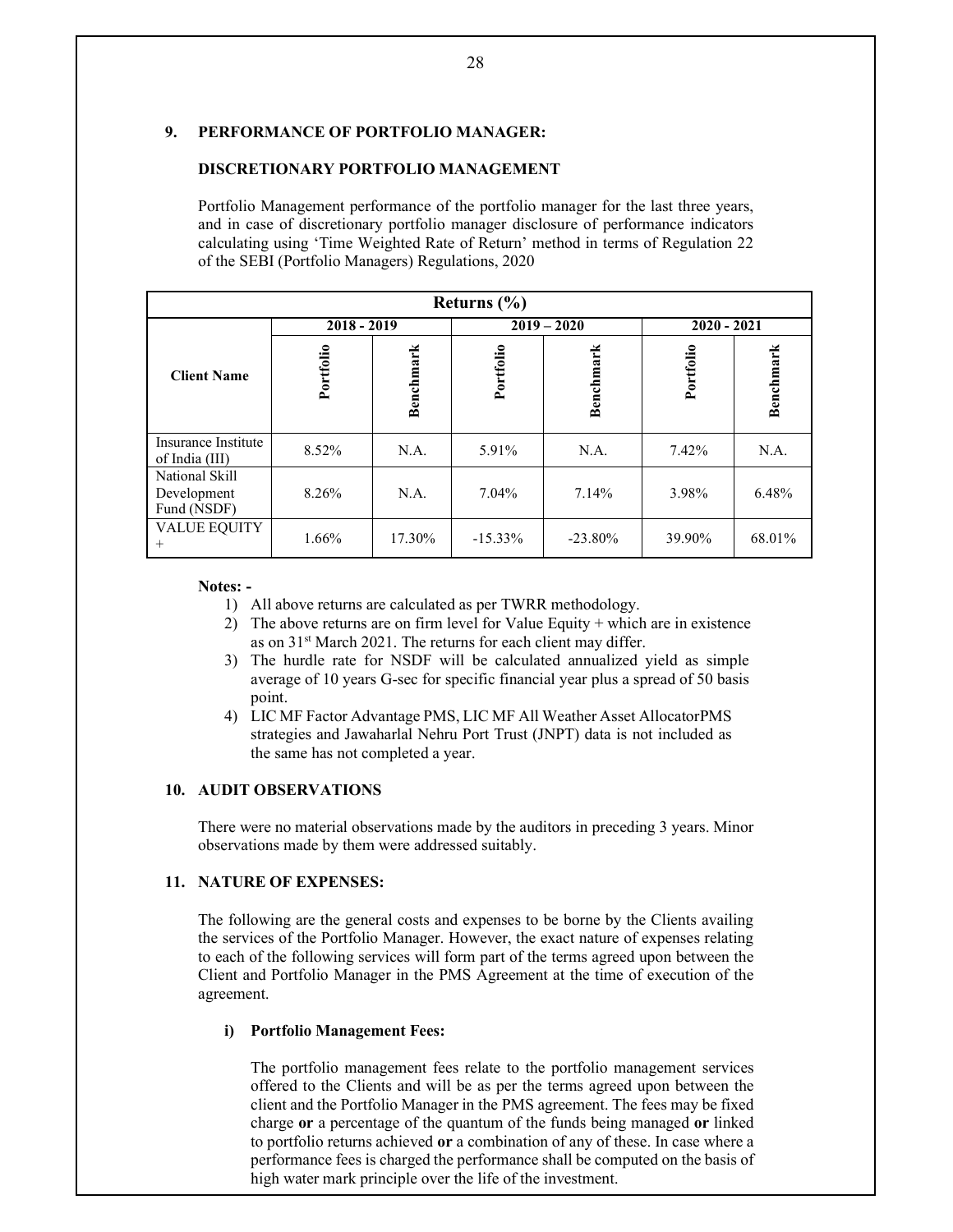a) Fixed Fees: Upto 3% per annum (Exclusive of all indirect taxes and / or other Statutory Levies as applicable). The fixed fee shall be calculated on daily Assets under Management and shall be charged to the portfolio on quarterly basis, in arrears. In case, the client makes full withdrawal during the year, fixed fee will

be charged on a pro-rated basis on the date of withdrawal.

b) Performance Fee: Upto 20% (Exclusive of all indirect taxes and / or other Statutory Levies as applicable) of returns generated above the specified hurdle rate per annum which shall be charged annually every year from the date of initial investment. In case, the client makes full/ partial withdrawal before the end of the year of the client anniversary OR during the year in any subsequent year, the performance fee will be calculated and charged on a pro-rated basis, on the date of withdrawal. The hurdle rate for the calculation of Performance Fee in such cases shall be reduced on a pro rata basis. The amount of returns generated above the hurdle rate shall be arrived at after charging of the applicable fees and other expenses. Performance Fees shall be computed on the basis of high water mark principle. All indirect taxes and/ or other taxes/ statutory levies shall be charged over and above the fee mentioned above.

# **ii) Custodian, Depositary & Fund Accounting Charges:**

The Portfolio Manager may appoint any suitable Custodian-Cum Clearing agents, Depositary Participant and Fund Accountant for custody of securities, settlement of trades and fund accounting. Currently the portfolio manager has appointed Citibank NA, HDFC Bank, ICICI Bank and Stockholding Corporation of India Limited for these services. The expenses incurred on these services are payable on actual and as certified by the internal auditors of the Portfolio Manager. The expenses payable for these services will form part of the terms agreed upon between the client and Portfolio Manager in the PMS agreement.

### **iii) Brokerage, Transaction Costs and other Services:**

The brokerage and other charges like stamp duty, transaction cost and statutory levies such as service tax, securities transaction tax, turnover fees and such other levies as may be imposed upon from time to time.

### **iv) Registrars and Transfer Agents' Fees:**

Fees payable to the Registrars and Transfer Agents in connection with effecting transfer of any or all of the securities and bonds including stamp duty, cost of affidavits, notary charges, postage stamps and courier charges.

# **v) Fees, entry/exit loads and charges in respect of investment in mutual funds:**

Mutual Funds including LIC Mutual Fund may be recovering expenses or management fees, entry/exit loads and other incidental expenses along with service tax, if any, on such recoveries and such fees, entry/exit loads and charges including tax on such recoveries, as per the relevant regulation shall be paid to the Asset Management Company of these Mutual Funds on the Clients account. Such fees and charges are in addition to the Portfolio Management Fees described above.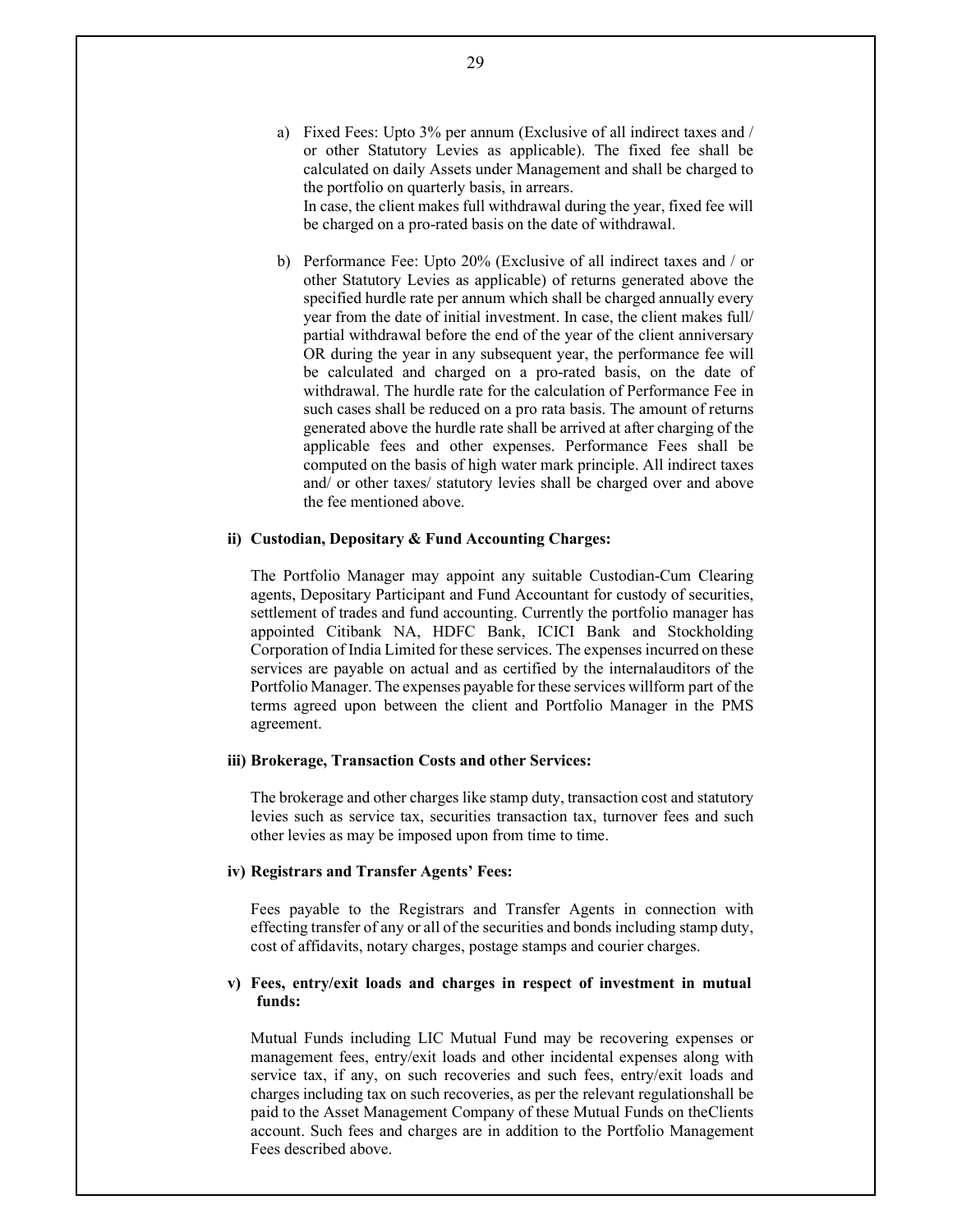#### **vi) Upfront Fees:**

The Portfolio Manager will not levy any charges as Up-front Fees or Subscription Fees as directed in PMS regulation 2020.

#### **vii)Exit Charge:**

The Portfolio Manager may levy an Exit charges / Early withdrawal fee as may be agreed upon between the Portfolio Manager and the Clients as per the terms and conditions agreed for a particulars Portfolio Product agreement and revise as per Regulation and Circular issued.

#### **viii) Certification charges or professional charges:**

The charges payable for outsourced professional service like accounting, taxation and any legal services, notarization, etc. shall be borne by the Clients.

#### **ix) Securities lending and borrowing charges:**

The charges pertaining to the lending of securities, costs associated with transfer of securities connected with the lending and borrowing transfer operations.

#### **x) Any other incidental or ancillary expenses:**

All incidental and ancillary expenses not covered above but incurred by the Portfolio Manager on behalf of the Client shall be charged to the Client.

#### **Other Fees**

| <b>Type of Fees</b>                                                | Limit                    |
|--------------------------------------------------------------------|--------------------------|
| i. Custodian Fees                                                  | Upto $0.50\%$ per        |
| ii. Fund Accounting                                                | annum of the             |
| iii. Fees charged by the Registrar                                 | client's daily<br>Assets |
| iv. Demat Account Opening and Maintenance Charges                  | under                    |
| v. Certification Fees and Professional Fees (including audit fees) | Management               |
| vi. Other Expenses                                                 | (AUM).                   |

# **Risk Profile of the Client**

Client shall complete the risk profile section furnished in the PMS application form which interalia includes investment experience of the client, overall investment goals, risk tolerance and clients preferred asset allocation.

#### **Central KYC**

Central KYC Registry is a centralized repository of KYC records of customers in the financial sector with uniform KYC norms and inter-usability of the KYC records across the sector with an objective to reduce the burden of producing KYC documents and getting those verified every time when the customer creates a new relationship with a financial entity. KYC means the due diligence procedure prescribed by the Regulator for identifying and verifying the proof of address, proof of identity and compliance with rules regulations, guidelines and circulars issued by the Regulators or Statutory authorities under the Prevention of Money Laundering Act, 2002. The Central Govt. vide notification dt. Nov, 26, 2015 has authorised Central Registry of Securitisation Asset Reconstruction and Security Interest of India (CERSAI) to act as and to perform the functions of the CKYC Registry including receiving, storing, safeguarding and retrieving the KYC records in digital form of a Client. A 14 digit CKYC identification Number (KIN) would be issued as identifier of each client.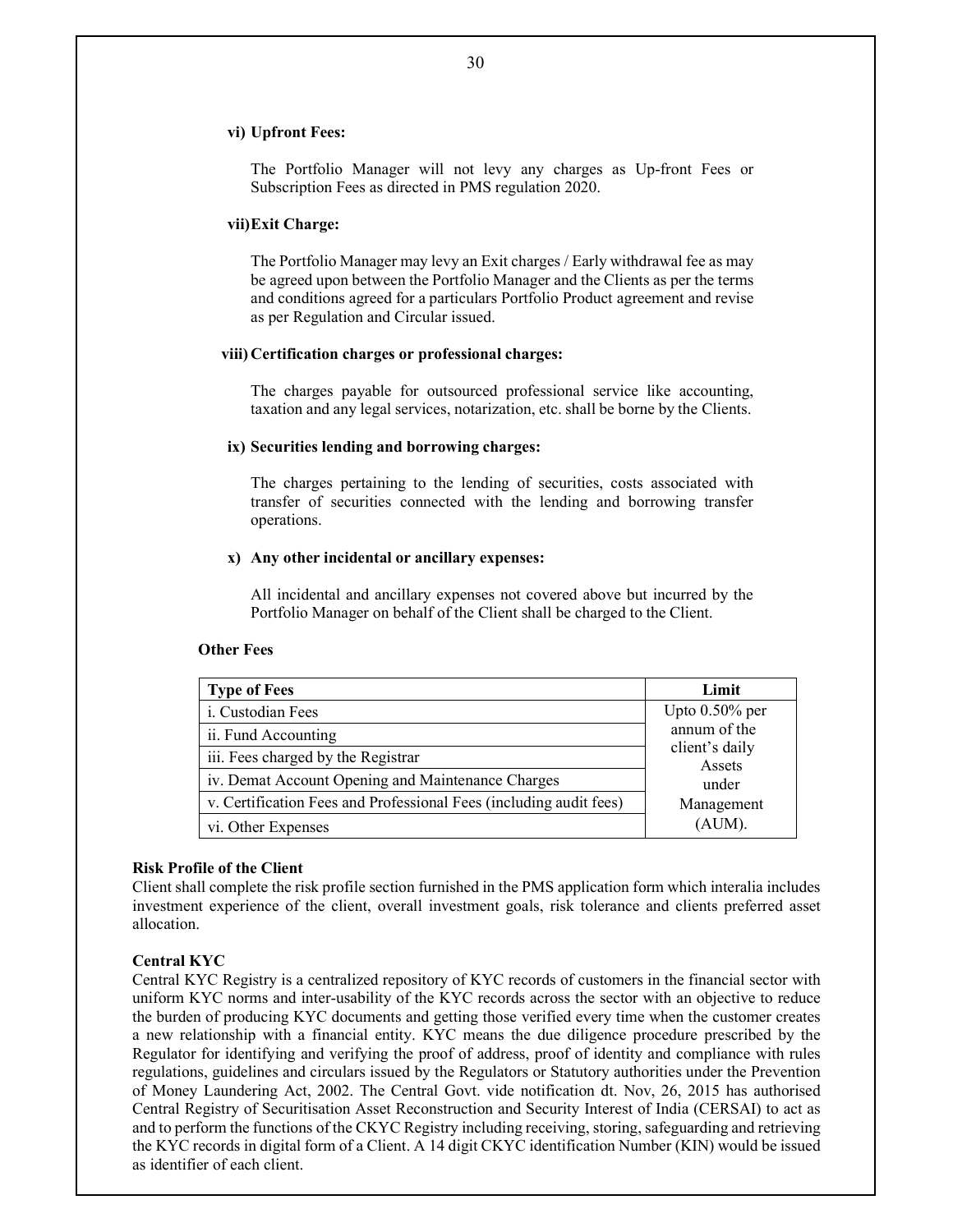As per PMLA (Maintenance of Records) Amendment Rules, 2015, Rule 9(IA), every reporting entity shall within three days after the commencement of an account based relationship with an individual, file the electronic copy of the client's KYC records with the Central KYC Registry. Institutions need to upload the common KYC template along with the scanned copy of the certified supporting documents (PoI/PoA), cropped signature and photograph. Since the records are stored digitally, it helps institutions de-duplicate data so that they don't need to do KYC of customers multiple times. It helps institutions find out if the client is KYC compliant based on Aadhaar, PAN and other identity proofs. If the KYC details are updated on this platform by one entity, all other institutions get a real time update. Thus, the platform helps firms cut down costs substantially by avoiding multiplicity of registration and data upkeep.

Please note that PAN is mandatory for investing in PMS. If CKYC is done without submission of PAN, then he/she will have to submit a duly self-certified copy of the PAN card alongwith KIN.

First time investing Financial Sector (New investor) New to KRA-KYC: While on boarding investors who are new to the PMS & do not have KYC registered as per existing KRA norms, such investors should fill up CKYC form. This new KYC form is in line with CKYC form guidelines and requirements and would help to capture all information needed for CKYC as well mandatory requirements for PMS. Investors should submit the duly filled form along with supporting documents, particularly, self-certified copy of the PAN Card as a mandatory identity proof. If prospective investor submits old KRA KYC form, which does not have all information needed for registration with CKYC, such customer should either submit the information in the supplementary CKYC form or fill the CKYC form. Investors who have obtained the KIN through any other financial intermediary, shall provide the 14 digit number for validation and updating the KYC record.

# **Ultimate Beneficial Owner:**

Pursuant to SEBI Master Circular No. CIR/ISD/AML/3/2010 dated December 31, 2010 on Anti Money Laundering Standards and to Guidelines on identification of Beneficial Ownership issued vide SEBI circular no. CIR/MIRSD/2/2013 dated January 24, 2013, investors (other than Individuals) are required to provide details of Ultimate Beneficial Owner(s) ('UBO'). The Ultimate Beneficial Owner means 'Natural Person', who, whether acting alone or together, or through one or more juridical person, exercises control through ownership or who ultimately has a controlling ownership interest of / entitlements to:

i. More than 25% of shares or capital or profits of the juridical person, where the juridical person is a company;

ii. More than 15% of the capital or profits of the juridical person, where the juridical person is a partnership; or

iii. More than 15% of the property or capital or profits of the juridical person, where the juridical person is an unincorporated association or body of individuals.

In case of a Trust, the settler of the trust, the trustees, the protector, the beneficiaries with 15% or more of interest in the trust and any other natural person exercising ultimate effective control over the trust through a chain of control or ownership is considered as the UBO.

The provisions w.r.t. Identification of UBO are not applicable to the investor or the owner of the controlling interest is a company listed on a stock exchange, or is a majority-owned subsidiary of such a listed company. If you are classified as a passive Non-Financial Foreign Entity (NFFE) for FATCA purposes, while completing the "Declaration for Ultimate beneficial Ownership (UBO)" form please provide details of all the person(s) (excluding those having tax residency in India) having controlling interest in your entity in the "foreign country information" column along with Country of birth, Country of citizenship / Nationality, Country of Tax Residency and Foreign Tax Reference Number for FATCA purposes.

# **Arbitration**

All dispute, differences, claims and questions whosoever which shall arise either during the subsistence of the agreement with a Client or afterwards with regard to the terms thereof or any clause or thing contained therein or otherwise in any way relating to or arising therefrom or the interpretation of any provision therein shall be in the first place settled by mutual discussion, failing which the same shall be referred to and settled by arbitration in accordance with and subject to the provisions of the Arbitration and Conciliation Act, 1996 or any statutory modification or re-enactment thereof for the time being in force. The arbitration shall be held in Mumbai and be conducted in English language.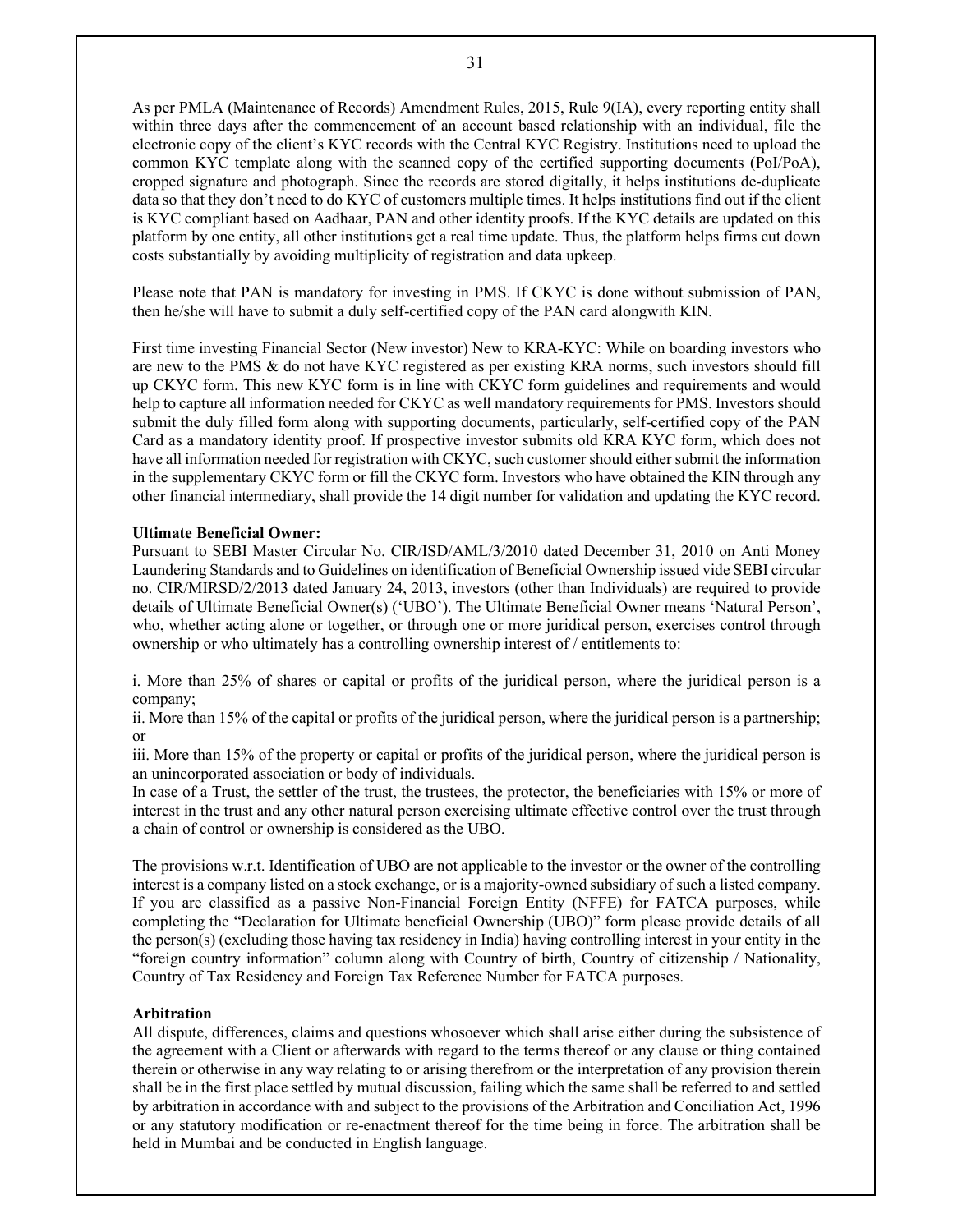The agreement with the Client shall be governed by, construed and enforced in accordance with the laws of India. Any action or suit involving the agreement with a client or the performance of the agreement by either party of its obligations will be conducted exclusively in courts located within the city of Mumbai in the state of Maharashtra.

# **12. TAXATION**

Investors are advised to consult their Legal/tax and other Professional advisors with regard to tax/legal implications relating to their investments under portfolio Management and before making decision to avail of any services offered under this disclosure document.

# **Tax rates reflected in the Disclosure Document are for the Financial Year 2020- 21**

It may be noted that the information given hereinafter is only for general information purposes and is based on the advice received by the Portfolio Manager regarding the law and practice currently in force in India and the Investors should be aware that the relevant fiscal rules or their interpretation may change, or it may not be acceptable to the tax authorities. As is the case with any interpretation of any law, there can be no assurance that the tax position or the proposed tax position prevailing at the time of an investment in the PMS will be accepted by the tax authorities or will continue to be accepted by them indefinitely.

Further statements with regard to tax benefits mentioned herein below are mere expressions of opinion and are not representations of the Portfolio Manager to induce any investor to invest whether directly from the Portfolio Manager or indirectly from any other persons by the secondary market operations. In view of the above, and since the individual nature of tax consequences may differ in each case on its merits and facts, each Investor is advised to consult his / her or its own professional tax advisor with respect to the specific tax implications arising out of its participation in the PMS as an investor.

In view of the above, it is advised that the investors appropriately consult their investment / tax advisors in this regard.

# **12.1 Tax implications**

12.1.1 Income arising from purchase and sale of securities under Portfolio Management Services can give rise to business income or capital gains in the hands of the Client. The issue of characterization of income is relevant as the tax computation and rates differ in either of the two situations.

The said issue is essentially a question of fact and depends on whether the shares are held as business/trading assets or on capital account. Based on judicial decisions, the following factors need to be considered while determining the nature of assets as above:

- a. Motive for the purchase of securities
- b. Frequency of transactions
- c. Length of period of holding of the securities
- d. Treatment of the securities and profit or loss on their sale in the accounts of the assessee and disclosure in notes thereto
- e. Source of funds out of which the securities were acquired borrowed or own
- f. Existence of an objects clause permitting trading in securities relevant only in the case of corporate.
- g. Circumstances responsible for the sale of securities
- h. Acquisition of the securities from primary market or secondary market
- i. Infrastructure and set up employed for undertaking the securities transactions by the client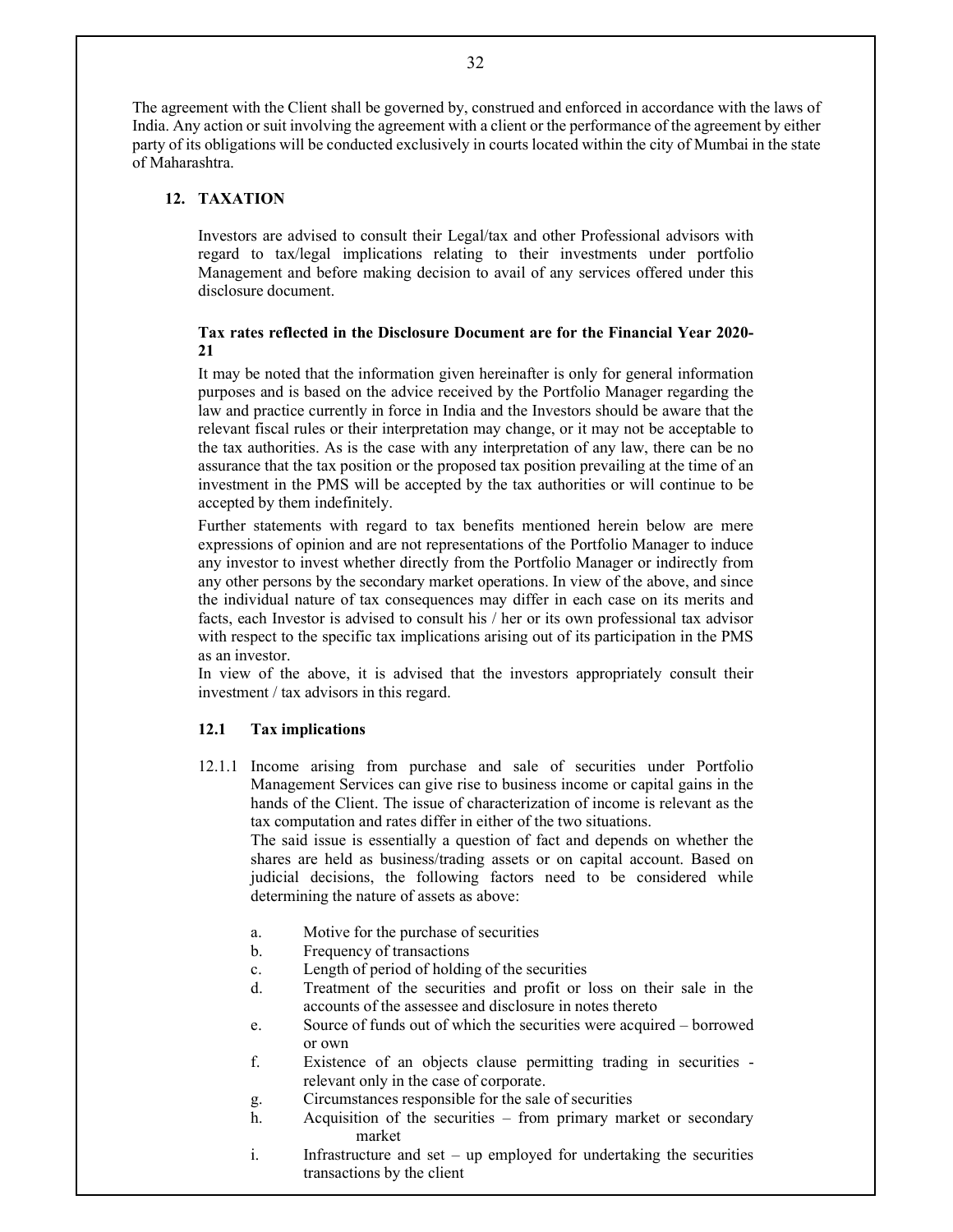Any single factor discussed above in isolation cannot be conclusive to determine the exact nature of the shares. All factors and principles need to be construed harmoniously.

Investors may refer to CBDT instruction no. 1827 dated August 31, 1989 read with CBDT Circular no. 4 dated June 15, 2007 for further guidance on the matter.

- 12.1.2 In the following paragraphs, we have considered the broad implications under the Income Tax Act, 1961 ("IT Act") arising in the hands of the Clients (resident as well as the non-resident) under both the scenarios, viz:
	- a. Securities in the Portfolio held as business asset; and
	- b. Securities in the Portfolio held on capital account.

Additionally, non-residents (including FIIs) are entitled to be governed by the applicable Double Tax Avoidance Agreement ("DTAA"), which India has entered into with the country of residence of the non-resident, if that is more beneficial. The same would have to be considered on a case-to-case basis depending upon the applicable DTAA. Ordinarily, capital gains and interest income are taxable in India in the manner and at the rates prescribed under the relevant DTAA or the relevant rates applicable in India, whichever is beneficial to the assessee. Further, business income is normally not taxable in India if there is no permanent establishment of the non-resident in India.

# **12.2 Securities Transaction Tax ("STT")**

STT is applicable on certain specified transactions (on the stock exchange or redemption of equity oriented units), which are tabulated below:

| Sr.No. | <b>Taxable Securities Transactions</b>                                                                         | <b>Rates</b> | Payable<br>by |
|--------|----------------------------------------------------------------------------------------------------------------|--------------|---------------|
| 1      | Purchase of an equity share in a company, where –                                                              | $0.1\%$      | Purchaser     |
|        | a) the transaction of such purchase is entered into in a<br>recognized stock exchange; and                     |              |               |
|        | b) the contract for the purchase of such share is settled<br>by the actual delivery or transfer of such share. |              |               |
| 2      | Sale of an equity share in a company, where –                                                                  | $0.1\%$      | Seller        |
|        | a) the transaction of such purchase is entered into in a<br>recognized stock exchange; and                     |              |               |
|        | b) the contract for the purchase of such share is settled<br>by the actual delivery or transfer of such share. |              |               |
| 2A     | Sale of a unit of an equity oriented fund, where;                                                              | $0.001\%$    | Seller        |
|        | a) the transaction of such purchase is entered into in a<br>recognized stock exchange; and                     |              |               |
|        | b) the contract for the purchase of such unit is settled by<br>the actual delivery or transfer of such unit.   |              |               |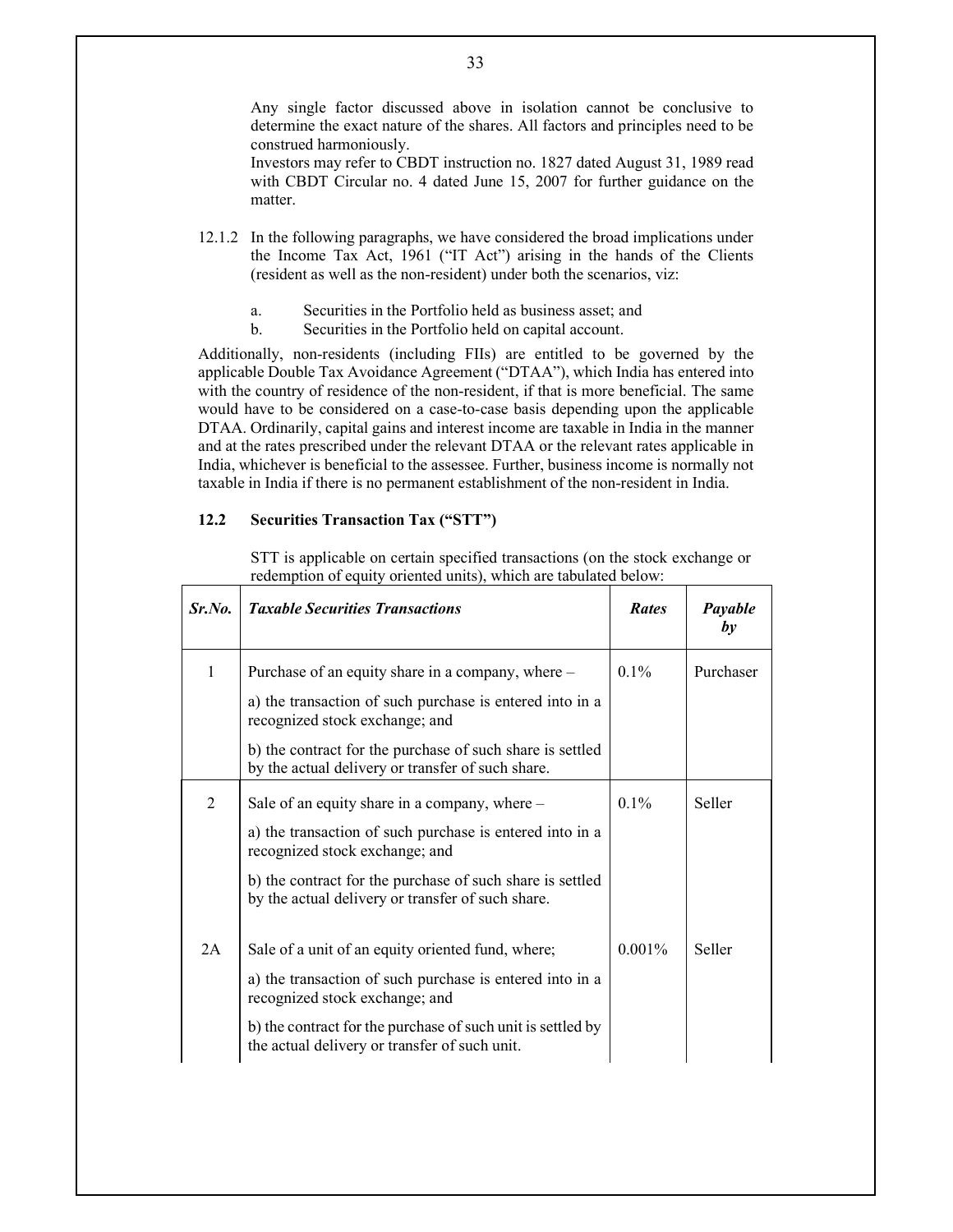| 3 | Sale of an equity share in a company or a unit of an<br>equity oriented fund, where -                                                            | 0.025%    | Seller    |
|---|--------------------------------------------------------------------------------------------------------------------------------------------------|-----------|-----------|
|   | a) the transaction of such purchase is entered into in a<br>recognized stock exchange; and                                                       |           |           |
|   | b) the contract for the purchase of such share or unit is<br>settled otherwise than by the actual delivery or transfer<br>of such share or unit. |           |           |
| 4 | (a) Sale of an option in securities                                                                                                              | 0.017%    | Seller    |
|   | (b) Sale of an option in securities where option is<br>exercised                                                                                 | 0.125%    | Purchaser |
|   | (c) Sale of a futures in securities                                                                                                              | $0.01\%$  | Seller    |
| 5 | Sale of a unit of an equity oriented fund to the Mutual<br>Fund.                                                                                 | $0.001\%$ | Seller    |
| 6 | Sale of unlisted equity shares under an offer for sale to<br>public                                                                              | $0.2\%$   | Seller    |

The above STT is payable, irrespective of whether the securities are characterized as business assets or as capital assets.

- 12.3 Tax Implications where securities are business assets,Profits and Gains of Business or Profession
- 12.3.1 The following are the various income streams that can arise from securities held in the Portfolio:
	- a. Gains on sale of securities;
	- b. Dividend income on shares / Income-distribution on units; and
	- c. Interest income on debt securities.
- 12.3.2 If the securities in the Portfolio are regarded as a business/trading asset, then any gain / loss arising from sale of such securities would be taxed under the head "Profits and gains of business or profession" under section 28 of the IT Act. The gain / loss is to be computed under the head "Profits and gains of business or profession" after allowing normal business expenses (inclusive of the expenses incurred on transfer).
- 12.3.3 However, dividend on shares (referred to in section 115-O of the IT Act) and income distributed by mutual funds are exempt under the Act. In terms of section 14A of the IT Act, the Assessing officer has been given the power to make disallowances of expenses relating to earning exempt income.

The Finance Act, 2020 has amended the provisions of Section 10(34) to provide that this clause shall not apply to any income, in respect of shares, received on or after 1st April 2020. Hence, with effect from 1st April, 2020, dividend or income distribution by a domestic company is taxable in the hands of unit holders at the applicable rates. Dividend received after 1<sup>st</sup> April, 2020, which was subject to DDT *i.e.* company has paid DDT on dividend, such dividend will not be liable to tax in the hands of shareholders though received after  $1<sup>st</sup>$  April, 2020.

Section 115O has been abolished in the Finance Act 2020 w.e.f. 01.04.2020. The companies distributing dividends are not required to pay Dividend Distribution Tax.

Further TDS under section 194& 194K on dividend, tax at the rate of ten per cent shall be deducted on payment exceeding Rs 5,000/- at PAN level. If the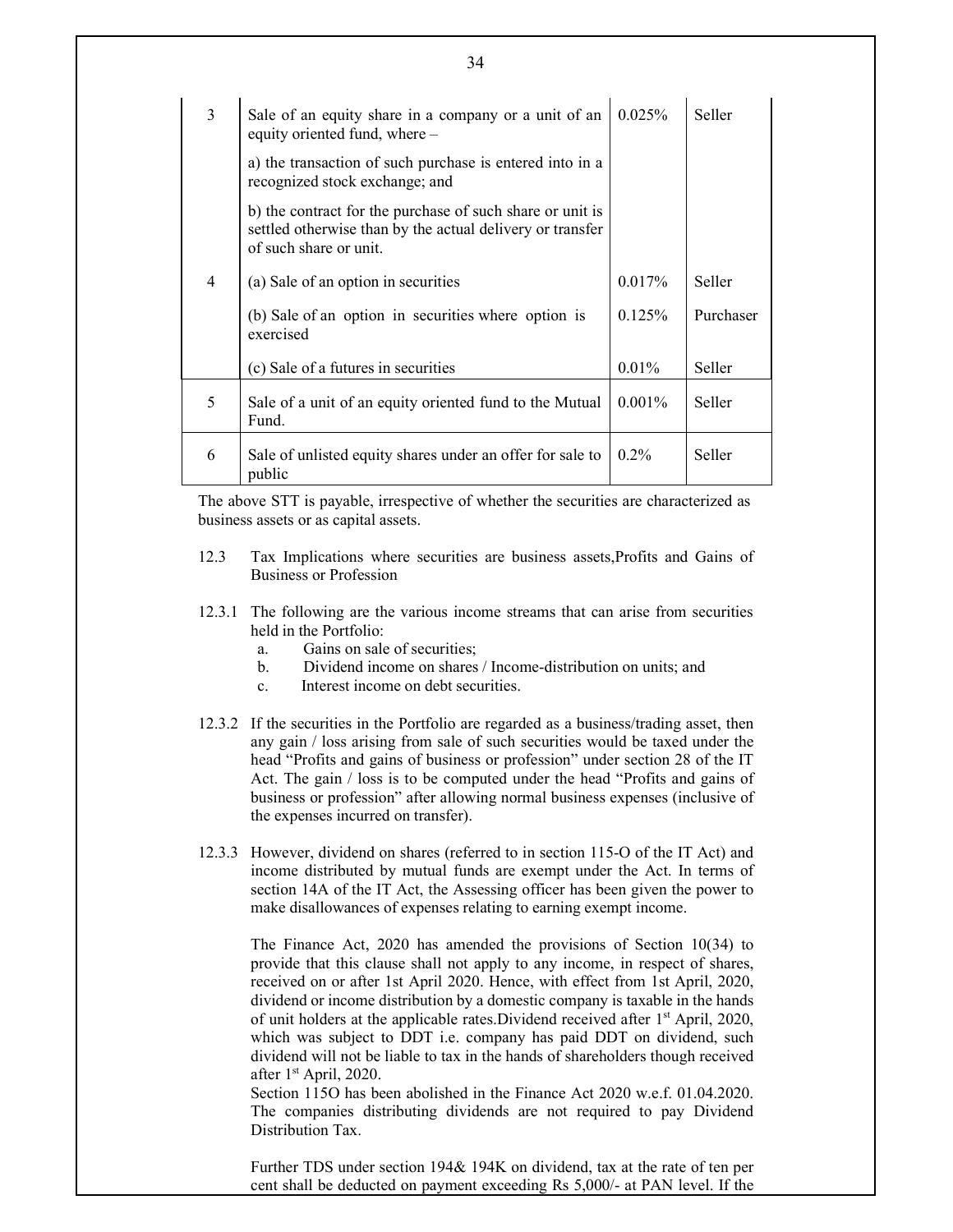dividend is paid to Non-resident, TDS will be deducted @ 20% without any threshold limit.

### **TDS provisions for Business Trust (AMC) as per Finance Act 2020.**

Dividend is exempt in hands of Business Trust (AMC/REIT). Dividend will be taxable in the hands of Unit holders only if the SPV opts to pay tax under Concessional Tax scheme @ 22% u/s 115BAA.

As per Section 194LBA, if dividend income is distributed by a business trust (AMC) to its unit holder and amount exceeds Rs. 5,000/- in a financial year, (resident and nonresident), the business trust shall deduct TDS  $@10\%$ .

### If SPV pays tax under Normal Tax Regime, dividend is exempt in hands of unit **holders and TDS provisions will not be applicable.**

- 12.3.4 Interest income arising on securities may be categorized as 'Business income' or 'Income from other sources'. Any expenses incurred to earn such interest (such as interest expense) would be available as deduction.
- 12.3.5 STT paid on securities held on business account is allowable deduction in computing business income.

| <b>Assesse</b>                                                                      | % of Income tax       |
|-------------------------------------------------------------------------------------|-----------------------|
| Individuals, HUF, Association of Persons                                            | Applicable slab rates |
| Partnership firms (including Limited Liability<br>Partnerships)) & Indian Corporate | 30%                   |
| Indian Corporate (turnover uptoRs.400 crores in F.<br>$Y. 2017-18$                  | 25%                   |
| Indian Corporate (turnover exceeding `400 crores)                                   | 30%                   |
| Foreign company*                                                                    | 40%                   |

12.3.6 Business income is chargeable to tax at the following rates:

 $*(a)$  50% of on so much of the taxable income as consist of (a) royalties received from Government or an Indian concern in pursuance of an agreement made by it with the Government or the Indian concern after the 31st day of March, 1961 but before the 1st day of April, 1976; or (b) fees for rendering technical services received from Government or an Indian concern in pursuance of an agreement made by it with the Government or the Indian concern after the 29th day of February, 1964 but before the 1st day of April, 1976, and where such agreement has, in either case, been approved by the Central Government.

With the introduction of Section 115BAA and Section 115BAB, following are the tax rates for companies w.e.f 01.10.2019.

| <b>Assesse</b>                                        | % of Income tax |
|-------------------------------------------------------|-----------------|
| Indian Corporate can opt to pay tax $@22\%$ and forgo |                 |
| certain deductions/incentives such as Deduction u/s   | 22%             |
| 10AA, additional depreciation $@20\%$ etc.            |                 |
| Indian Corporate engaged in manufacturing activities  |                 |
| incorporated on or after 01.10.2019 on fulfilment of  | 15%             |
| certain conditions                                    |                 |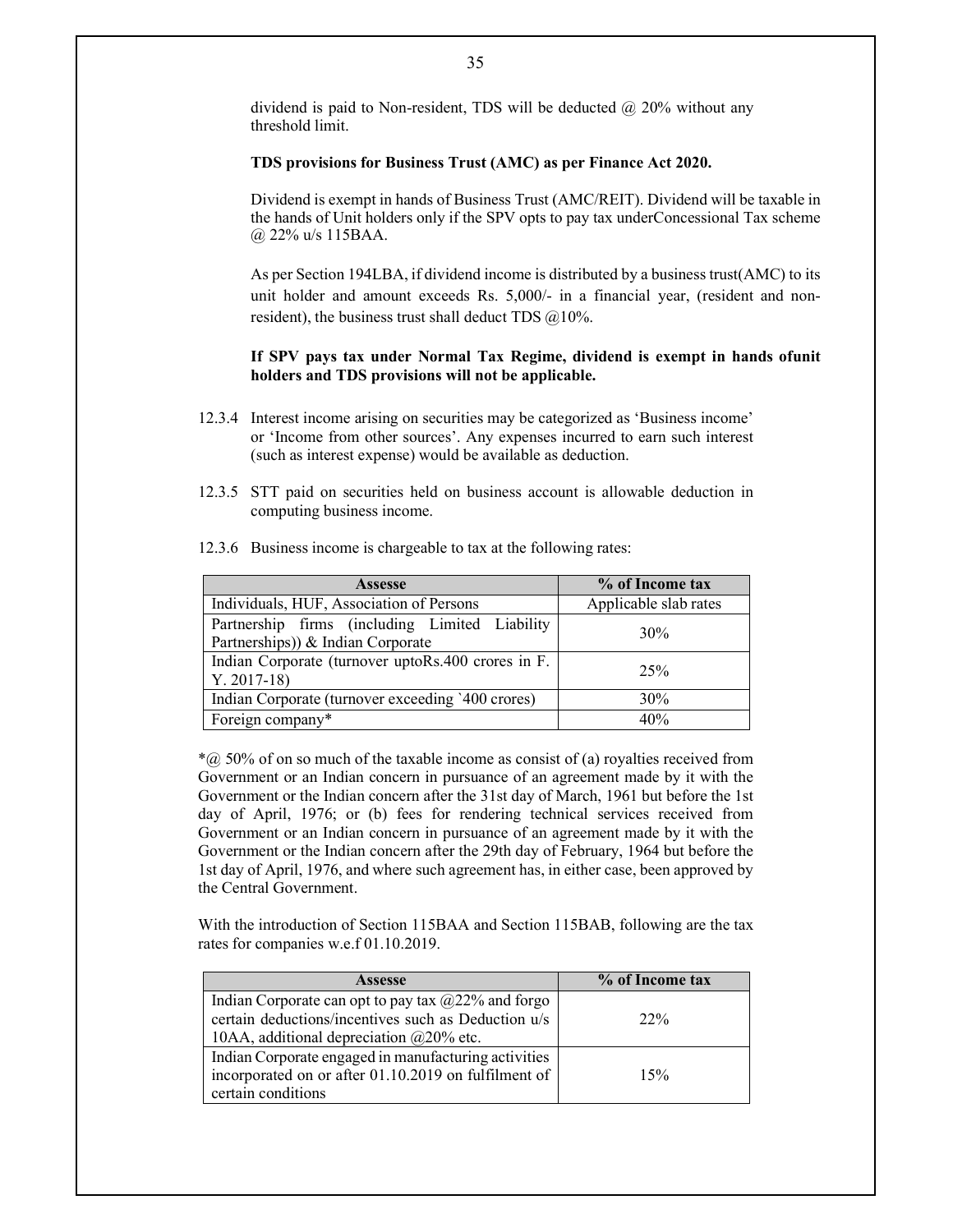12.3.7 The slab rates for individuals / HUF / AOPs / BOI as per Finance Act, 2018 are as under:

| <b>Total Income</b>                                      | <b>Tax rates</b> |
|----------------------------------------------------------|------------------|
| Up to $\degree$ 2,50,000 subject to Note (a) & (b) below | Nil              |
| From $\degree$ 2,50,001 to $\degree$ 5,00,000            | $5\%$            |
| From $\degree$ 5,00,001 to $\degree$ 10,00,000           | 20%              |
| $\degree$ 10,00,001 and above                            | 30%              |

- (a) In the case of a resident individual of the age of 60 years or more but less than 80 years, the basic exemption limit is ` 3,00,000.
- (b) In the case of a resident individual of the age of 80 years or more, the basic exemption limit is ` 5,00,000.
- (c) Health and Education cess is shall be applicable  $\omega$  4% on aggregate of base income tax plus surcharge.
- (d) The Finance Act, 2019 provides to allow a standard deduction of uptoRs. 50,000 or the amount of salary received, whichever is less to the salaried taxpayers. Consequently, exemption in respect of Transport Allowance (except in case of differently abled persons) and reimbursement of medical expenses shall be withdrawn.

# **Finance Act 2020 provides for Optional Income Tax regime under section 115BAC applicable to Individual / HUF taxpayers**

New tax slab rates u/s.115BAC without claiming certain deduction under chapter VIA:

| Income                                          | <b>Tax rates</b> |
|-------------------------------------------------|------------------|
| Up to $\degree$ 2,50,000                        | NIL              |
| From $\degree$ 2,50,001 to $\degree$ 5,00,000   | $5\%$            |
| From $\degree$ 5,00,001 to $\degree$ 7,50,000   | 10%              |
| From $\degree$ 7,50,001 to $\degree$ 10,00,000  | 15%              |
| From $\degree$ 10,00,001 to $\degree$ 12,50,000 | 20%              |
| From $\degree$ 12,50,001 to $\degree$ 15,00,000 | 25%              |
| Above ' 15,00,000                               | 30%              |

- 1) This option of selecting of tax slabs is available every year to Individual / HUF having income other than from business/profession from A.Y.2021-22.
- 2) No deductions/exemptions will be available under this option. However, deduction for Normal Depreciation, 80JJAA and 80CCD(2) can be claimed.
- 3) An individual/HUF having business / profession income can exercise option of new tax regime only once in any year commencing on and after A.Y. 2021-22. Once this option is exercised, the same will automatically apply to all subsequent years. However, such individual/HUF are allowed one- time exit from new tax regime after that they cannot again change to new tax regime unless such individual/HUF ceases to have any business/ professional income. As per Finance Bill proposal, this section was applicable to individual/HUF having business income. Now this section brought individual/HUF with professional income on same footing with individual having business income.
- 4) No deductions/exemptions will be available under this option. However, deduction for Normal Depreciation, 80JJAA and 80CCD (2) can be claimed.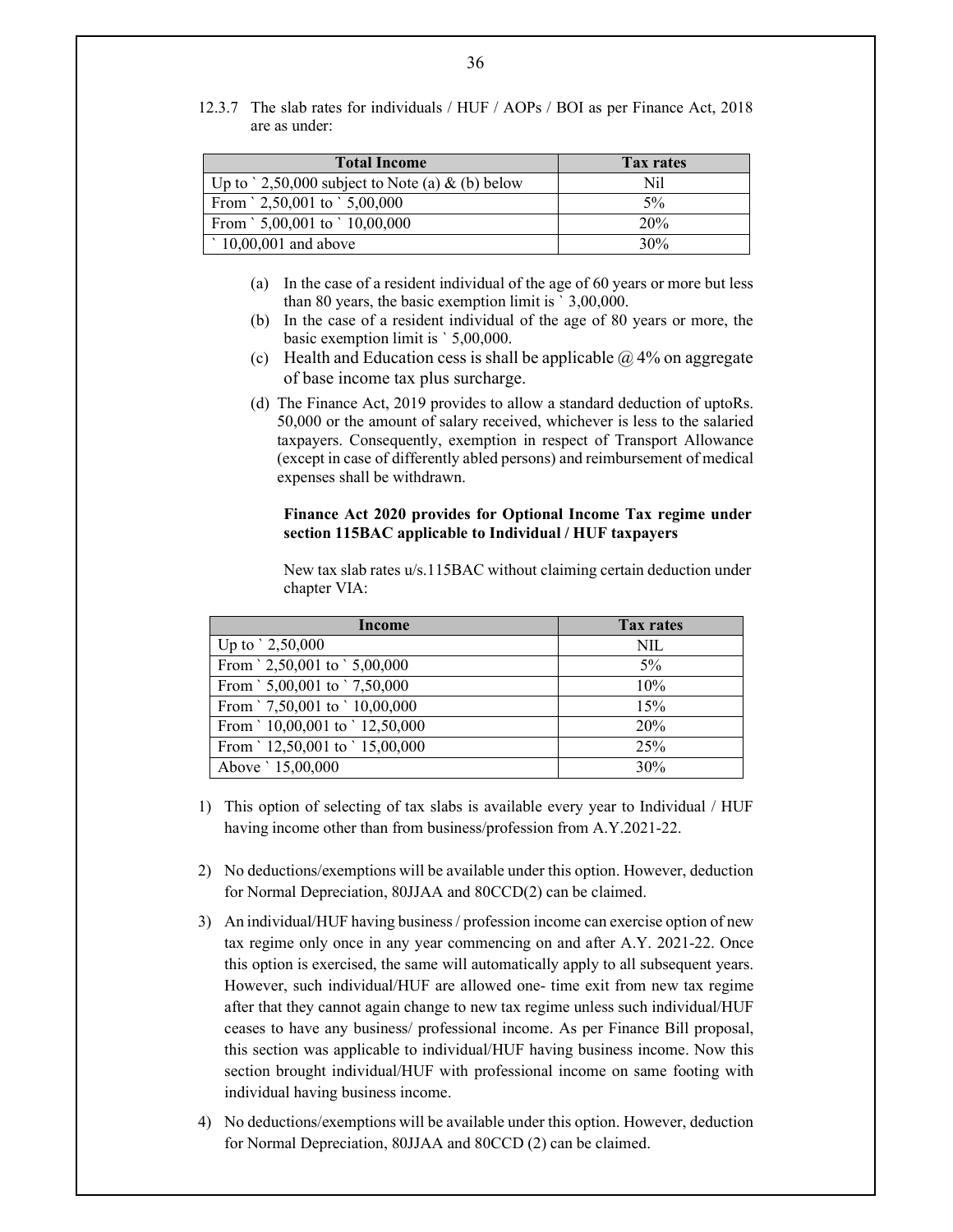12.3.8 The income tax rates specified above and elsewhere in this Disclosure Document are exclusive of the applicable Surcharge & Cess.

For the financial year 2020-21, the applicable rates for surcharge are given below:

| Assessee                                                                                                                    | % of Income Tax |
|-----------------------------------------------------------------------------------------------------------------------------|-----------------|
| Individual (including proprietorships), HUF, Association of<br>persons (if income exceeds ` 5 Crore)*                       | 37%             |
| Individual (including proprietorships), HUF, Association of<br>persons (if income exceeds ' 2 crore but less than 5 Crore)* | 25%             |
| Individual (including proprietorships), HUF, Association of<br>persons (if income exceeds '1 crore but less than 2 Crore)   | 15%             |
| Individual (including proprietorships), HUF, Association of<br>persons (if income exceeds ` 50 lacs but less than 1 Crore)  | 10%             |
| Firms/Local Authority (if income exceeds ` 1 Crore)                                                                         | $12\%$          |
| Indian corporate (if income exceeds ` 1 Crore but below ` 10<br>crore)                                                      | $7\%$           |
| Indian corporate (if income exceeds ` 10 Crore)                                                                             | 12%             |
| Foreign company (if income exceeds `1 Crore but below `10<br>crore)                                                         | $2\%$           |
| Foreign company (if income exceeds ' 10 crore)                                                                              | $5\%$           |

\* The rate of surcharge in case of income from dividend and income from capital gains u/s 111A and u/s 112A will be restricted to 15%.

Health and Education cess is shall be applicable  $\omega$  4% on aggregate of base income tax plus surcharge.

#### **Losses under the head Profits and gains of business or profession**

12.3.9 In the case of loss under the head 'Profits and gains of business or profession' (other than speculative loss), it can be set off against the income from any other source under the same head or income under any other head (except certain exceptions) in the same assessment year. If such loss cannot be set off against any other head in the same assessment year, then it will be carried forward and shall be set off against the profits and gains of the business (other than speculative loss), within the period of 8 subsequent assessment years. In case the loss is in the nature of speculation loss, set-off would be available in the same assessment year only against speculation gain. In terms of explanation to section 73, in case of a company, other than a company whose gross total income consists mainly of income which is chargeable under the heads "Interest on securities", "Income from house property", "Capital gains" and "Income from other sources", or a company the principal business of which is the business of banking or the granting of loans and advances, loss on sale of shares forming part of the business of the company (even if delivery based) is considered as speculation loss. Such loss can be carried forward for set-off against speculative gains within a period of 4 subsequent assessment years. The IT Act has been amended to exclude derivatives transactions traded on a stock exchange from being treated as a speculative transaction. The gain/loss from derivatives transaction would be treated as income from business.

### 12.4 **Tax implications where securities are capital assets**

- 12.4.1 The following are the various income streams that can arise from securities forming part of the portfolio:
	- a. Gains on sale of securities;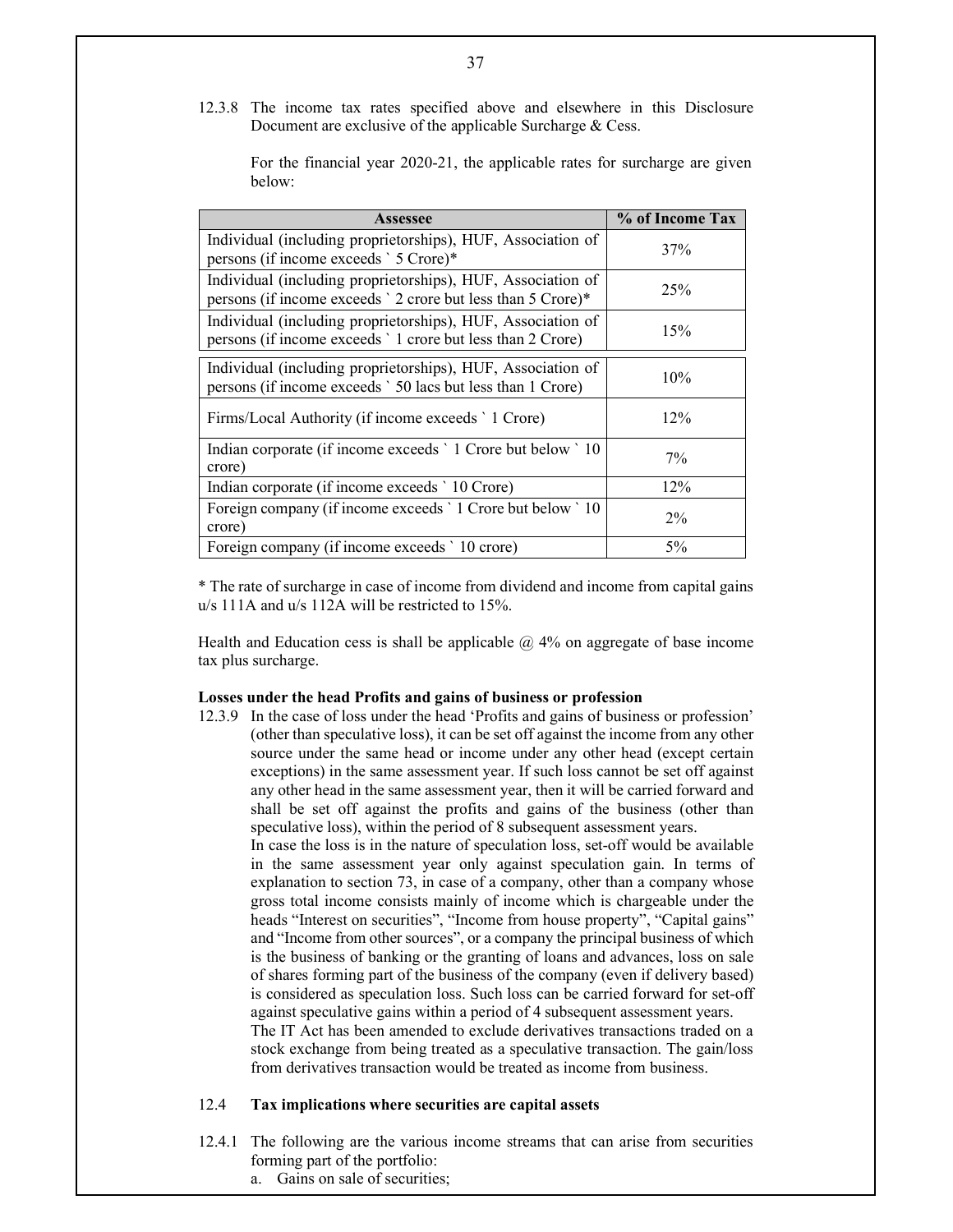- b. Dividend income on shares / Income-distribution on units; and
- c. Interest income on debt securities.
- 12.4.2 Dividend on shares (referred to in section 115-O of the Act) and income distributed by mutual funds (referred to in section 115-R of the Act) is now taxable in the hands of recipient and subject to TDS under section 194 & 194K of the Act.
- 12.4.3 Dividend distribution tax @ 30% (without grossing up taxes) u/s 115O shall be payable by the domestic company on deemed dividends u/s 2 (22) (e) of the Act. This provision is deleted as per Finance Act 2020 w.e.f. 01.04.2020.
- 12.4.4 An Equity Oriented Mutual fund is liable to deduct income tax  $@$  10% under section 194K on income distributed to its unit holders like Dividend distribution tax u/s 115O.
- 12.4.5 Interest income arising on securities would be categorized as 'Income from other sources. Any expenses incurred wholly and exclusively for the earning of such (such as interest expense) would be available as deduction.
- 12.4.6 Capital assets are to be categorized into short-term capital assets and long-term capital assets based on the period of holding. Shares held in a company and any other securities listed on a recognized stock exchange in India or units of UTI / mutual fund / zero coupon bonds are considered as long-term capital assets if these are held for a period exceeding 1 year. Other securities would be considered as long-term capital asset if held for a period exceeding 3 years.
- 12.4.7 The mode of computation of capital gains would be as follows: Sale consideration xxx Less: Expenses on transfer (Note 2) (xx) Net consideration xxx Less: Cost of acquisition/Indexed cost of Acquisition (Note 1)  $(xxx)$ Capital gains (Note 3) xxx

Note 1: In case of the computation of long-term capital gains, option of indexation of cost is available on all securities (other than bonds and debentures). Indexation benefits are generally not available to non-residents from transfer of shares or debentures of an Indian company.

Note 2: This would include only expenses relating to transfer of securities such as brokerage, stamp duty, etc. Normal business expenses would not be allowable. Further, STT is not allowable as a deduction in computing taxable capital gains.

Note 3: In case of non-residents (other than FIIs), capital gains from sale of shares or debentures acquired in foreign currency, will be computed in foreign exchange by converting the sale consideration, cost of acquisition & expenses on transfer into foreign currency at the rates (average of telegraphic transfer buying and selling rates prevailing on the date of purchase / sale, as the case may be) and re-converting such gains into Indian currency (at telegraphic transfer buying rate on date of transfer).

The provisions of the Act, in relation to taxation of long term and short-term capital gains are provided in the following paragraphs.

#### **Long term capital gains**

Long-term capital gains are taxable in the hands of different categories of assesses as under: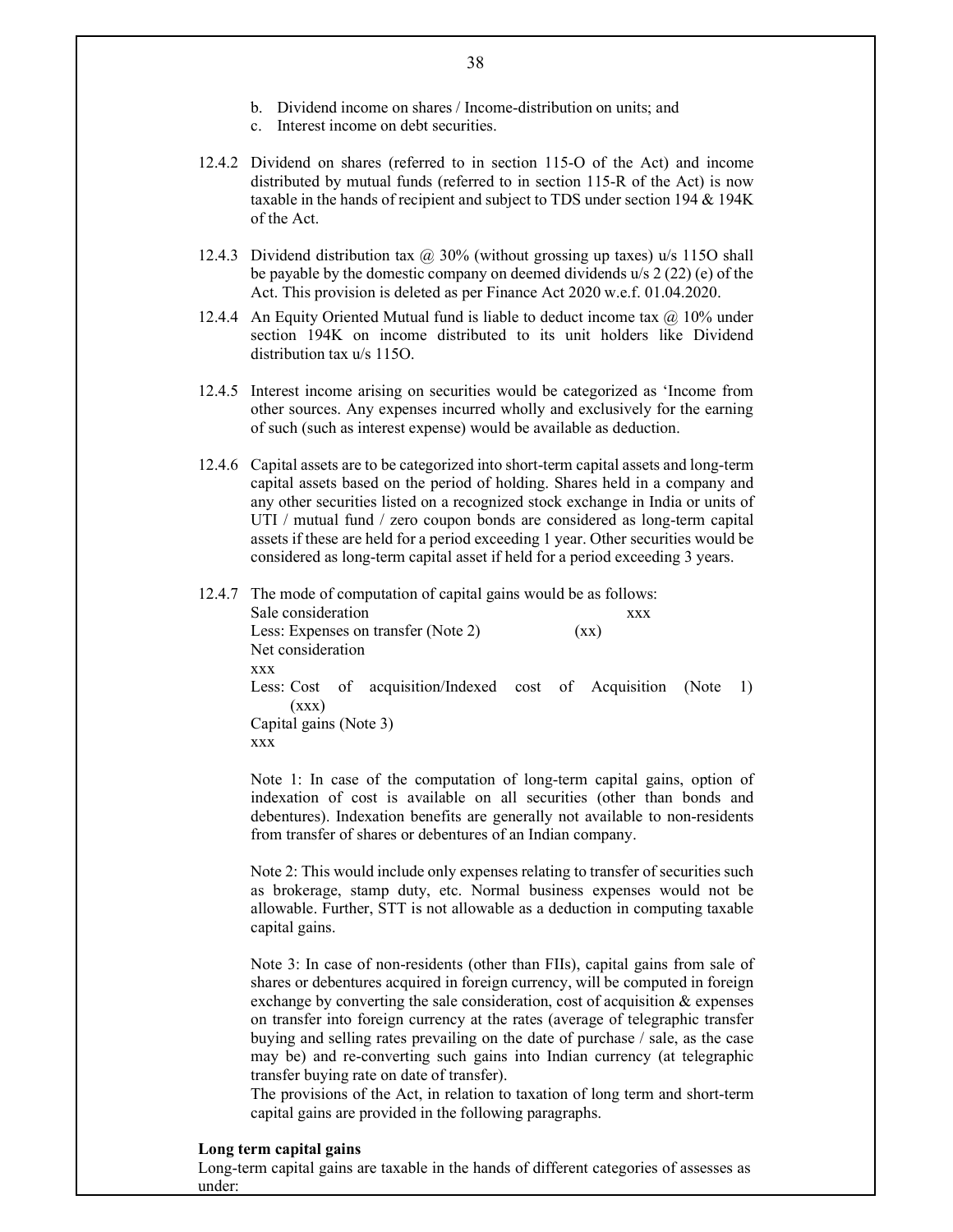12.4.8 Resident individuals (including proprietorships) / HUF / partnership firms & Indian companies:

> Finance Act, 2018 terminates the exemption granted under section 10(38) to long term capital gains arising on transfer of listed shares or units of equity oriented mutual funds or units of business trusts by introduction of section 112A to provide that long term capital gains arising from transfer of a long term capital asset being an equity share in a company or a unit of an equity oriented fund or a unit of a business trust shall be taxed at 10% without indexation and without foreign currency fluctuation benefit of such capital gains exceeding one lakh rupees. The concessional rate of 10% shall be available only if securities transaction tax (STT) has been paid on both acquisition and transfer in case of equity shares and on transfer in case of units of equity-oriented mutual funds or units of business trust. Further, the amendment to section 55 of the Act provides for a grandfathering provision upto January 31, 2018.

> Under the provisions of section 112 of the Act, long-term capital gains (other than those exempt as above) are subject to tax  $\omega$  20% (plus applicable surcharge and cess as mentioned in Para 11.3.8), in case where indexation benefit is claimed. However, in case the indexation benefit is not availed for the purpose of calculation of cost of acquisition, the income tax would be levied  $@10%$  (plus applicable surcharge and cess as mentioned in Para 11.3.8). Such an option is available only in case of long-term capital gains arising on sale of listed securities or mutual fund units or zero coupon bonds.

#### 12.4.9 **Non-resident Indians**

Non-resident Indians are permitted to be governed by the general provisions of the Act (same as above except for indexation) or the special provisions contained in section 115E of the Act.

Under section 115E of the IT Act for non-resident Indians, income by way of long-term capital gains in respect of specified assets purchased in foreign currency as defined under section 115C (which includes shares, debentures, deposits in an Indian company and security issued by central govt.) is chargeable at the rate of 10% (plus applicable surcharge and cess as mentioned in para 11.3.8)

The benefit of indexation is not available to non-resident Indians from transfer of shares or debentures of an Indian company.

#### 12.4.10 **Foreign institutional investors**

Long-term capital gains arising on transfer of a long term capital asset being an equity share in a company or a unit of an equity oriented fund or a unit of a business trust shall be taxed at 10% if such capital gains exceeds one lakh rupees.

Under Section 115AD of the IT Act, long-term capital gains (other than those exempt as above) arising from transfer of securities, shall be taxable at the rate of 10% (plus applicable surcharge and cess as mentioned in Para 11.3.8). With effect from 1<sup>st</sup> June 2013, interest earned on a rupee denominated bond of an Indian Company and b) Government Security is chargeable to tax  $\omega$  5 % (plus applicable surcharge and cess as mentioned in Para 11.3.8). Such capital gains would be computed without giving effect of indexation and foreign currency conversion.

### **Short term capital gains**

12.4.11 Under Section 111A of the IT Act, income from short term capital gains arising from transfer of equity shares in a company or a unit of equity oriented fund (on which STT is paid) are taxable  $\omega$  15 % (plus applicable surcharge and cess as mentioned in para 11.3.8).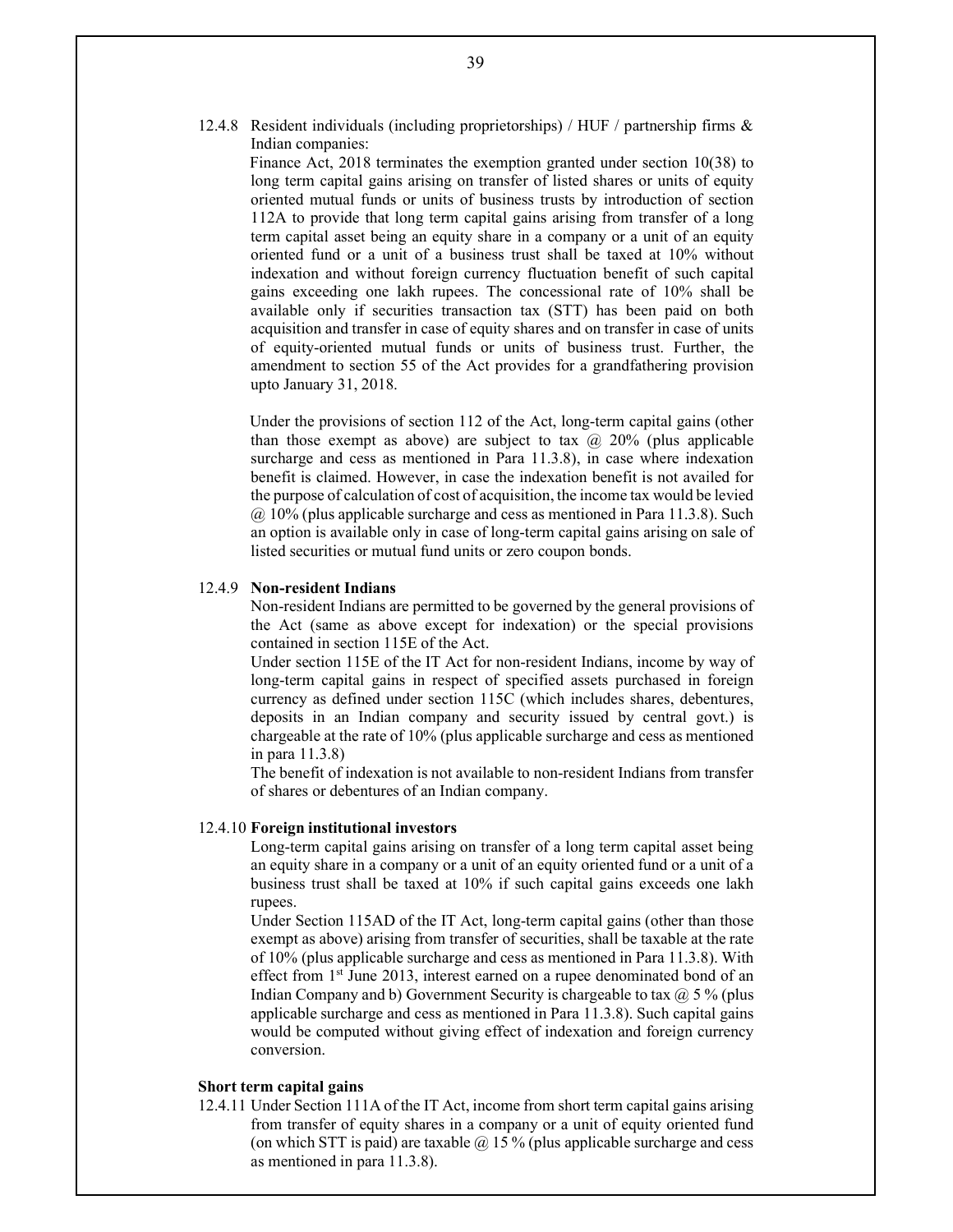12.4.12 The tax rates applicable to different categories of assesses on short term capital gains (other than those referred above) would be the normal slab rates as provided in para 11.3.6 and para 11.3.7 above) except for FIIs who would be taxable on short term capital gains  $(a)$  30% plus applicable surcharge and cess as mentioned in para 11.3.8) under Section 115AD of the IT Act.

# **Capital loss**

12.4.13 Losses under the head 'capital gains' cannot be set off against income under any other head. Further, within the head 'capital gains', long-term capital losses cannot be adjusted against short-term capital gains. However, short-term capital losses can be adjusted against any capital gains.

Unabsorbed long-term capital loss can be carried forward and set off against the long-term capital gains arising in subsequent eight assessment years.

Unabsorbed short-term capital loss can be carried forward and set off against the income under the head capital gains in subsequent eight assessment years.

# **13 ACCOUNTING POLICIES**

Accounting policies followed by the Portfolio Manager while accounting for the portfolio investments of the clients-

Accounting under the respective portfolios is being done in accordance with general accounting principles and more specifically in line with the SEBI (Mutual Fund) Regulations, as amended from time to time and also in accordance with the agreement with the PMS client (As SEBI (Portfolio Managers) Rules and Regulations do not explicitly lay down detailed accounting policies, such policies, which are laid down under SEBI (Mutual Fund) Regulations, are being followed). The existing policy is: -

- a) Dividend income earned by the Portfolio shall be recognized, not on the date the dividend is declared, but on the date the share is quoted on an ex-dividend basis. For investments, which are not quoted on the stock exchange, dividend income would be recognized on the date of declaration of dividend.
- b) In respect of all interest-bearing investments, income shall be accrued on a dayto-day basis as it is earned. Therefore, when such investments are purchased, interest paid for the period from the last interest due date up to the date of purchase should not be treated as a cost of purchase but shall be debited to interest Recoverable Account. Similarly, interest received at the time of sale for the period from the last interest due date up to the date of sale must not be treated as an addition to sale value but shall be credited to Interest Recoverable Account.
- c) In determining the holding cost of investments the "Weighted average price (WAP)" method shall be followed for each security and the gains or loss on sale of investments, "First in first out (FIFO)" method shall be followed.
- d) Transactions for purchase or sale of investment shall be recognized as of the trade date and not as of the settlement date, so that the effect of all investments traded during a financial year are recorded and reflected in the financial statements for that year. Where investment transactions take place outside the stock market, for example, acquisition through private placement or purchases or sales through private treaty, the transaction would be recorded, in the event of a purchase, as of the date on which the portfolio obtains an enforceable obligation to pay the price or in the event of a sale, when the portfolio obtains an enforceable right to collect the proceeds of sale or an enforceable obligation to deliver the instruments sold.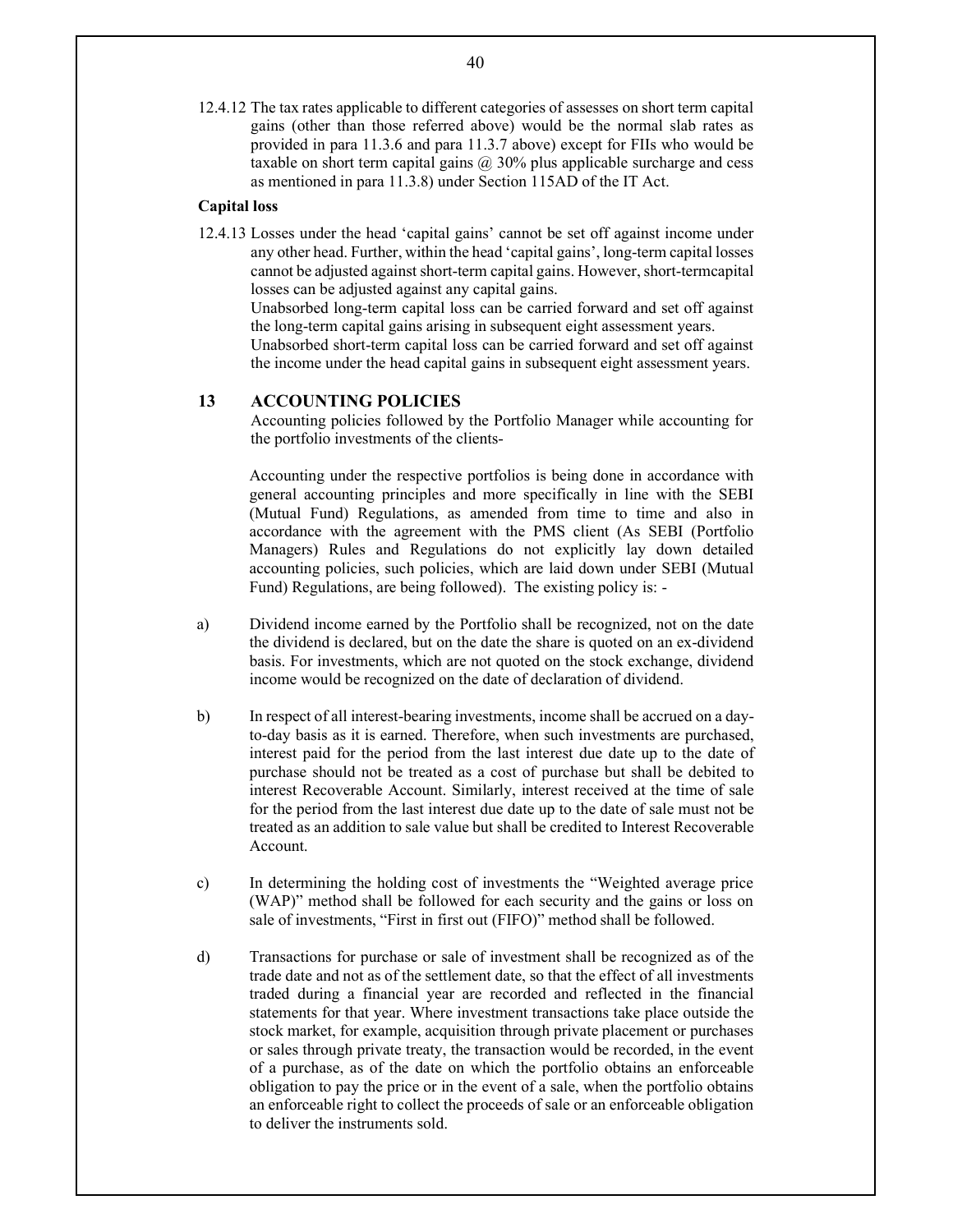- e) Bonus shares to which the portfolio becomes entitled shall be recognized only when the original shares on which the bonus entitlement accrues are traded on the Stock Exchange, Mumbai on an ex-bonus basis. Similarly, rights entitlements shall be recognized only when the right entitlement is exercised and/or on the date on which the application money is paid.
- f) The cost of investments acquired or purchased shall include grossed-up brokerage, stamp charges and any charge customarily included in the broker's bought note. In respect of privately placed debt instruments any front-end discount offered may be reduced from the cost of the investment.
- g) Underwriting commission shall be recognized as revenue only when there is no devolvement on the Portfolio. Where there is devolvement on the Portfolio, the full underwriting commission received and not merely the portion applicable to the devolvement shall be reduced from the cost of the investment.
- h) Traded Securities shall be valued on the basis of closing market rates on the Bombay Stock Exchange (BSE) or National Stock Exchange (NSE) as applicable as on the relevant valuation date. In the event of this date being a holiday at the exchange, the rates as on the immediately preceding trading day shall be adopted. When a security is not traded on any stock exchange on a particular valuation day, the value at which it was traded on the primary stock exchange or any other stock exchange as the case may be on the earliest previous days may be used provided such date is not more than 30 days prior to the valuation date.
- i) In case of corpus received in form of equity stock, the same is accounted for in PMS accounts at the closing price of the stock on BSE/NSE on the previous day of inflow.
- j) In case of corpus redeemed in the form of equity stock, the same is accounted for in the portfolio accounts at the closing price of the stock on BSE/NSE on the previous day of outflow.
- k) Mutual Fund units received towards corpus are valued and accounted at the latest available NAV on the date of addition to the portfolio. Mutual fund units withdrawn are valued and accounted at the latest available NAV on the date of withdrawal.
- l) Mutual fund units shall be valued at the latest available net asset value closest to the valuation date.
- m) Rights entitlements shall be recognized only when the original shares on which the right entitlement accrues are traded on the stock exchange on an ex-right basis. Upon application made for rights shares, entitled quantity is recognized as purchase on the date of application. Additional shares applied, if any, is recognized upon allotment. Rights entitlements for shares shall be valued at the market price of the share, reduced by the exercise price payable, and further discounted for dividend element, wherever applicable.
- n) In cases of corporate action like stock split, date of acquisition is construed as date on which such stock starts traded at the split face value for the purpose of computing short term/long term gain. Further, cost of the split stocks is arrived at by taking average cost of stocks held prior to the split.
- o) In cases of corporate action of demerger, the ex-date is reckoned as date of acquisition for demerged stock. Further, cost of the demerged stocks is arrived at by taking average cost of stocks held prior to the demerger. The apportionment of cost between old share and new share is made based either on the allocation formula if provided by the company or based on the ratio of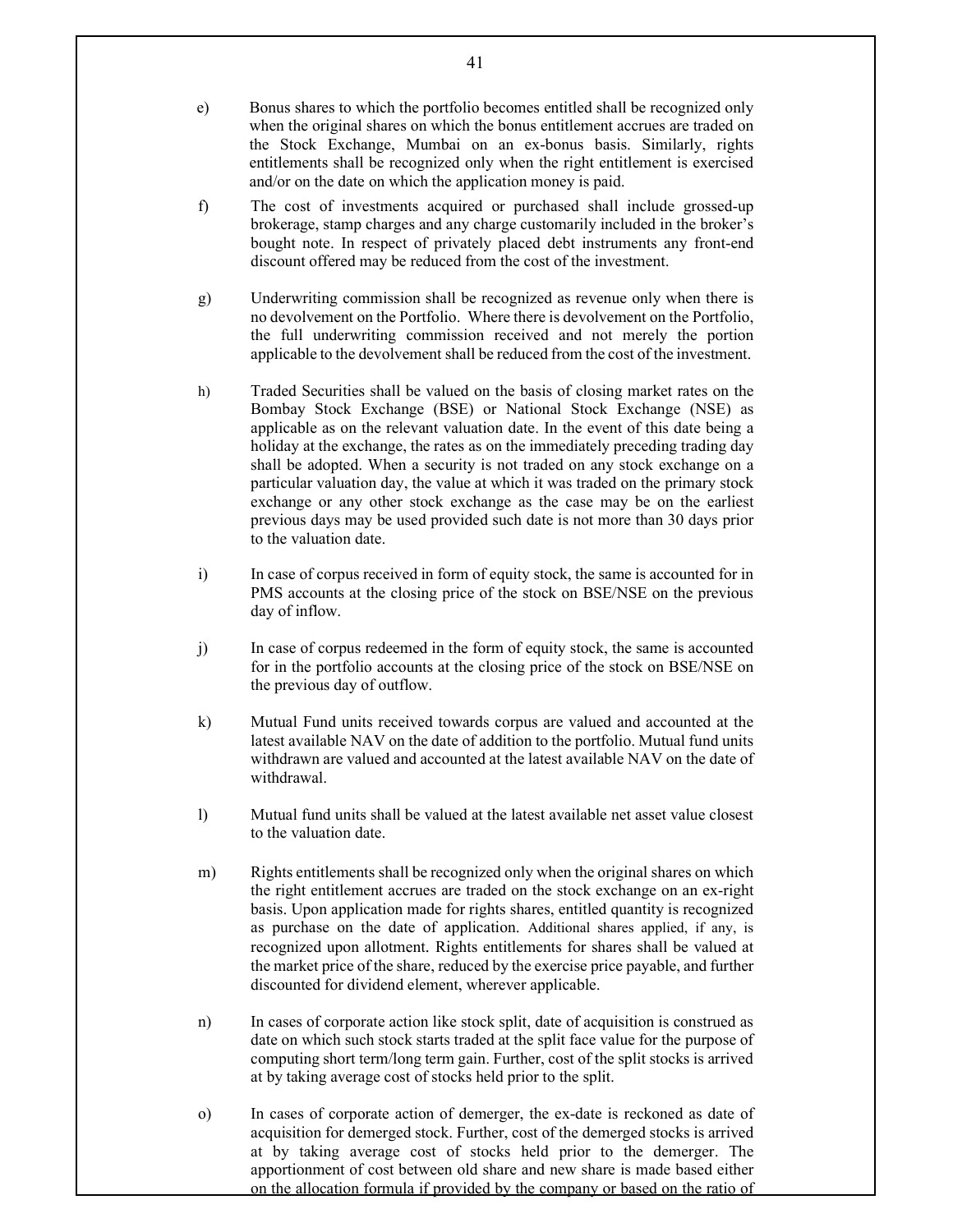cum and ex market price of the demerged company.

- p) The debt securities invested in shall be valued on a cost plus accrual basis.
- q) In the event, the quoted value of a security is not available or a security is no longer listed, the Portfolio Manager may in consultation with the client, determine the value of the security as per applicable established norms.
- r) Government Securities will be valued on amortization basis.
- s) Management Fees, Custody fees and other expenses are recognized /accrued in accordance with the Portfolio Management Services Agreement.
- t) The Portfolio Manager and the client can adopt any specific norms or methodology for valuation of investments or accounting the same as may be mutually agreed between them on a case specific basis.

# **14 INVESTORS SERVICES:**

i) The name, address and telephone number of the Investor Relation Officer who shall attend to the investor queries and complaints to Mr. Saket Kumar Assistant Manager at

# **LIC MF Asset Management Ltd.**

Industrial Assurance Building 4 th Floor, Opp. Churchgate Station Mumbai-400 020 Tel. No. (022) 6601 6132/33 Fax No. (022) 2283 5606  $E$ -Mail – pms@licmf.com

- ii) All disputes whatsoever arising will be resolved as per the dispute resolution mechanism of arbitration as more appropriately stated in the Portfolio Management Services Agreement to be entered with the client.
- iii) For investors who are not satisfied with the Portfolio Manager reply can approach SEBI at SEBI SCORE URL: - http://scores.gov.in/

#### DISCLAIMER

This document is purely for the purpose of providing information and every effort has been made to truly represent the facts and circumstances herein. Incorrect information if any is by accident and the publisher of this document will not be liable in any manner whatsoever and in any circumstances whatsoever for the same.

Notwithstanding anything contained in this Disclosure Document, the provisions of SEBI (Portfolio Managers) Regulations 2020 and the rules shall be applicable.

Date: 16/12/2021

Place: Mumbai

**Director Director** 

**Sd/- Sd/- Mr. Dinesh Pangtey Mr. Y. Viswanatha Gowd**